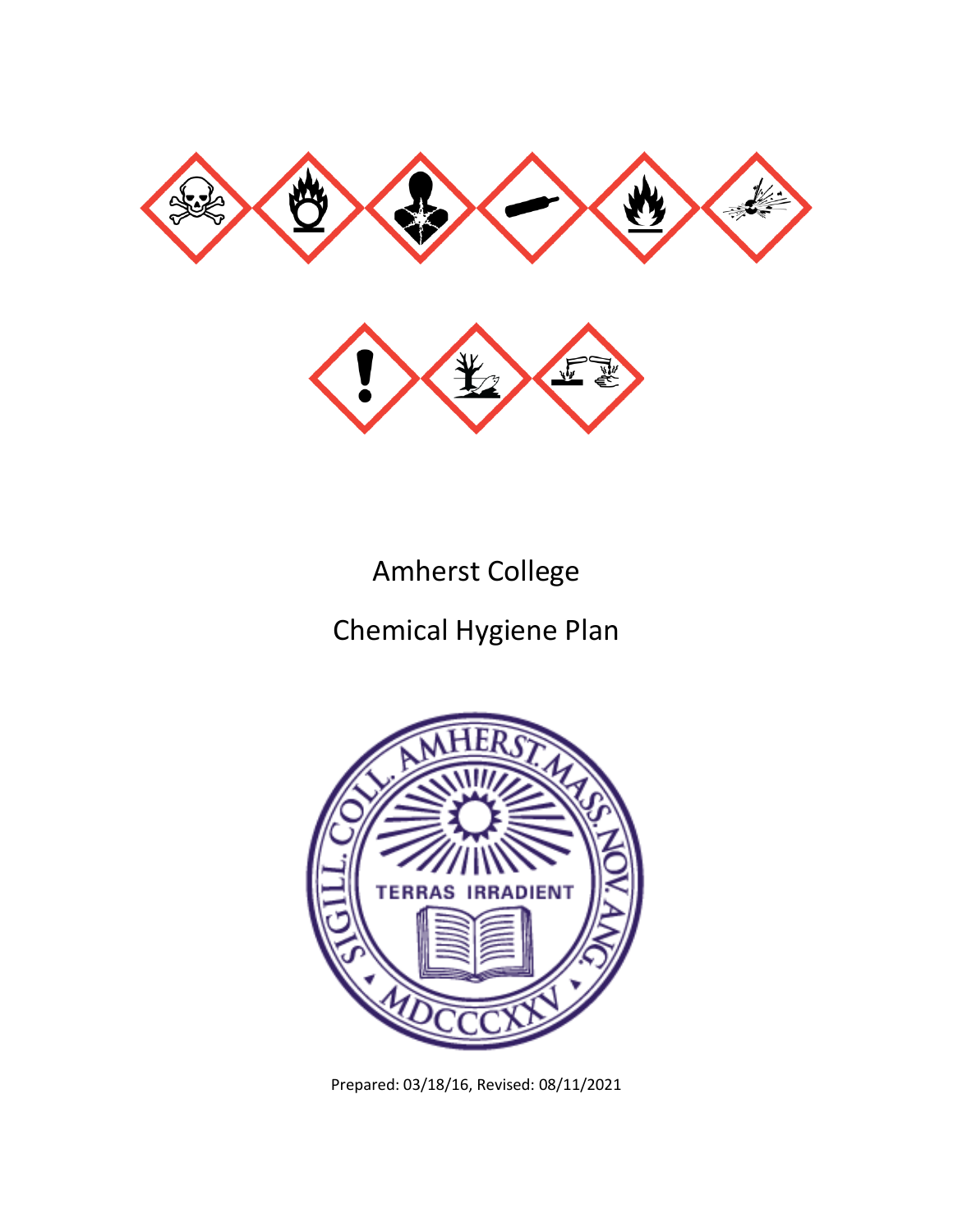# **Table of Contents**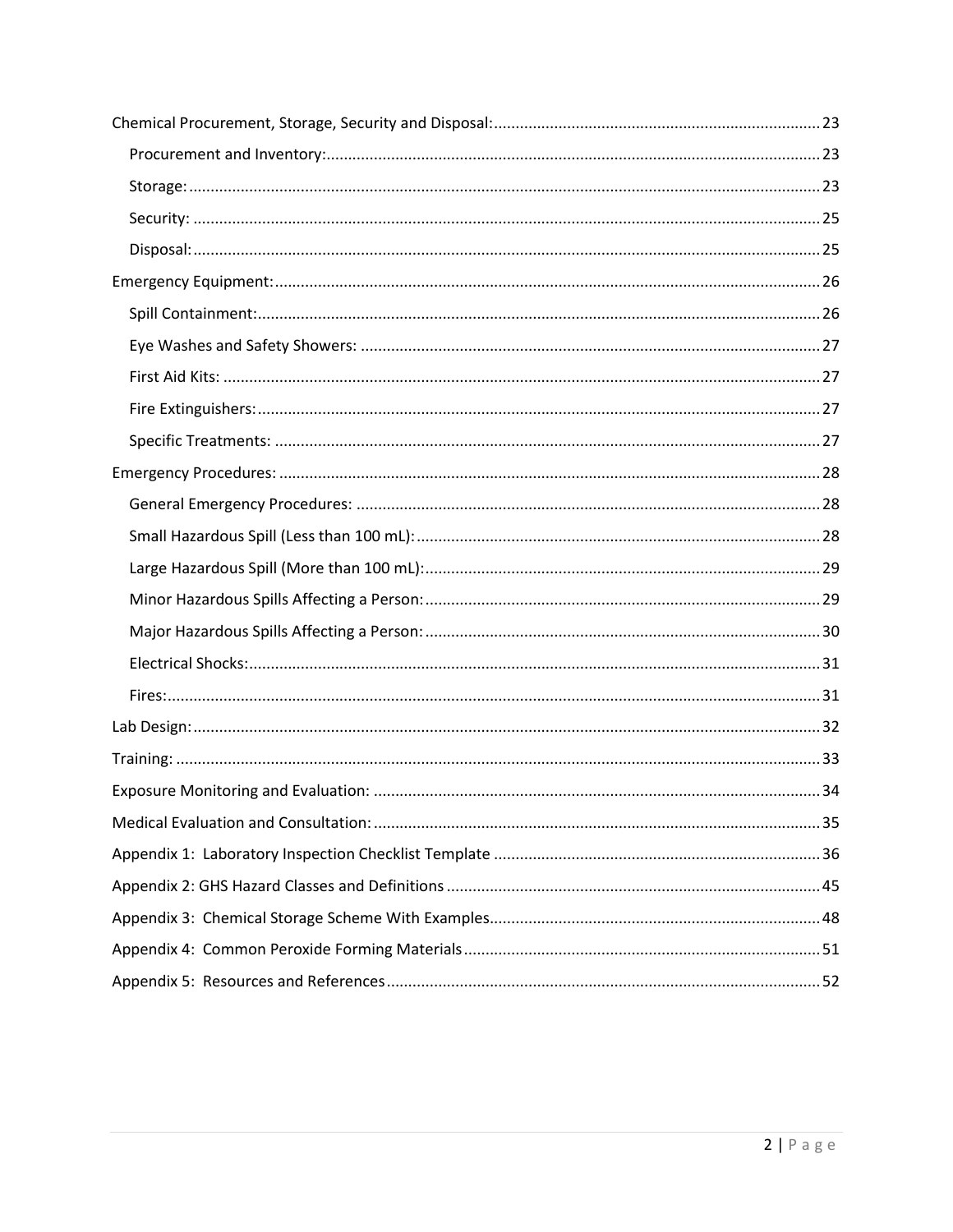#### <span id="page-3-0"></span>**Purpose:**

This Chemical Hygiene Plan (CHP) is intended to provide the necessary work practice policies, general procedures and information to all laboratory users such that a safe work environment exists. This plan is specifically concerned with use, handling, and disposal of potentially hazardous chemicals and processes found in the laboratories.

#### <span id="page-3-1"></span>**Scope:**

All areas where chemical use meets the definition of laboratory use and scale as defined in 29 CFR 1910.1450(b), including but not limited to academic laboratories, hazardous material storage spaces, photographic darkrooms, and hazardous waste Satellite Accumulation Areas (SAA) located in laboratories.

# <span id="page-3-2"></span>**Definitions and Abbreviations:**

**Action Level:** means a concentration designated in 29 CFR 1910 for a specific substance, calculated as an eight (8)-hour time-weighted average, which initiates certain required activities such as exposure monitoring and medical surveillance.

**BMPs:** Best Management Practices

**CHO:** Chemical Hygiene Officer-the position required by Laboratory Standard to administer the provisions of the chemical hygiene plan

**CHP:** Chemical Hygiene Plan-this document

**EHS:** Environmental, Health and Safety

**GFCI outlet:** Ground Fault Circuit Interrupter outlet-an outlet that is designed to measure the amount of current flowing through it and to automatically trip if there is an imbalance.

**GHS:** Globally Harmonized System-A means of hazard communication developed by the United Nations and employed in full or in part in many nations as the standard mechanism for communicating hazards of hazardous materials or chemicals.

**Hazard:** An inherent property of a material, chemical, other object, process or situation that can cause harm to a person or property

**Hazard Category:** Part of the GHS classification system- means the nature of the physical or health hazards

**Hazard Class:** Part of the GHS classification system- means the division of criteria within each hazard class

**Hazard Communication Standard:** The regulations found in 29 CFR 1910.1200 and its appendices

**Hazardous Materials or Chemicals:** Any chemical or material which possesses a health or physical hazard, or which is a simple asphyxiant, as classified according to the Hazard Communication Standard.

**Hazard Statements:** Part of the GHS labeling requirements-a statement assigned to a hazard class and category that describes the nature of the hazards of a material or chemical, including, where appropriate, the degree of hazard.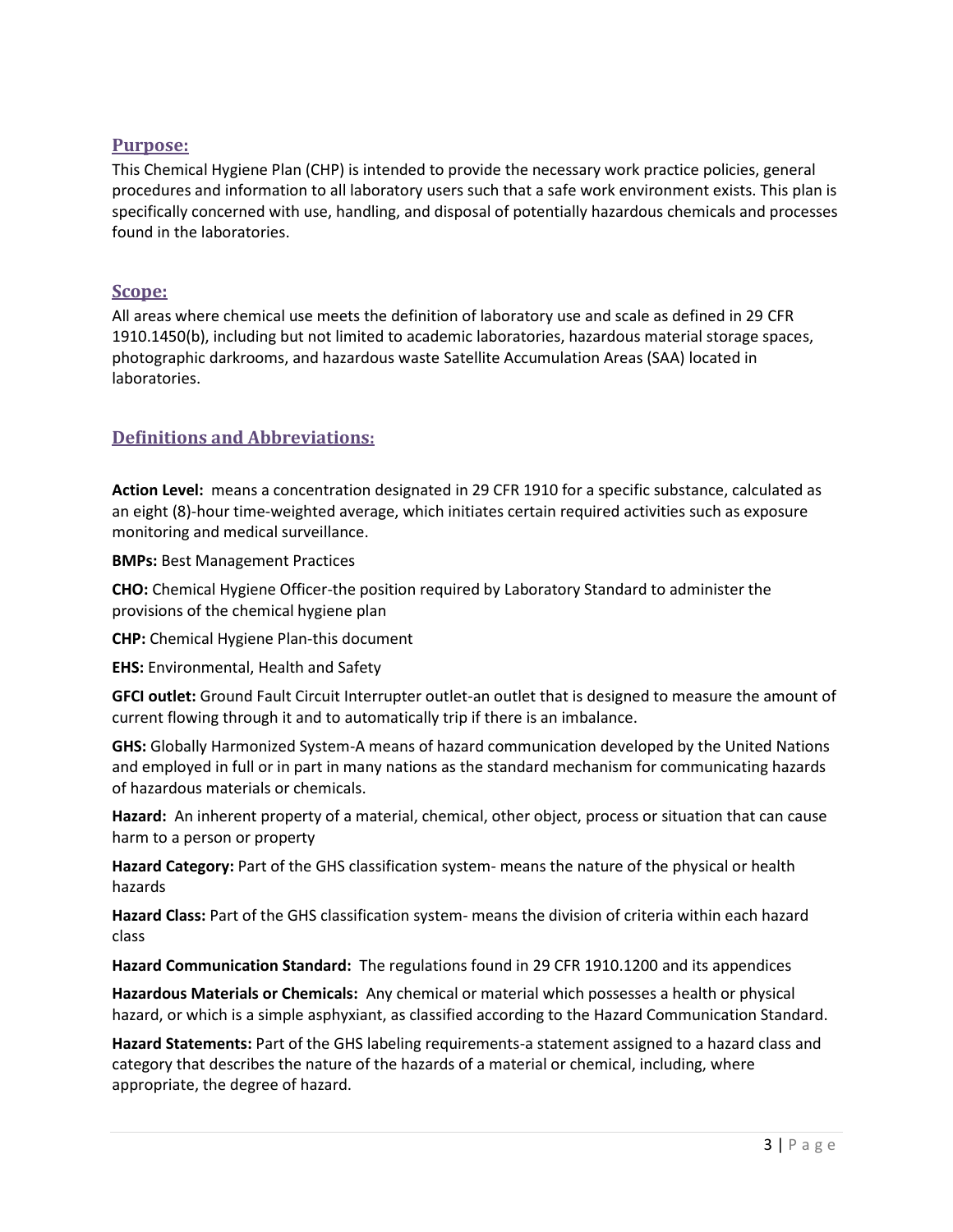**Health Hazard:** Hazardous properties as defined by membership in any of the following categories as defined in the Hazard Communication Standard: acute toxicity (any route of exposure), skin corrosion or irritation, serious eye damage or irritation, respiratory or skin sensitization, germ cell mutagenicity, carcinogenicity, reproductive toxicity, specific target organ toxicity (single or repeated exposure), aspiration hazard.

**Laboratory:** Any place where a laboratory scale use of hazardous materials or chemicals occurs outside of a production or quality assurance setting.

**Laboratory Standard:** The regulations found in 29 CFR 1910.1450 and its appendices

**Laboratory Scale:** means work with substances in which the containers used for reactions, transfers, and other handling of substances are designed to be easily and safely manipulated by one person.

**Laboratory Use:** means handling or use of hazardous chemical or materials in which all of the following conditions are met: (i) Chemical manipulations are carried out on a "laboratory scale;" (ii) Multiple chemical procedures or chemicals are used; (iii) The procedures involved are not part of a production process, nor in any way simulate a production process; and (iv) "Protective laboratory practices and equipment" are available and in common use to minimize the potential for employee exposure to hazardous chemicals.

**Medical Consultation:** means a consultation which takes place between an employee and a licensed physician for the purpose of determining what medical examinations or procedures, if any, are appropriate in cases where a significant exposure to a hazardous chemical may have taken place.

**MSDS:** Material Safety Data Sheets-older versions of SDSs which are not required to comply with the 16 section format of the newer SDSs

**NRC:** The National Research Council-a branch of the National Academies of Science, Engineering and Medicine that functions as an advisory committee on matters affecting these disciplines.

**OSHA:** Occupational Safety and Health Administration-the national regulatory agency with oversight of the Laboratory Standard

**PEL:** Permissible Exposure Limit-The maximum amount or concentration of a hazardous material or chemical that an individual can be exposed to as a TWA (usually over eight hours) as defined by OSHA.

**Physical Hazard:** Hazardous properties as defined by membership in any of the following categories as defined by the Hazard Communication Standard: explosives, flammable (gases, liquids, solids, aerosols), oxidizing (solid, liquids, gases), gases under pressure, self-reactive and self-heating chemicals, pyrophoric liquids and solids, in contact with water liberates flammable gas, organic peroxides, corrosive to metals

**PI:** Principal Investigator-The faculty member responsible for a laboratory or studio.

**Pictograms:** Part of the GHS labeling requirements- a composition that may include a symbol plus other graphic elements, such as a border, background pattern, or color, that is intended to convey specific information about the hazards of a chemical. Eight pictograms are designated under this standard for application to a hazard category.

**PPE:** Personal Protective Equipment-apparel worn as the last line of defense to mitigate risk

**Precautionary Statements:** Part of the GHS labeling requirements- means a phrase that describes recommended measures that should be taken to minimize or prevent adverse effects resulting from exposure to a hazardous material or chemical or the improper storage or handling of the same.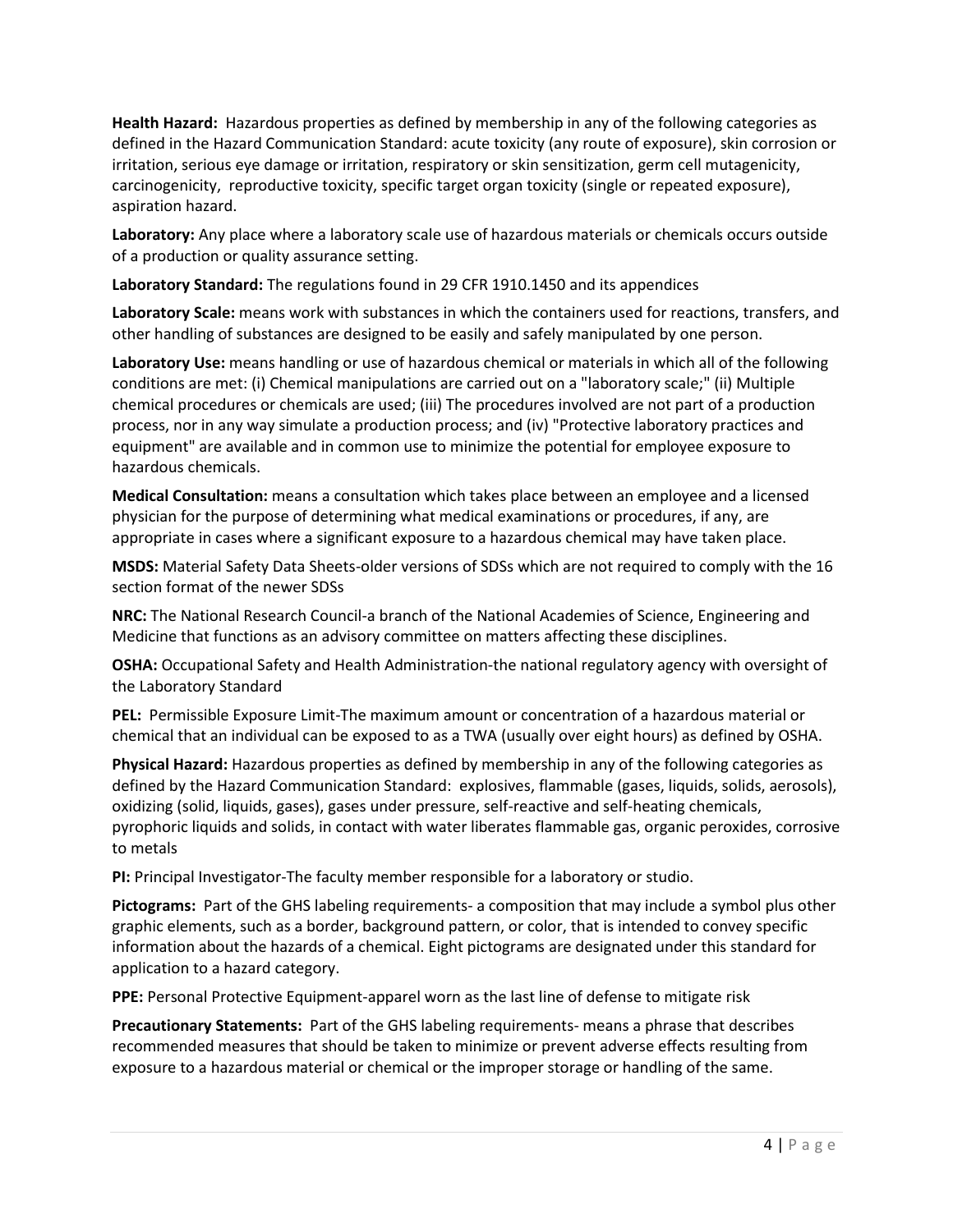**Primary Container:** The container in which a hazardous material or chemical is supplied by the manufacturer which directly contains the chemical (i.e., this does not included shipping containers or packaging that does not directly contain the material or chemical).

**Protective Laboratory Practices and Equipment:** means those laboratory procedures, practices and equipment accepted by laboratory health and safety experts as effective, or that the institution can show to be effective, in minimizing the potential for exposure to hazardous chemicals.

**Risk:** The probability that a hazard may cause harm to a person or property

**SAA:** Satellite Accumulation Area-the location within each laboratory or studio space where hazardous waste is accumulated.

**SDS:** Safety Data Sheets-Documents that are required to be supplied by chemical manufacturers, distributors and importers which detail the hazards of hazardous materials or chemicals in a standardized 16 section format as detailed in the Hazard Communication Standard (29 CFR 1910.1200)

**Signal Words:** Part of the GHS labeling requirements- means a word used to indicate the relative level of severity of hazard and alert the reader to a potential hazard on the label. The signal words used in GHS are "danger" and "warning." "Danger" is used for the more severe hazards, while "warning" is used for the less severe.

**SOGs or SOPs:** Standard Operating Guidelines or Procedures

**STEL:** Short term exposure limit-The maximum amount or concentration of a hazardous chemical or material that a person may be exposed to over a 15 minute period as a TWA as defined by OSHA.

**TLV:** Threshold limit value- of a chemical or material is a level to which it is believed an individual can be exposed day after day for a working lifetime without adverse effects.

**TWA:** Time weighted average-the average exposure to a chemical or material over a specified length of time.

**Working Container:** A container into which a hazardous material or chemical is transferred.

#### <span id="page-5-0"></span>**Introduction:**

This Plan is prepared to comply with the U.S. Occupational Safety and Health Administration (OSHA) standard, 29 CFR 1910.1450 "Occupational exposure to hazardous chemicals in laboratories" (i.e., the Laboratory Standard) and the recommendations of the National Research Council (NRC). This Plan also includes requirements for training, medical consultation and examinations, hazard identification, personal protective equipment, including respirator use and record keeping.

#### <span id="page-5-1"></span>**Responsibilities:**

#### <span id="page-5-2"></span>**College President:**

The President has given oversight responsibility for Campus health and safety compliance to the Dean of Faculty, the Treasurer and the Chief of Campus Operations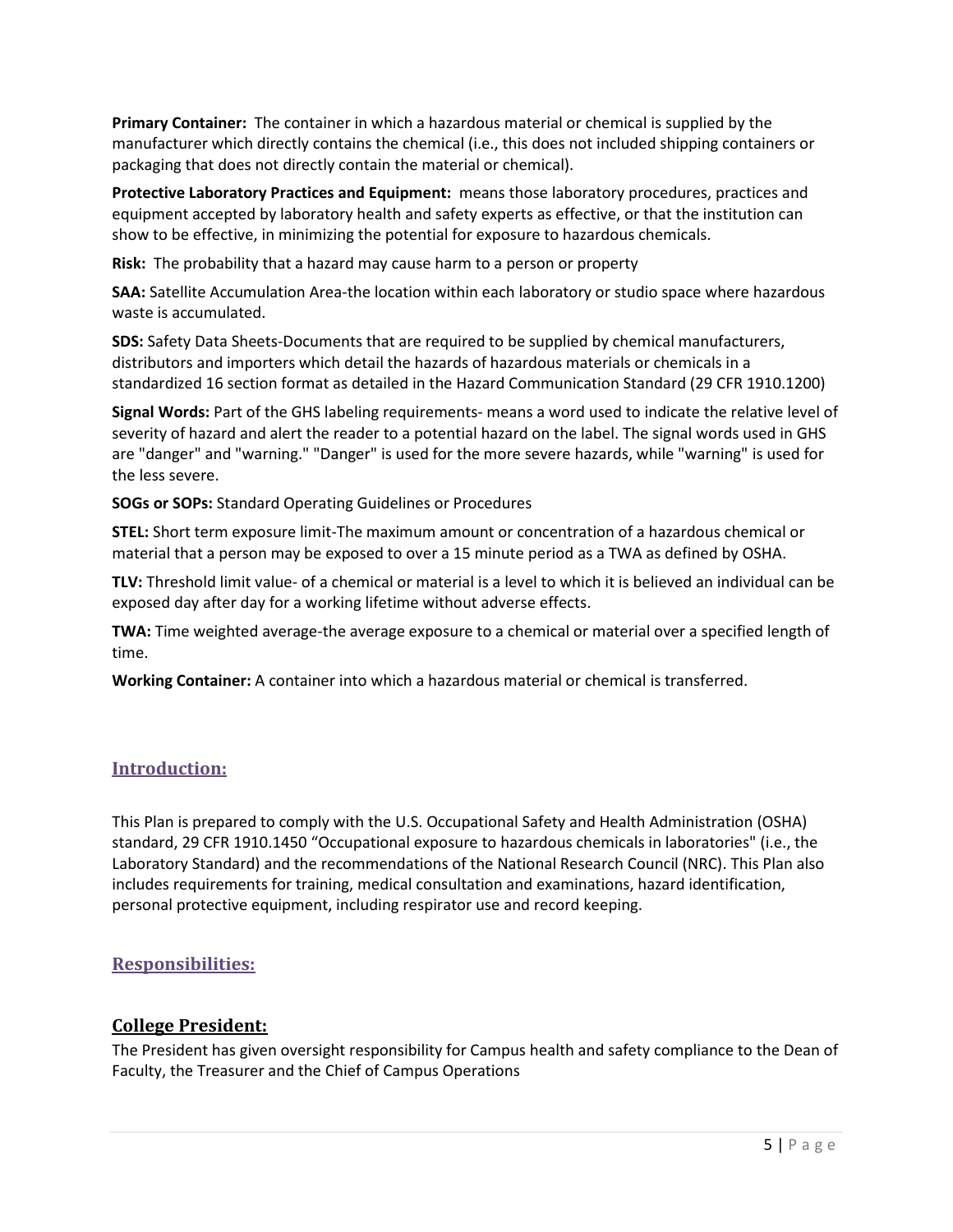# <span id="page-6-0"></span>**Dean of Faculty and Chief Financial and Administrative Officer:**

The Dean of Faculty and Chief Financial and Administrative Officer have directed compliance responsibility to administrative and academic departments, faculty and staff.

### <span id="page-6-1"></span>**Chief of Campus Operations:**

The Chief of Campus Operations has the direct responsibility for chemical hygiene within the College and provides continuing support for efforts to improve the Campus safety and health.

#### <span id="page-6-2"></span>**Environmental Health and Safety (EHS):**

The Environmental Health and Safety Director (or designee) shall exercise the authority to identify and minimize dangers to all laboratory workers, the community and the environment. EHS has the authority to suspend operations which do not conform to the health and safety practices required by the Chemical Hygiene Plan. The duties of the EHS Director (or designee) include:

1. Review and approve the design, installation, operation, acquisition and maintenance of all building, fire and laboratory health and safety equipment where chemicals are stored or handled in accordance with regulatory requirements and best management practices (BMPs).

2. Provide technical expertise to the laboratory community with regard to health, safety and environmental issues.

3. Ensure that Departments develop and implement appropriate standard operating guidelines(SOGs) for the labeling, handling and storage of all hazardous materials and waste.

4. Ensure that all persons engaged in the use of hazardous materials are properly trained prior to working in laboratories and other related areas.

5. Review and approve personal protective equipment, and implement a medical assessment program when applicable and necessary.

6. Conduct inspections of laboratories and associated areas with the Chemical Hygiene Officer (CHO) and departmental safety officers, and provide appropriate resources for Principal Investigators to conduct their own periodic inspections.

7. Coordinate Department health and safety training sessions (either in person, online or other methods). These sessions shall include, but are not limited to, topics such as hazard communication, relevant elements of the Chemical Hygiene Plan, hazardous waste identification and management, emergency procedures and department specific procedures.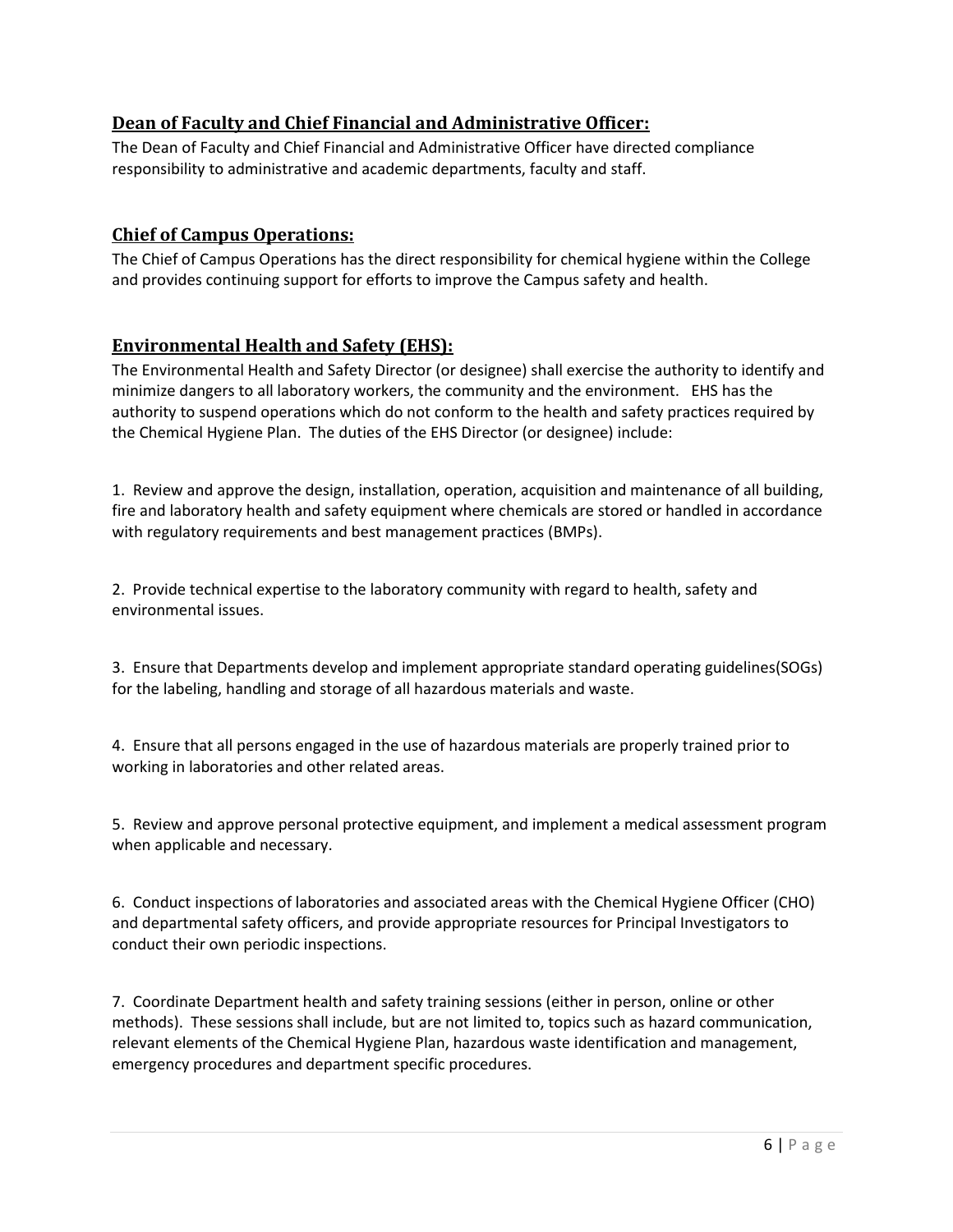8. Implementation of proper safeguards and engineering controls to best protect persons using chemicals, laboratory equipment, laboratories and other related areas and materials.

9. Investigate all reports of laboratory accidents, near misses and chemical leaks, odors and spills, and other areas of concern to prevent re-occurrence.

### <span id="page-7-0"></span>**Chemical Hygiene Officer (CHO):**

The Chemical Hygiene Officer (CHO) has the same authority and responsibilities assigned to the EHS Director. In addition, the CHO will:

1. Maintain an accurate inventory of all College laboratories and associated storage areas.

2. Ensure that Safety Data Sheets (SDS) are maintained for all hazardous materials in College laboratories and associated areas.

3. Provide technical expertise for the laboratory community for development of SOGs for experimental setups and techniques, appropriate chemical handling, waste disposal, cleanup and decontamination procedures.

4. Review the CHP annually, and update when needed.

#### <span id="page-7-1"></span>**Department Chairs:**

The Department Chair (or their designee, such as the Department Safety Officer) is responsible for chemical safety in the department and should understand the goals of the Chemical Hygiene Plan. The Department Chair shall establish a culture of safety within their departments, and ensure that members of their departments:

1. Fill out chemical inventory update sheets for submission to the CHO.

2. Forward all SDSs that are received to the CHO, and ensure that paper backup copies are maintained within their department. The location of these SDSs will be included in the department's hazardous material and safety training.

3. Inspect chemicals routinely for unusable or expired items.

4. Ensure that hazardous material and safety training of all laboratory workers occurs, and that the training is appropriate to the level and specificity of the work being performed.

5. Ensure that training of all laboratory personnel is documented.

6. Purchase and appropriately use safety equipment when necessary.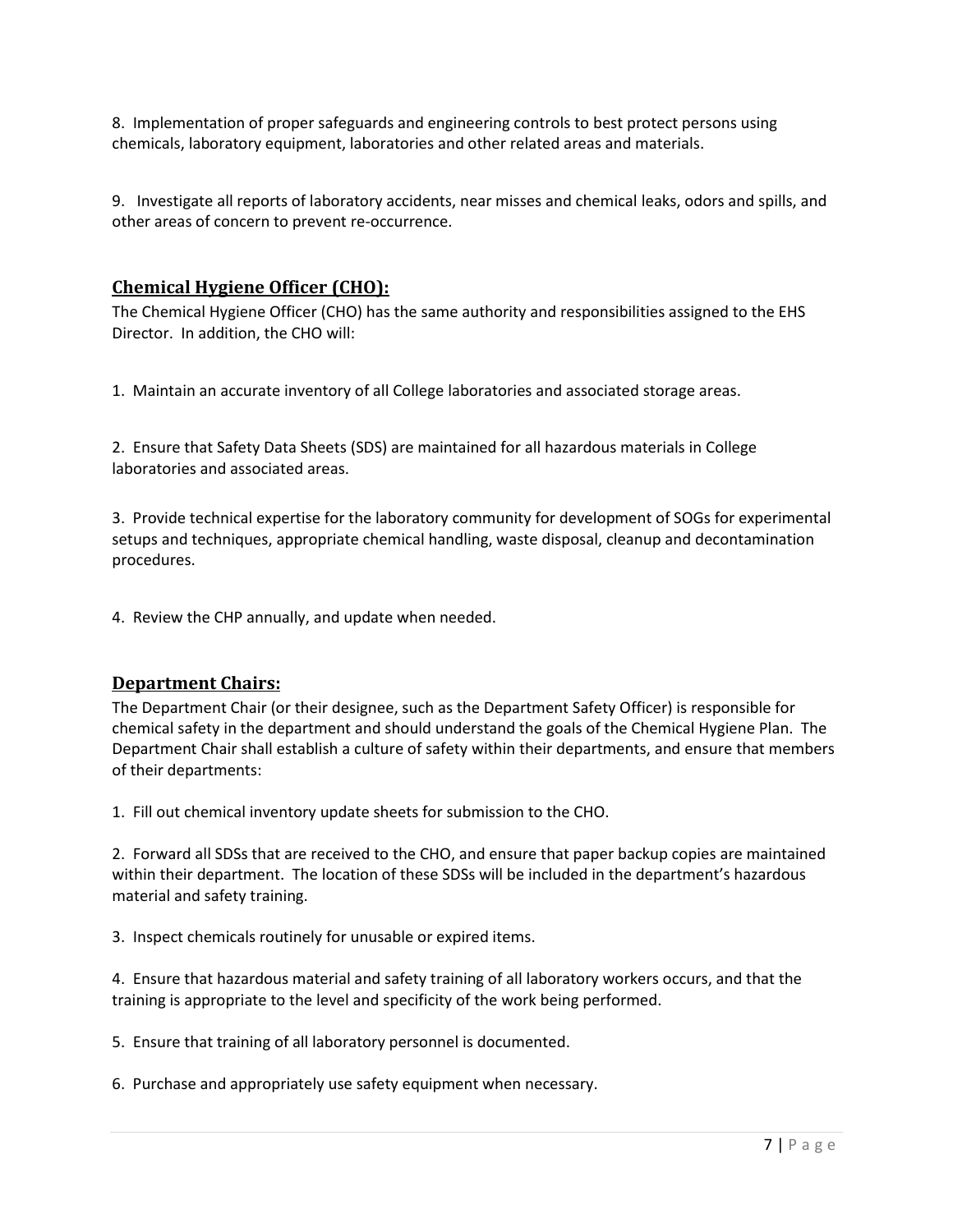7. Notify the CHO when laboratories or satellite waste areas are to be closed/commissioned, or when chemicals are to be moved from one area to another.

8. Develop and implement appropriate procedures and policies for the handling and disposal of hazardous materials used in laboratories.

9. Enforcement of disciplinary actions when appropriate to assure compliance with all applicable local, state and federal regulations, and Amherst College policies and procedures.

#### <span id="page-8-0"></span>**Principal Investigators (PIs) and Laboratory Supervisors:**

Principal Investigators (PIs) and Laboratory Supervisors have the primary responsibility for chemical hygiene in research or teaching labs for which they are in control. They shall establish a culture of safety within their areas, and shall ensure that the requirements listed in the Department Chairs section are met in their areas. Additionally, they shall ensure that:

1. The procedures and requirements of the Chemical Hygiene Plan are implemented in their areas, including laboratory and hazard specific training.

2. Laboratory areas are inspected on a regular basis. A laboratory inspection checklist template is included as an appendix (Appendix 1) to this document.

3. Laboratory safety incidents and near misses are reported to the CHO. Other concerns are reported promptly to the appropriate departments (campus police, facilities, etc.).

4. Laboratory specific training outside of the scope of the training provided by the CHO and/or EHS shall be the responsibility of the laboratory PI. SOGs (SOPs) should be shared with the CHO and/or EHS.

# <span id="page-8-1"></span>**All Laboratory Personnel, Users, Guest and Visitors:**

1. Abide by all of the procedures and policies of the Chemical Hygiene Plan and any Department or laboratory specific policies.

2. Report any unsafe conditions, including, but not limited to, faulty fume hoods or emergency/safety equipment, chemical, electrical or other safety concerns to the laboratory supervisor or PI, the CHO and/or the EHS office.

3. Report any accidents or near misses to the PI or laboratory supervisor, the CHO and/or the EHS office.

# <span id="page-8-2"></span>**Culture of Safety:**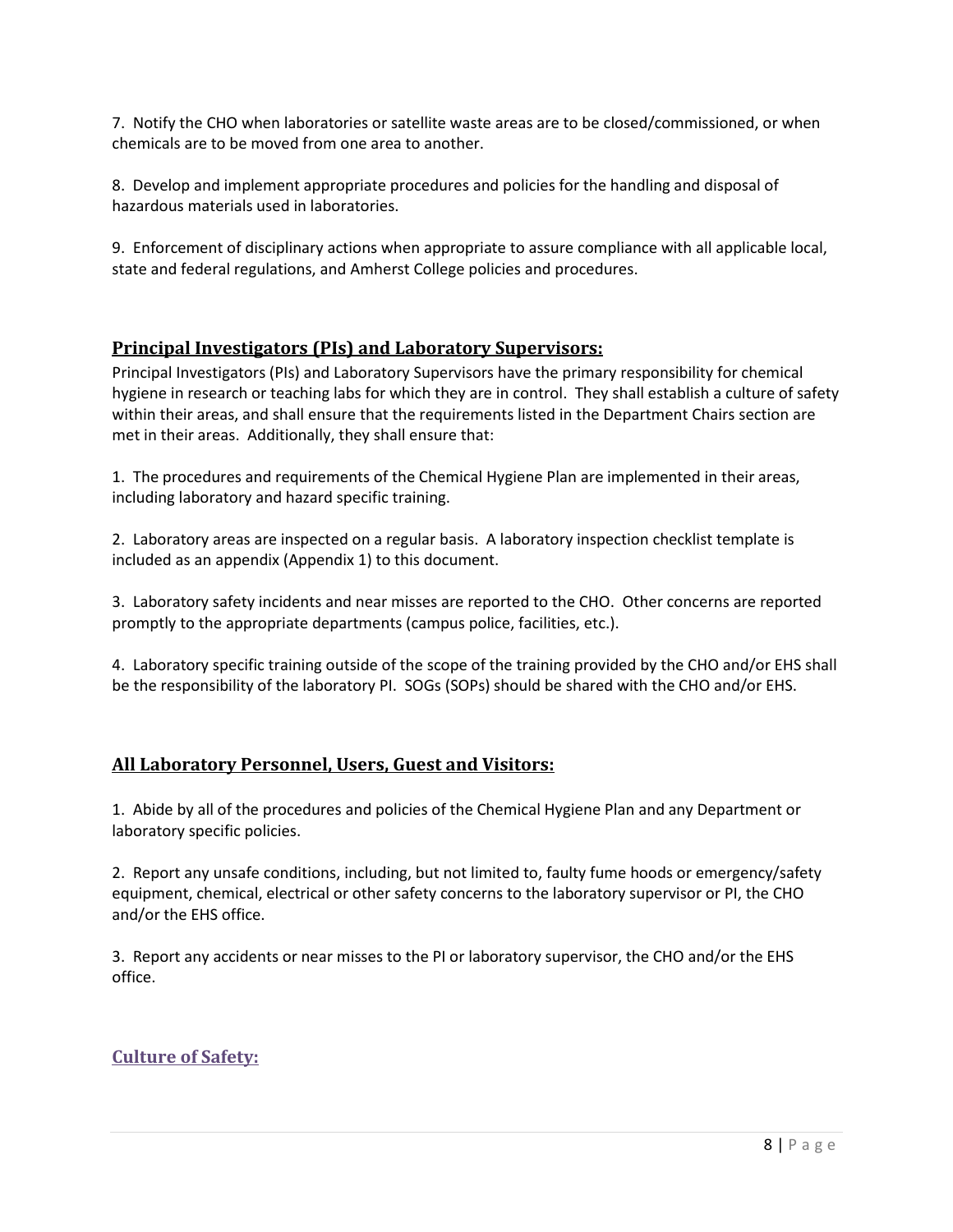Amherst College is committed to fostering a culture of safety for all faculty, staff and students. In accordance with the College's mission to produce exceptional graduates capable of affecting positive change with actions guided by means of critical thought and personal responsibility, so safety in laboratory areas must start with the thinking individual. Each individual in the laboratory must be constantly aware of their surroundings and engaging in ongoing risk assessments and experiment planning. While it is important to abide by policies and rules meant to mitigate known risks, it is of even greater importance to be able to assess risks on a situational basis. Safety considerations should be part of all experimental designs from the very start, and should be continually addressed throughout the research process. PIs should engage in discussion of safety considerations with their laboratory personnel, and encourage discussion amongst their personnel of particular topics when appropriate. Department chairs should provide necessary and appropriate support for PIs to encourage attention to important safety considerations particular to their departments. When each individual is committed to safety, a strong sense of community identity invested in safety will emerge and benefit all.

# <span id="page-9-0"></span>**Hazard Identification and Labeling:**

The first step in assessing risk is the recognition and communication of hazards. All chemical hazards must be identified by means of appropriate labeling in all laboratory areas.

# <span id="page-9-1"></span>**Primary Containers:**

Primary containers of hazardous materials (i.e., those supplied by the chemical manufacturer) which were purchased after December 1, 2015 should comply with the Globally Harmonized System (GHS) labeling requirements detailed in Appendix C of 29 CFR 1910.1200. Namely, each primary container label should contain the following information:

- 1. Product identifier (eg., generally the name of material)
- 2. Applicable GHS pictograms
- 3. Applicable GHS signal word
- 4. Applicable GHS hazard statements
- 5. Applicable GHS precautionary statements
- 6. Name, address and telephone number of manufacturer or other responsible party

Primary container labels of hazardous materials purchased prior to December 1, 2015 and after March 11, 1994 should minimally comply with the provisions of the 1994 Hazard Communication Standard, and should include:

- 1. Product Identifier (eg., generally the name of the chemical)
- 2. Hazards associated with the material, including target organ effects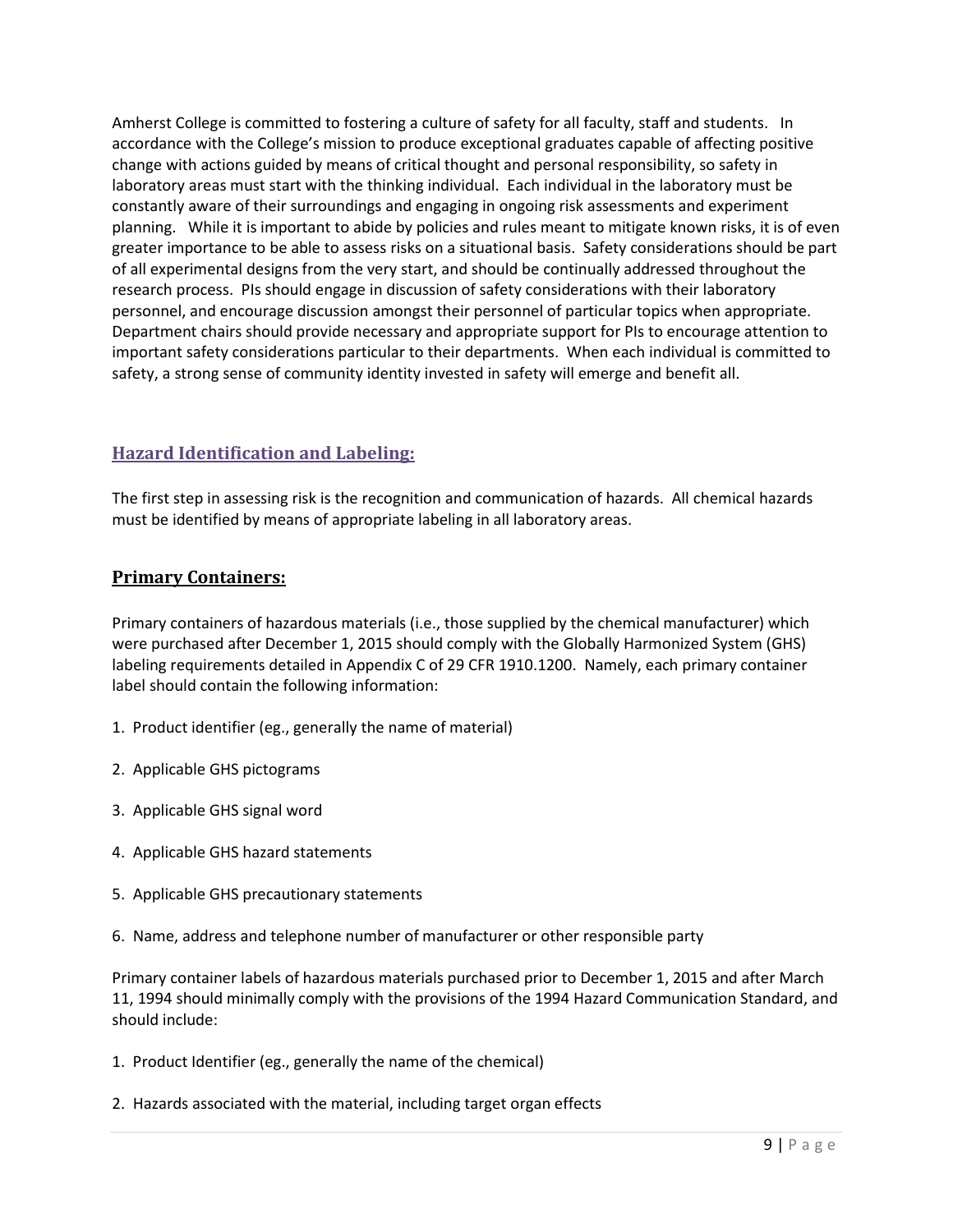3. Name and address of manufacturer or other responsible party

#### <span id="page-10-0"></span>**Working Containers:**

When a chemical is transferred from a primary container to a working container, the working container should be minimally labelled with the:

1. identity of the material (without chemical abbreviations or symbols). Abbreviations may only be used if the laboratory or storage area in which the material is to be stored has posted a key for all abbreviations used that is in plain view and easily accessible to emergency responders. In addition, the only abbreviations allowed are ones that are commonly used in the scientific field under which that laboratory falls. The use of abbreviations can only be used to enhance safety; that is, to more easily identify chemicals better known by their abbreviated names.

2. significant hazards of the material

The significant hazards may be communicated by means of the GHS system, the NFPA or HMIS systems, or by indicating the hazards with words on the label. Qualitative definitions of the GHS hazard classes may be found in Appendix 2 to this document; more rigorous, quantitative definitions can be found in 29 CFR 1910.1200 appendices A and B. Some typical physical and health hazards (and very qualitative definitions of these) that may appear on non-GHS labels include, but are not limited to the following:

**Allergen:** May cause allergic reactions

**Carcinogen:** May cause cancer

**Combustible:** Will support combustion (i.e., burn)

**Corrosive:** Destroys tissue or possesses a pH of 11.5 or greater, or 2 or less

**Explosive:** Releases heat, pressure or gas when exposed to elevated temperature, pressure or shock

**Flammable:** May ignite very easily at lower temperatures and/or concentrations

**Irritant:** Inflames tissue

**Lachrymator:** Vapors may cause eye irritation

**Oxidizer:** Initiates or promotes combustion in other materials

**Pyrophoric:** May ignite spontaneously on contact with air

**Sensitizer:** May cause allergic reactions after repeated exposures

**Simple Asphyxiant:** Displaces oxygen in an atmosphere to create an asphyxiation hazard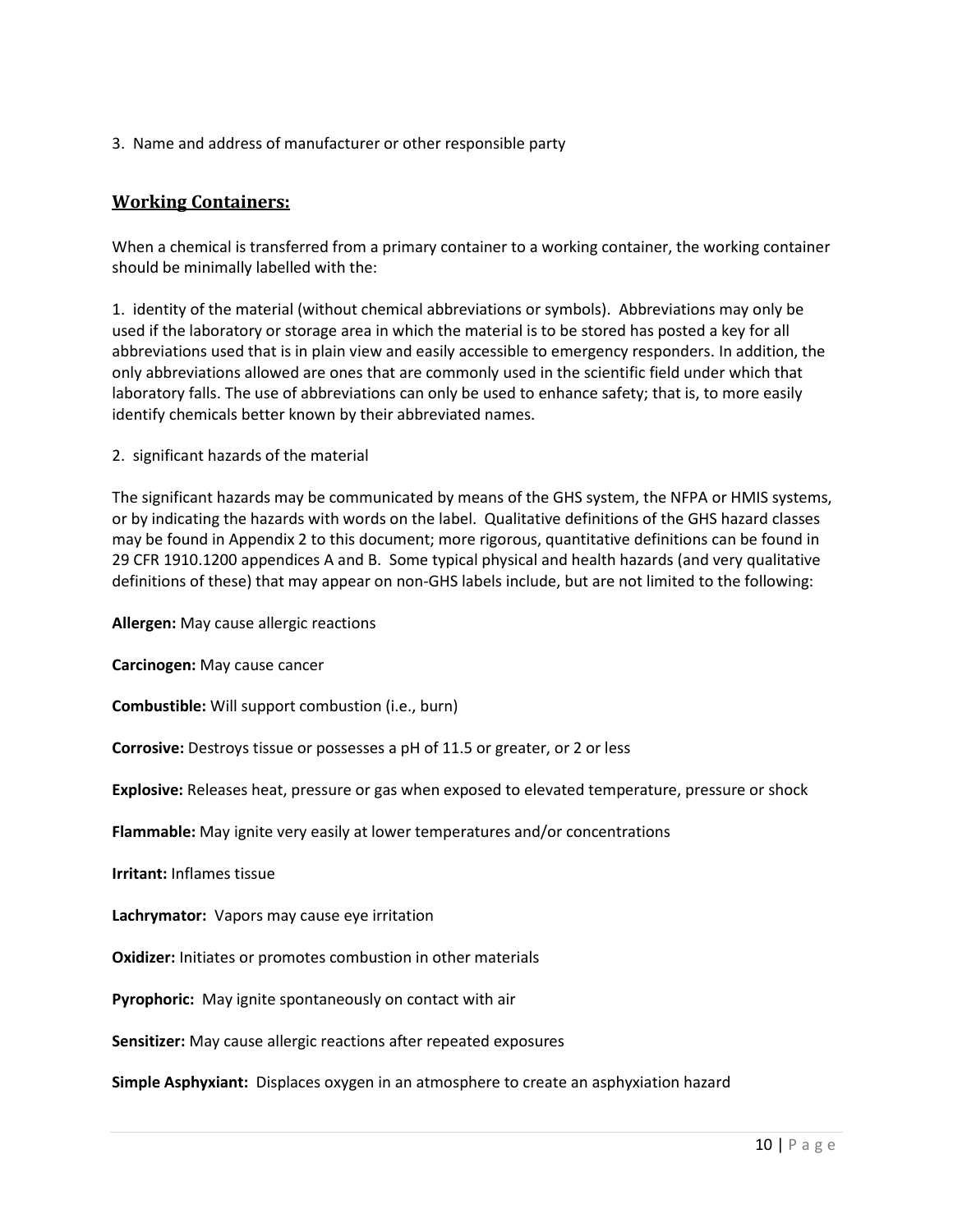**Target Organ Effects:** Exposure via a specified route may cause damage to particular organs, tissues or other structures

**Hepatoxin:** May cause liver damage

**Neurotoxin:** May cause damage to the nervous system

**Nephrotoxin:** May cause damage to the kidneys

**Teratogen:** May cause abnormalities with embryonic or fetal development

**Mutagen:** May cause replication errors in DNA

**Hematopoietic agent:** May damage hemoglobin and cause oxygen deprivation

**Toxic:** May be harmful (in some cases, fatal) if exposure via a specified route occurs above a given level

**Unstable or Reactive:** Vigorously polymerizes, decomposes or self-reacts under conditions of shock or elevated pressure or temperature

**Water-reactive:** Chemically reacts with water to form a gas that is either flammable and/or a health hazard

Health and physical hazards may also be summarized on labels by means of the NFPA diamond (as described in NFPA 704) or the HMIS bar label (as described by the American Coatings Association). Individuals working in laboratory or laboratory support areas must be trained on the elements of the GHS system and any other hazard communication systems they are likely to encounter during the course of their work.

#### <span id="page-11-0"></span>**Safety Data Sheets (SDSs)**

All hazardous materials that are sent to the College after December 1, 2015 must have an available GHS compliant Safety Data Sheet (SDS) that is in the format described in 29 CFR 1910.1200 Appendix D. This may be provided as a paper or electronic copy, or it may be available online through the manufacturer/supplier's website. The College maintains an electronic database of all SDSs for hazardous materials in laboratory areas received after December 1, 2013. The SDS database (MSDS Online) may be accessed from the Environmental, Health and Safety homepage. The first time a new hazardous material is to be used by lab personnel, the SDS (along with other resources describing health and physical hazards, chemical and physical properties, etc.) should be thoroughly reviewed and understood by laboratory personnel who will be using the material. See the Procurement section of this document for additional requirements for SDSs.

# <span id="page-11-1"></span>**Hazard Mitigation:**

It is important to recognize all hazards, and mitigate all resulting risks in so far as possible. Hazard labeling is an important tool for communicating the hazards of individual chemicals, but does little to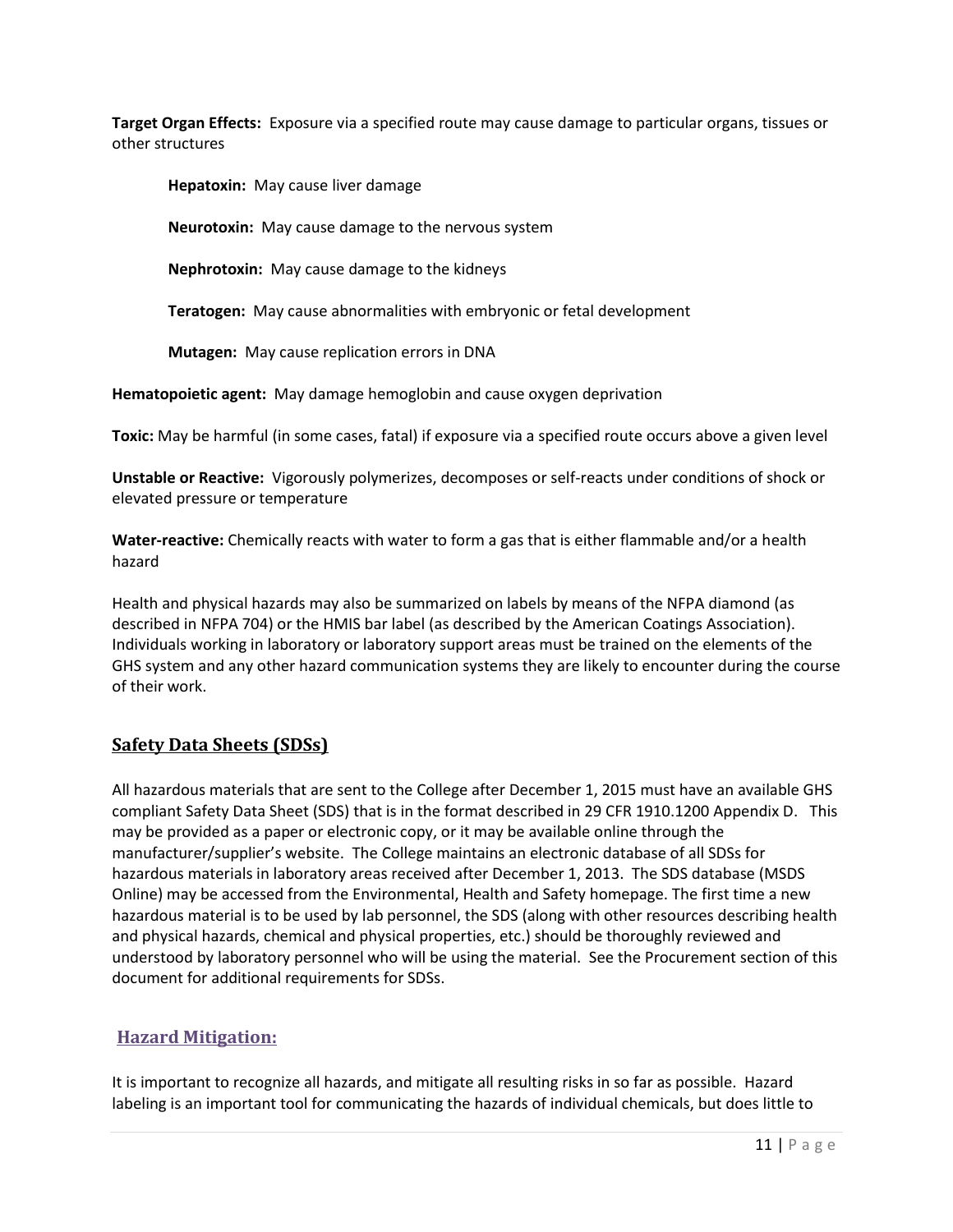alert lab personnel to synergistic effects (i.e., what happens when you have multiple chemicals in a mixture) which could present greater health and physical hazards than the initial constituents.

Risk assessments are useful tools for uncovering hidden hazards and risks, and should be conducted for all new procedures before the procedure is initiated. Risk assessments seek to identify all hazards associated with a planned procedure, and remove or mitigate the risks created by those hazards, or otherwise change the procedure, to simultaneously accomplish the goals of the experiment, and ensure the health and safety of the researchers performing the experiment. Conducting a risk assessment can be daunting, even for individuals with years of laboratory experience, because there can be many types of hazards, not all of which are immediately obvious. There are also many different ways to conduct a risk assessment, and certain approaches are better for some situations than others. Therefore, a prescriptive, "check list" type of approach is not necessarily desirable. The key feature of any good risk assessment is that it uncovers as many sources of potential hazards as possible, thereby effectively eliminating unrecognized hazards. Good risk assessments should also prioritize hazards and risks based on severity and probability of occurrence, and should most definitely eliminate all risks and hazards that are simultaneously high severity and high probability of occurrence. Contingency plans should be in place and communicated to all relevant parties in the event that something does go wrong.

Risk assessments should follow the principles of **RAMP**:

- 1. *Recognize* all hazards.
- 2. *Assess* the risks of those hazards.
- 3. *Minimize* the risks by mitigating hazards.
- 4. *Prepare* for emergencies.

Below is a very broad and general, but by no means all inclusive, series of questions that one might use to apply RAMP.

1. **What is the goal of the experiment you wish to perform?** This is important to keep in mind as you go through the process of assigning hazards and assessing risk. Obviously, any modifications made to a procedure will still have to achieve the goals of the experiment.

2. **Identify all equipment, chemicals, biological organisms and other materials associated with the planned procedure.** A list might be helpful.

3. **Attempt to identify any hazards associated with the use of any of the items on the list, or the circumstances of the procedure.** This is the really difficult part where things can be overlooked. It is a good idea to have multiple people review this area, particularly your PI. Their laboratory experience will enable them to recognize potential hazards that less experienced researchers might not be aware of. Here are some questions that might be helpful to guide you through this process.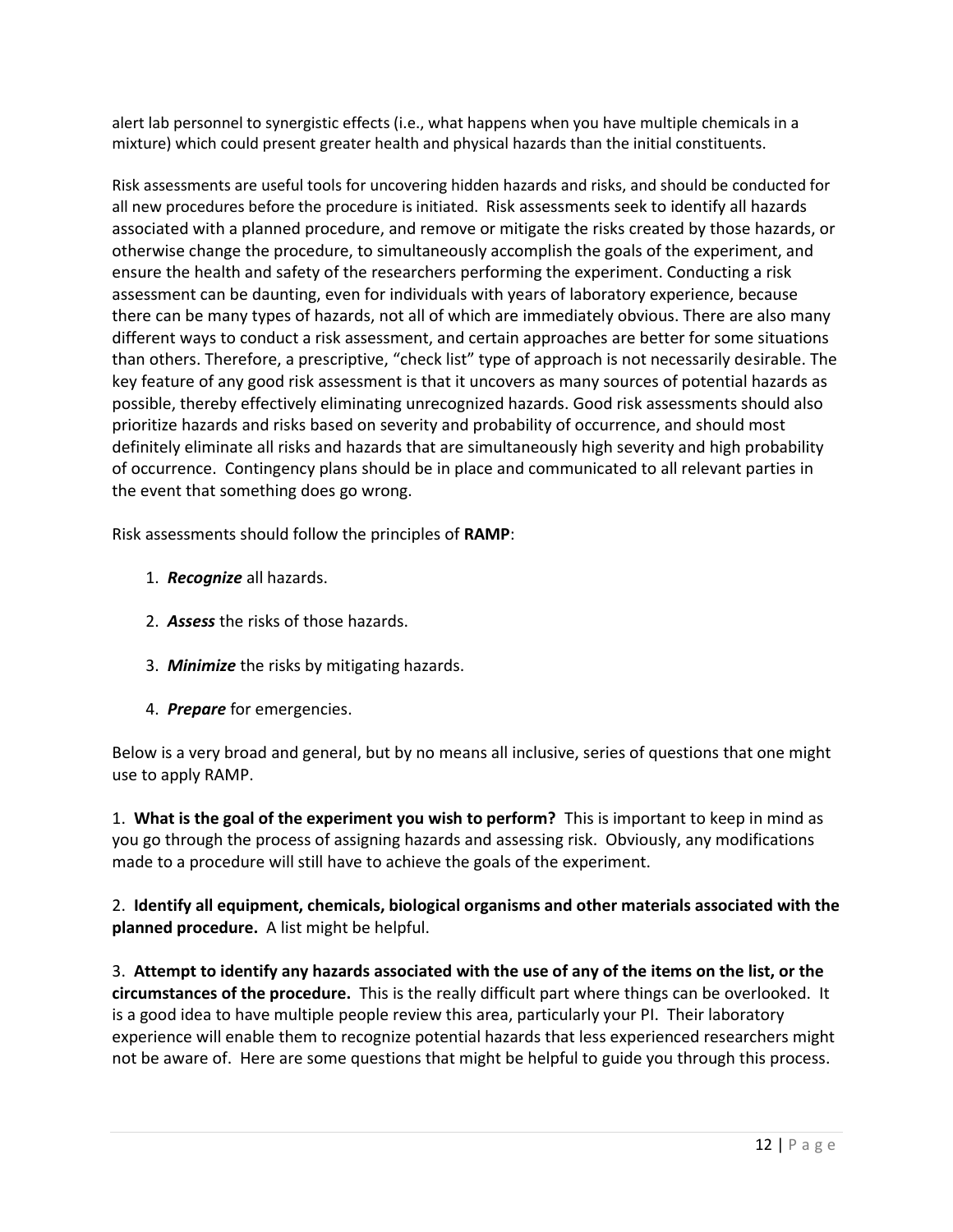a. **What apparatus is to be used, and what are the hazards?** For example, glassware containing a vacuum or higher than atmospheric pressure could implode or explode, respectively. Electronic instrumentation might present an electrical hazard if it is dismantled while plugged in or without discharging capacitors. Hoses can pop off of reflux condensers due to changes in water pressure or unsecure connections.

b. **What chemicals are to be used?** Look at the SDSs for these materials, and some of the other sources of information listed previously for chemicals.

What are the health hazards of the material (*eg.*, toxic, carcinogen, corrosive, etc.) and what are its routes of entry (*eg.*, inhalation, skin absorption, etc.)?

What are the exposure limits to the materials?

What are the symptoms of exposure to the material (*eg.*, noticeable odor, headaches or nausea)?

Are any of the chemicals highly reactive (*eg.*, pyrophorics, shock sensitive materials, oxidizers, water-reactives, strongly incompatible with other materials, etc.)?

Do the materials degrade in storage to form something more hazardous (*eg.*, peroxide forming materials, etc.)?

#### c. **What biological organisms are to be used?**

Are any of the organisms considered to be infectious or transgenic?

What are the potential routes of exposure?

#### d. **Are radioactive materials involved?**

#### e. **Are sharps used?**

# f. **Is there a potential for exposure to harmful levels of electromagnetic radiation (***eg.***, lasers, flash lamps, etc.)?**

# g. **Are there temperature extremes involved (***eg.***, cryogenics or heat)?**

# h. **Are there synergistic hazards,** *i.e.***, hazards resulting from the presence and interaction of two or more items?**

For example, is there a potential to form any highly reactive or otherwise hazardous byproducts during a reaction?

#### i. **How do I dispose of the chemical, biological waste, or radioactive waste from each step? Can they be disposed of in the same container?**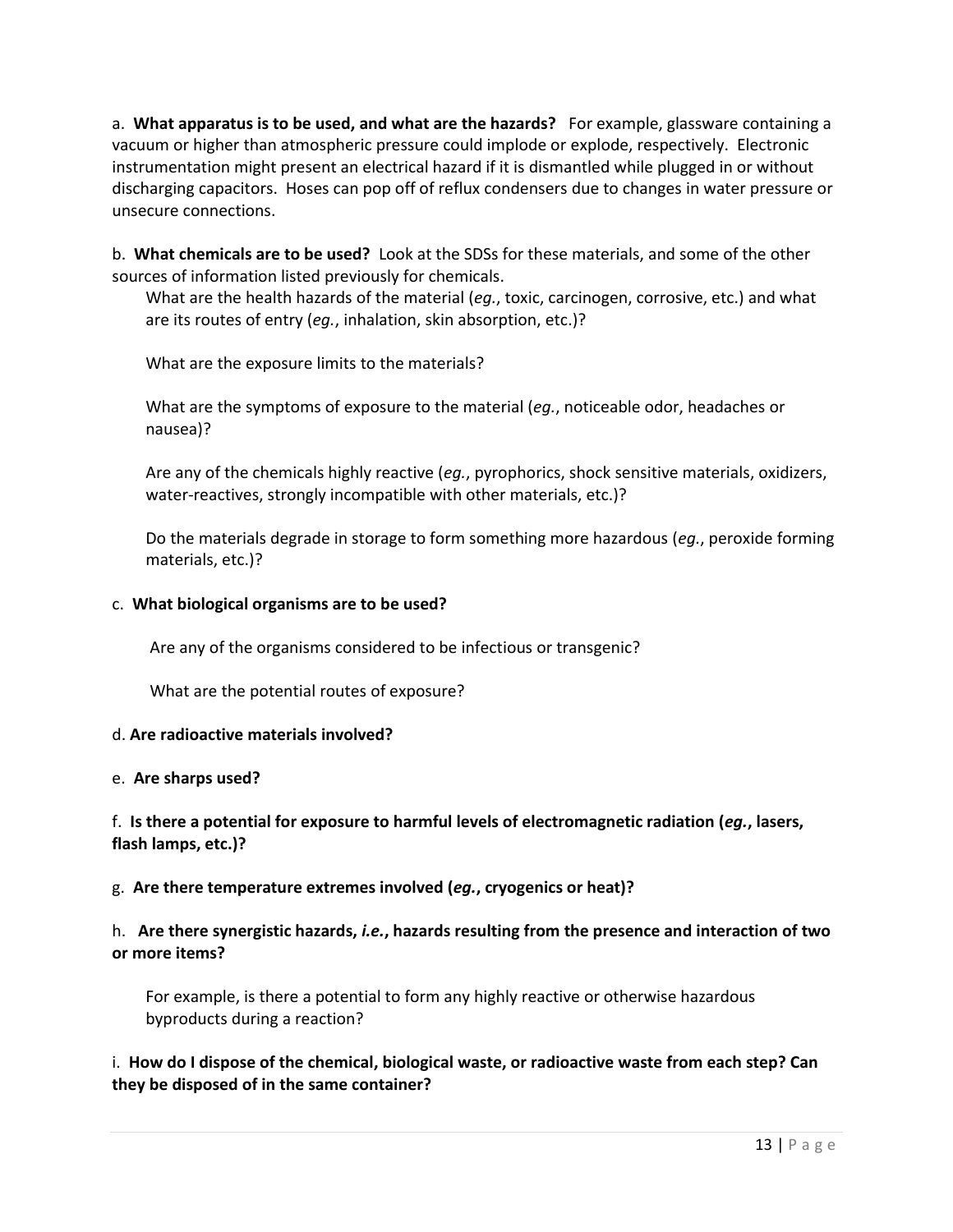4. **What is the level of severity of each hazard, and the probability that it will create a problem within the given procedure?** Any items which create a risk that is high severity and high probability of occurrence must be removed or mitigated in the next step. Ideally, we would like all risk to be low severity and low probability of occurrence.

5. **Plan to remove or mitigate the hazards using substitutions of less hazardous items and procedures, engineering controls, administrative controls and personal protective equipment.** The list should always be applied in the order above with substitutions of less hazardous items or practices being tried first and personal protective equipment being the last line of defense against hazards. It will not always be possible to use all four options, but it is frequently possible to use more than one option to remove or reduce risk. Substitution might include changing the solvent of a reaction (eg., using water instead of a toxic organic solvent.) Engineering controls eliminate or greatly reduce the hazard through use of mechanical equipment or other technologies. An example is the chemical fume hood or biological safety cabinet. Administrative controls reduce individual exposure to hazards by limiting individual contact with the hazard through work practices. Examples include many general and standard operating procedures, like keeping the lab tidy to minimize hazards, not recapping needles prior to disposal and not eating or drinking in the lab. Use of personal protective equipment (PPE), like goggles, gloves and lab coats, is the last line of defense, and is generally used in conjunction with other methods. In all cases where regulatory exposure thresholds (eg., PELs, TLVs, STELs, etc.) exist for given materials, these must be observed.

6. **Ensure that your modified procedure still meets the goals of your experiment and eliminates all high risk, high probability situations.** For example, if you have changed materials or equipment, ensure that the new materials and equipment do not create new, unrecognized hazards. You should also have plans in place for emergencies, such as equipment failure, loss of power or a chemical spill.

# <span id="page-14-0"></span>**Engineering Controls:**

Engineering controls are pieces of equipment or other technologies that can be used to greatly reduce physical and health hazards. After substitutions of less hazardous items in a procedure (which is not always possible), engineering controls are the next line of defense. Examples common in a laboratory include, but are not limited to, blast shields, chemical fume hoods, the number of room air exchanges per hour, glove boxes, glove bags and snorkel exhausts. Note that biological safety cabinets (BSCs) are not appropriate for work with hazardous chemical materials unless the exhaust is hard ducted to the outside of the building. Amherst College currently only has BSCs in which the exhaust is recirculated to the laboratory, and therefore, hazardous chemicals must not be used in these units.

# <span id="page-14-1"></span>*Chemical Fume Hoods:*

Chemical fume hoods (or other engineering controls which isolate hazardous materials from the breathing zone of the user, as appropriate) shall be used for all laboratory procedures that create known or potential inhalation hazards. Note that the risk of inhalation is not determined strictly by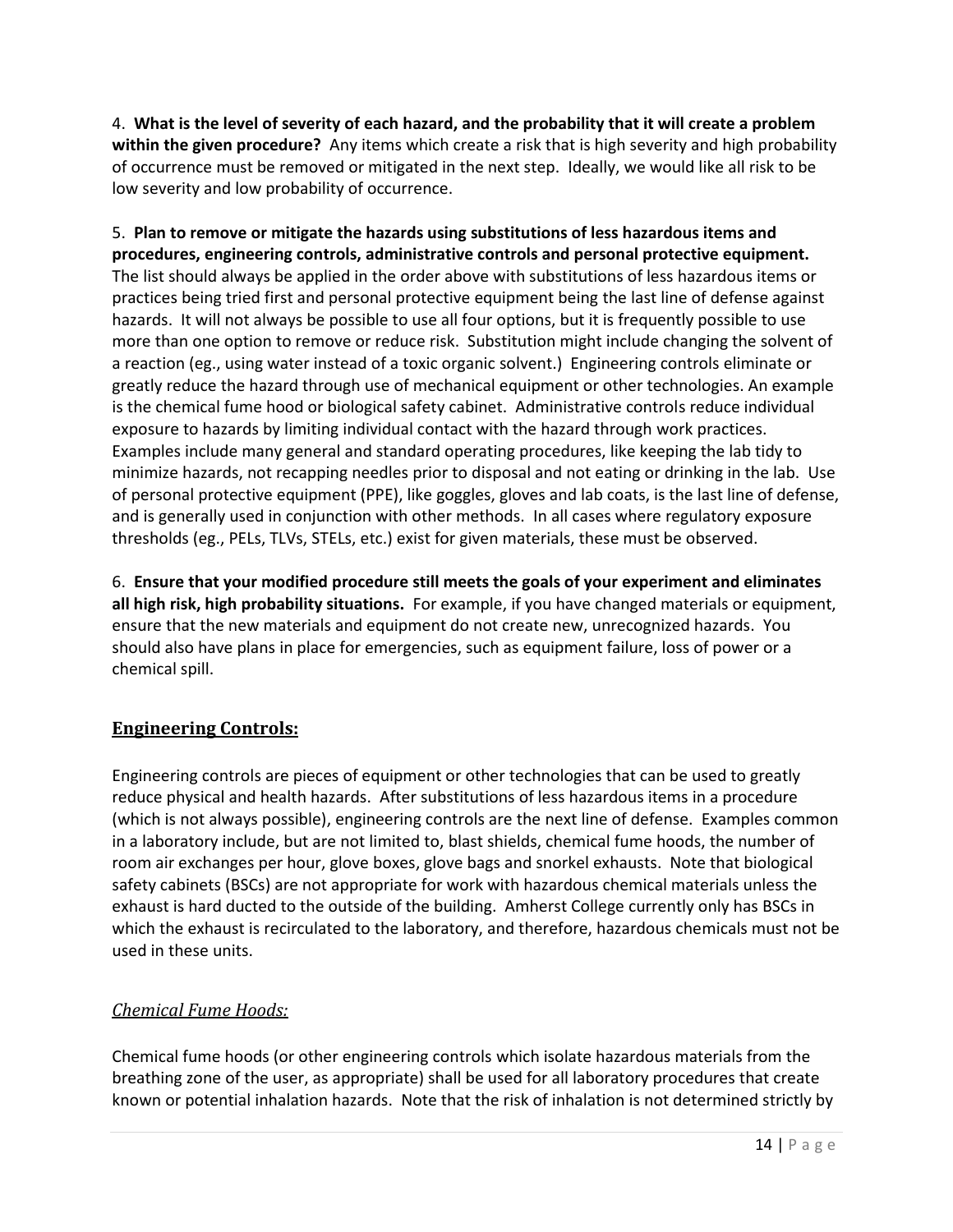the identity of the hazardous material that is in use, but also by the procedure that is employed for its use.

The following guidelines should be used to determine under what conditions and what type of engineering control must be used to protect laboratory personnel from inhalation hazards.

- 1. Appropriate methods should be used to ensure that exposures to all materials are below regulatory or recommended thresholds (i.e., PEL, STEL, TLV, etc.) when these exist.
- 2. A chemical fume hood or closed gas transfer system (exhausted to the outside of the building) must be used at all times for any hazardous material or mixture which exists as a gas and for which may be classified under GHS as any of the following:
	- a. Acute Toxicity, Inhalation Categories 1, 2, or 3
	- b. Specific Target Organ Effect (Single Exposure or Repeated) Categories 1 or 2 through inhalation route of exposure
	- c. Sensitization-Respiratory Categories 1A and 1B
	- d. Germ Cell Mutagenicity Categories 1A and 1B through an inhalation route of exposure
	- e. Carcinogenicity Categories 1A and 1B through an inhalation route of exposure
	- f. Toxic To Reproduction Categories 1A and 1B through an inhalation route of exposure

Procedures which are likely to evolve a gas that can be thus classified must also be performed in chemical fume hoods.

- 3. A chemical fume hood, glove bag or glovebox must be used for any hazardous material or mixture which exists as a solid or liquid and is used in such a way that generation of significant aerosols, mists, vapors, splashes or other airborne particulates is likely, and for which may be classified under GHS as any of the following:
	- a. Acute Toxicity, Inhalation Categories 1, 2, or 3
	- b. Specific Target Organ Toxicity Effect (Single Exposure or Repeated) Categories 1 or 2 through inhalation route exposure
	- c. Sensitization-Respiratory Categories 1A and 1B
	- d. Germ Cell Mutagenicity Categories 1A and 1B through an inhalation route of exposure
	- e. Carcinogenicity Categories 1A and 1B through an inhalation route of exposure
	- f. Toxic To Reproduction Categories 1A and 1B through an inhalation route of exposure

Chemical fume hoods should be tested annually to ensure proper functioning. They should be labeled with a sticker indicating the date the hood was tested, and green dot on the side indicating the maximum safe working height of the sash. Laboratory personnel must be trained on the proper use of chemical fume hoods, and any other engineering controls they will be required to use in performing their duties. Chemical fume hoods which do not appear to be functioning properly must not be used, and must be reported to the CHO or EHS immediately. All laboratory personnel working in the area should be notified if a fume hood is not functioning properly, and a sign indicating that the fume hood is not functioning should be placed on the sash of the fume hood.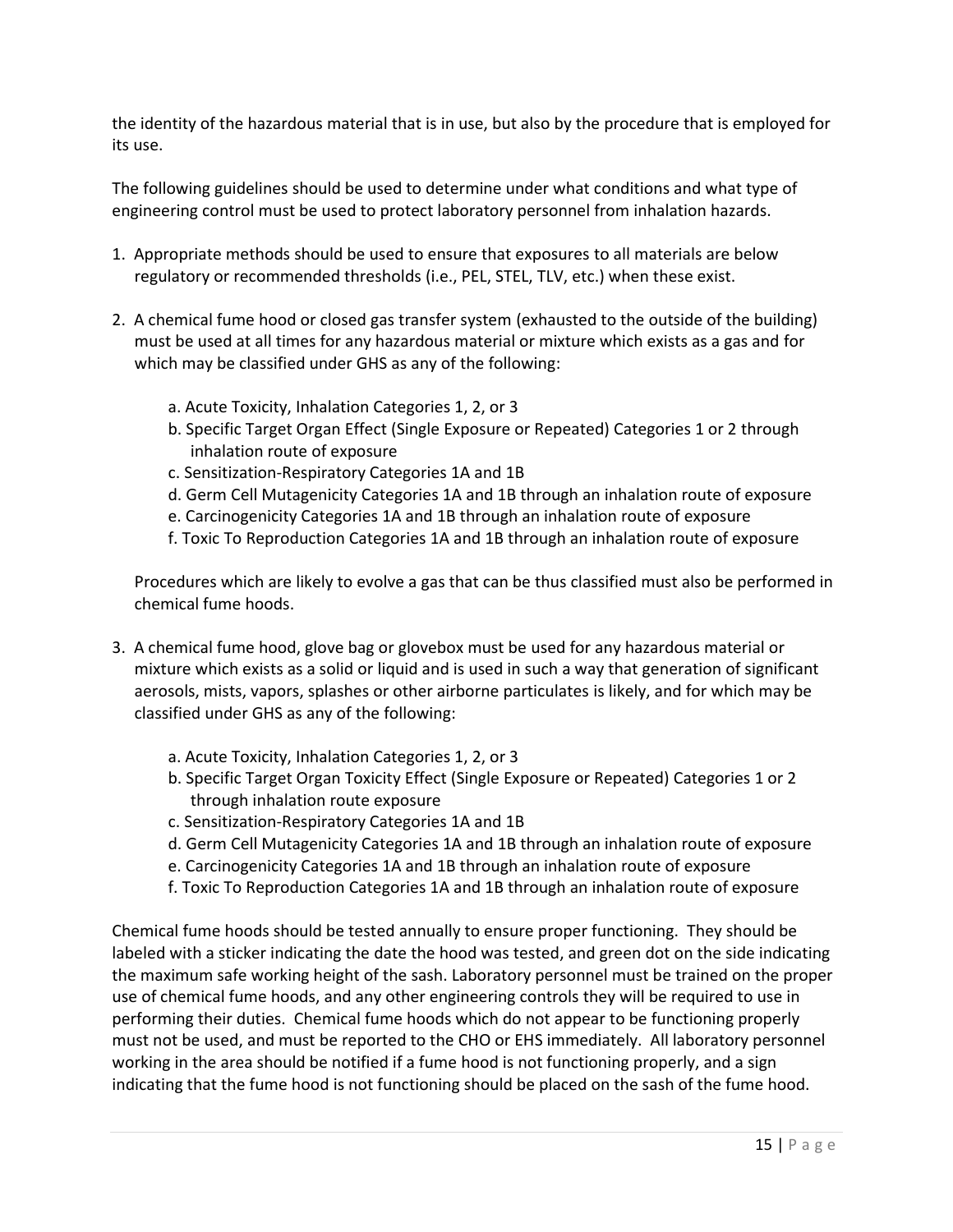# <span id="page-16-0"></span>*Room Air Exchanges:*

All laboratories which use hazardous materials must have a negative air pressure with respect to corridors and other non-lab areas. The appropriate number of room air exchanges per hour shall be determined by the mechanical code and the nature and level of risk of the work that is performed in the lab as determined by the Chemical Hygiene Officer and/or Environmental Health and Safety.

# <span id="page-16-1"></span>*Blast Shields:*

Blast shields must be used for work that poses a significant risk of explosion or implosion and is not carried out in a chemical fume hood, glove box or some other appropriate containment device. Such work is rare in a college laboratory, and must not be performed until after consultation with the Chemical Hygiene Officer.

# <span id="page-16-2"></span>**Administrative Practices:**

Administrative practices should be used to mitigate hazards that have not been adequately removed by substitutions or by the use of engineering controls. Administrative practices are policies or other practices that limit exposure of laboratory personnel to hazard materials. Examples include, but are not limited to, not eating in the laboratory, and using secondary containment for transporting chemicals. The College has many such policies and general practices. These are listed under the General Policies section of this document. Individual laboratories will also have standard operating procedures (SOPs) for laboratory specific items.

# <span id="page-16-3"></span>**Personal Protective Equipment (PPE):**

Personal protective equipment (PPE) is the last line of defense for hazard mitigation, and should only be relied on to mitigate hazards after substitution, engineering controls and administrative practices have been exhausted. PPE are articles that are worn to provide a barrier to specific areas of the body from hazardous materials. PPE must be selected such that it is appropriate for a given situation (eg., not all gloves will protect you from all things in all situations). Training on PPE selection, how to put on (i.e., don) and take off (i.e., doff), clean and care for PPE that is required to be worn by lab personnel will be provided by the P.I. or Chemical Hygiene Officer.

# <span id="page-16-4"></span>*Eye and Face Protection:*

Appropriate eye protection should be worn whenever there is a possibility that a hazardous material could enter the eye. Face protection should only be worn in addition to eye protection when necessary (eg., when there is a possibility for a sizable splash to the face, or for implosion or explosion), and not as a standalone item. Faceshields must be appropriate for the type of chemical being used.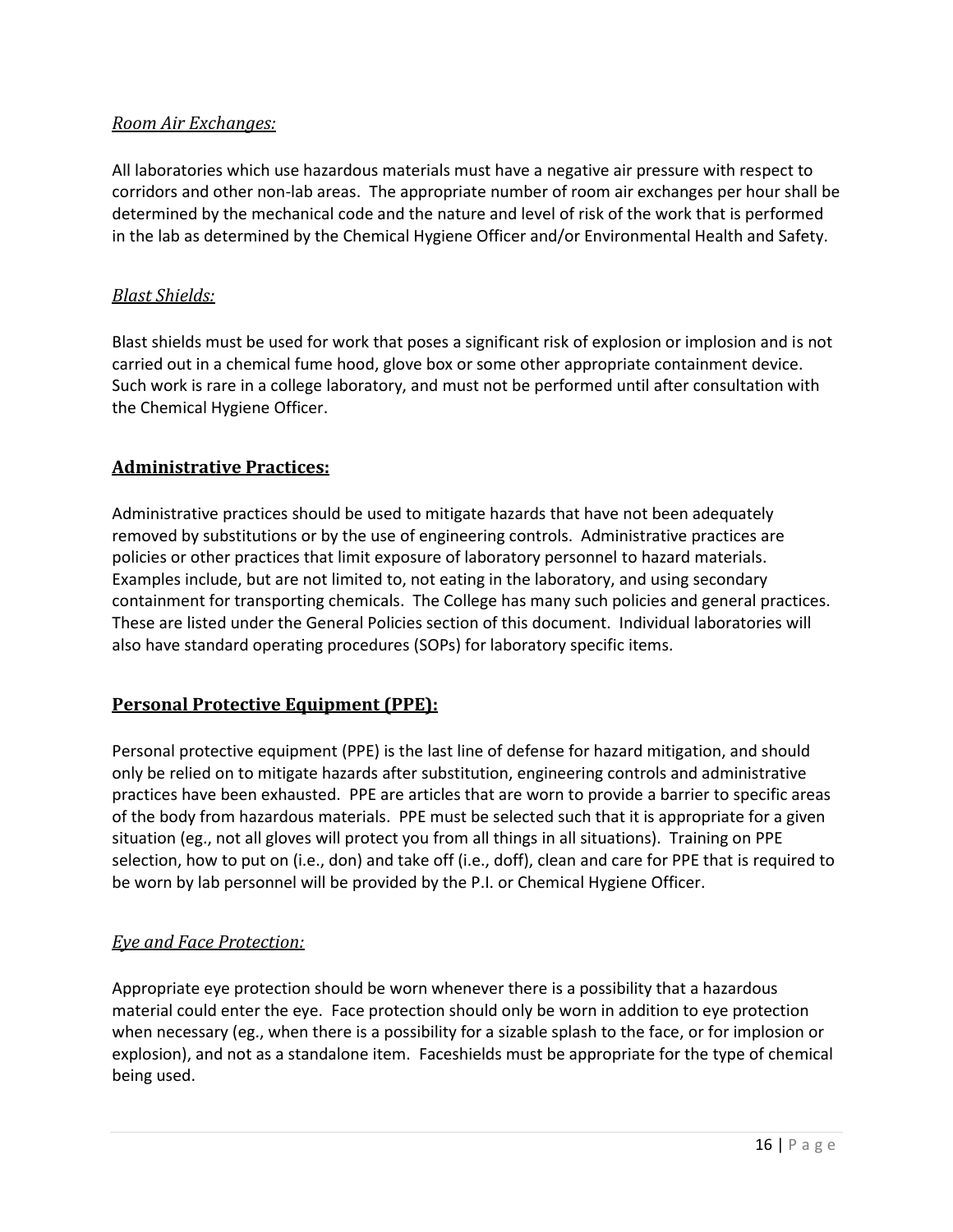#### **Chemical Splash Goggles**

Chemical splash goggles are meant to protect the eyes from splashes of liquid hazardous materials and from impact. These have a rubber seal that will make contact with your face. Some chemical splash goggles will also protect your eyes from vapors, however, many will not. Most chemical splash goggles have indirect vents that allow for air circulation so that they do not fog up. Only chemical splash goggles which do not have any vents are appropriate for protection from vapors. (Keep in mind that one should use engineering controls first to mitigate hazards. In the case of exposure to vapors, that is easily accomplished by use of a chemical fume hood.) Please note that direct venting goggles (eg., woodshop goggles) are not appropriate for protection from splashes of hazardous materials. Chemical splash goggles should minimally meet the testing requirements of the ANSI 2015 Z87.1 D3 designation. Check with the Chemical Hygiene Officer if you have questions regarding the suitability of particular products for particular applications.

Chemical splash goggles should be worn in the laboratory whenever there is a possibility that a hazardous material could splash and get into your eye. They must be worn when working with a material for which exposure to the eyes is possible and that is classified under GHS as any of the following:

- 1. Serious Eye Damage Category 1
- 2. Germ Cell Mutagenicity Categories 1A and 1B through a dermal route of exposure
- 3. Carcinogenicity Categories 1A and 1B through a dermal route of exposure
- 4. Toxic to Reproduction Categories 1A and 1B through a dermal route of exposure
- 5. Specific Target Organ Toxicity Category 1, single or prolonged exposure through a dermal route

#### **Safety Glasses**

Safety glasses do not provide protection from liquid splashes. They are only meant to provide protection from impact. As such, they are not an appropriate substitute for chemical splash goggles. Safety glasses are appropriate for work with some tools and machinery, grinding material and other types of activities where solid projectiles without liquids are generated. Safety glasses must comply with the ANSI 2015 Z87.1 and have the Z87+ marking.

#### **Face Shields**

Face Shields are meant to provide incidental protection of the face and neck area from impact and splashes. They do not adequately block liquid splashes, nor are they robust protection from impact, and therefore, should only be worn in conjunction with adequate eye protection (i.e., chemical splash goggles if liquid splash or impact is likely, or safety glasses if only impact is likely).

#### <span id="page-17-0"></span>*Hand Protection:*

Appropriate gloves should be worn when handling all hazardous materials. Gloves should be selected such that they provide adequate protection from the material that is being used. The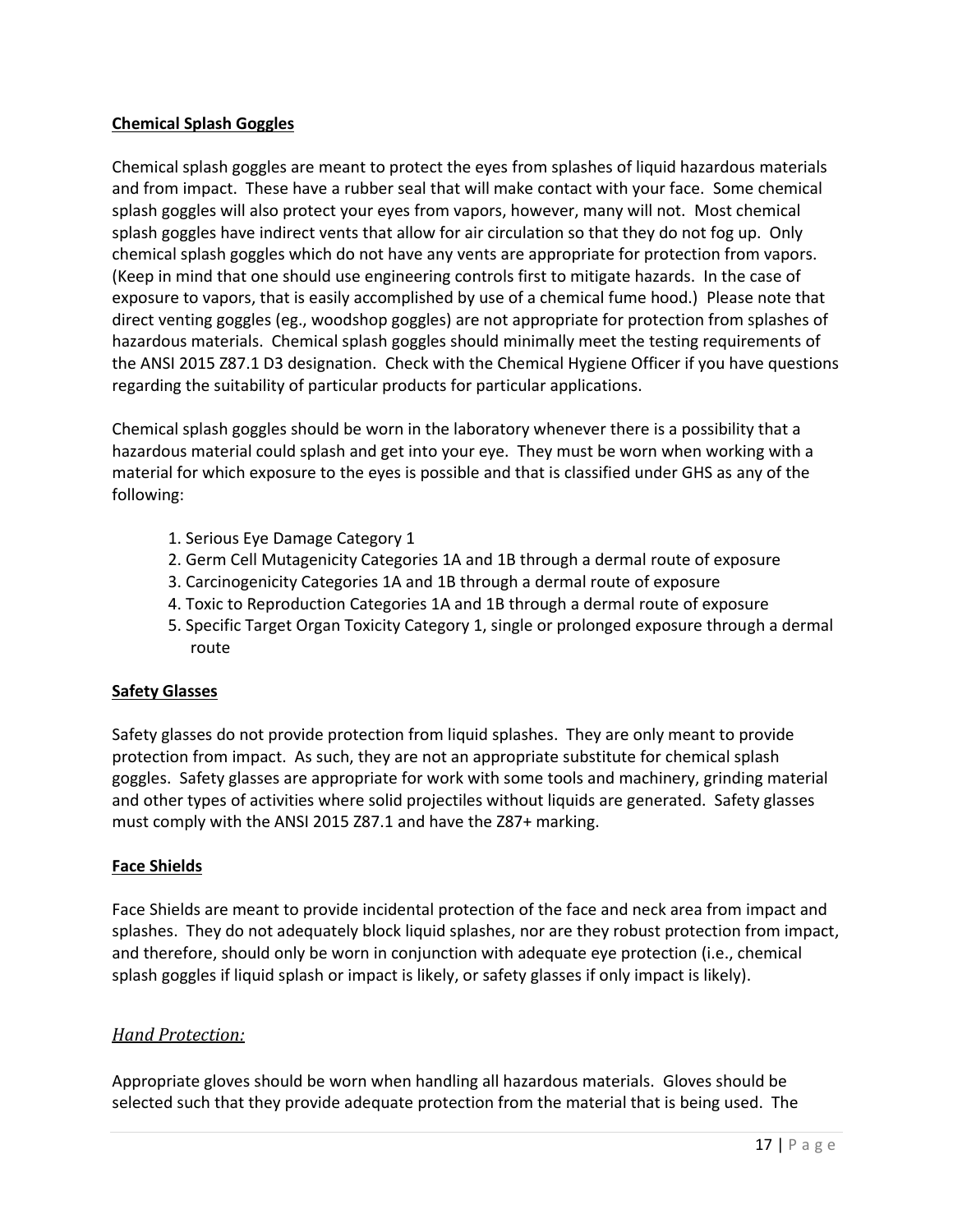protection afforded by gloves for specific hazardous materials is generally controlled by the type of material from which the glove is made and its thickness, along with the application for which it will be used. Not all glove materials are compatible with all hazardous materials. For example, acetone can readily penetrate thin nitrile gloves, but latex can provide an effective, temporary barrier. The thickness of the glove also is important. The thicker the glove, the longer it will take for a hazardous material to break through (i.e., penetrate) the barrier. The type of contact resulting from particular applications is also of critical importance. For incidental contact with hazardous materials, it is usually acceptable to wear exam grade gloves made of an appropriate material. For prolonged and/or greater than incidental contact, thicker gloves may be necessary. Double-gloving may also be used to provide greater protection. Double-gloving can also be used to afford the protection of latex when necessary without the skin contact for individuals with latex sensitivities. SilverShield gloves are also a good choice for high hazard items or prolonged contact. Recommendations for appropriate choice of gloves are frequently listed in SDSs for given hazardous materials. Glove manufacturers also generally provide data from breakthrough tests with particular hazardous materials on their websites or by request. Consultation with the CHO can also be helpful in selecting appropriate gloves for given applications. Note that latex gloves are not to worn unless permission is granted by the Chemical Hygiene Officer. This is due to the fact that lab personnel may be allergic to latex and because latex gloves tend degrade quicker than other gloves, such as nitrile, and hence may tear apart easily.

Gloves should ideally be worn whenever any hazardous materials are manipulated by hand. They must be worn whenever there is the possibility of hand contact with any materials that are classified under the GHS system as:

- 1. Acute toxicity-Dermal Categories 1, 2 or 3
- 2. Skin Corrosion Categories 1A, 1B or 1C
- 3. Sensitization-Skin Categories 1A or 1B
- 4. Germ Cell Mutagenicity Categories 1A or 1B through a dermal route of exposure
- 5. Carcinogenicity Categories 1A or 1B through a dermal route of exposure
- 6. Toxic to Reproduction Categories 1A or 1B through a dermal route of exposure
- 7. Specific Target Organ Toxicity Category 1, single or prolonged exposure through a dermal route of exposure
- 8. Irritation (skin)

#### <span id="page-18-0"></span>*Skin Protection:*

In most cases, choice of appropriate clothing is sufficient to provide adequate skin protection in the laboratory. Laboratory attire should be selected such that:

- 1. As much skin as possible is covered on the body. Shorts and open toed shoes are not permitted in labs where hazardous materials are in use.
- 2. It is not loose fitting such that it creates a safety hazard by, for example, potentially causing spills or getting caught in equipment.
- 3. It is not overly form fitting such that it would trap chemicals spilled on it next to your skin.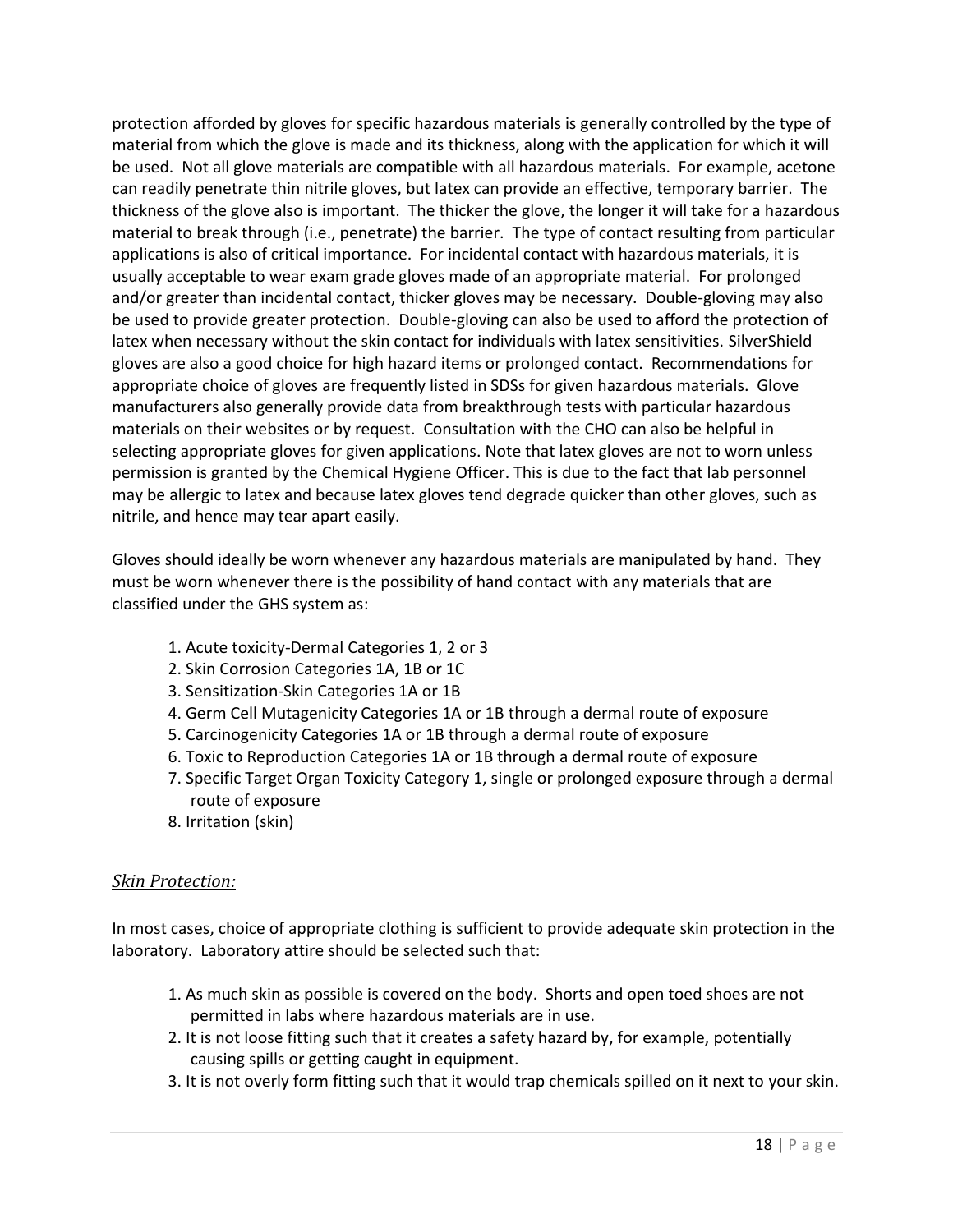- 4. It should be compatible with the chemicals used such that the integrity of the fabric is not compromised, or that it would otherwise create an additional hazard by adversely reacting with the chemical materials in use. Natural fabrics, such as cotton, are generally the best choice.
- 5. It should not be made of synthetic fabrics if open flames are in use. Cotton is generally the best choice for work with open flames.

Even with appropriate clothing choices, there are occasions where additional protection is a good idea and in some cases necessary. This largely depends on the types and quantities of hazardous materials in use, and the specific ways in which they are being used.

It is generally a good idea to wear a lab coat or apron when working with larger quantities of materials (i.e., liter scale or larger) and with items that pose significant health hazards that are used in such a way that it is likely to splash or otherwise get on you. Lab coats and aprons are available in a variety of materials, some of which are disposable. Reusable cotton and cotton-polystyrene blend lab coats are appropriate for most applications and generally provide the most comfort for users. Butyl rubber aprons are appropriate for work with strong acids or other highly corrosive materials, though they do not cover the arms. Lab coats and aprons which are disposable are generally made from spun polypropylene and other proprietary blends of polymeric fabrics (eg., Tyvek, Tychem). These must be chosen carefully to ensure they provide appropriate resistance to the hazardous materials they are used with. Disposable lab apparel is frequently targeted toward protection from biological materials, and therefore may not provide adequate protection from nonaqueous liquids or highly corrosive materials. Consultation with the CHO is recommended to discuss what and when lab apparel is appropriate and prior to selection of specific items.

Lab coats which are made from Nomex III, or otherwise meet the requirements of NFPA 2112 category 1, are required for use with materials classified by GHS as follows:

- 1. Pyrophoric Liquids Category 1
- 2. Pyrophoric Solids Category 1

# <span id="page-19-0"></span>*Respiratory Protection:*

Respiratory protection from hazardous materials in a lab is generally achieved by means of engineering controls (eg., chemical fume hoods). However, in certain situations, it may be necessary to rely on PPE such as negative pressure air purifying respirators or particle filtering face pieces to achieve exposure limits that are below regulatory thresholds. If there is reason to suspect that use of engineering controls is not sufficient to provide exposure levels below regulatory limits, exposure monitoring will be performed by either the CHO or EHS. If exposure levels are found to exceed the regulatory limits, the affected individuals will be medically evaluated, fit tested, trained and supplied with an appropriate respirator in accordance with the College's Respirator Policy. In situations where respirator use is not required, but lab personnel voluntary choose to wear respiratory protection, compliance with the full provisions of the College's Respirator Policy will be required for negative pressure air purifying respirators. Individuals are not permitted to select or purchase their own respiratory protection. Not that face coverings (such as the mandated for use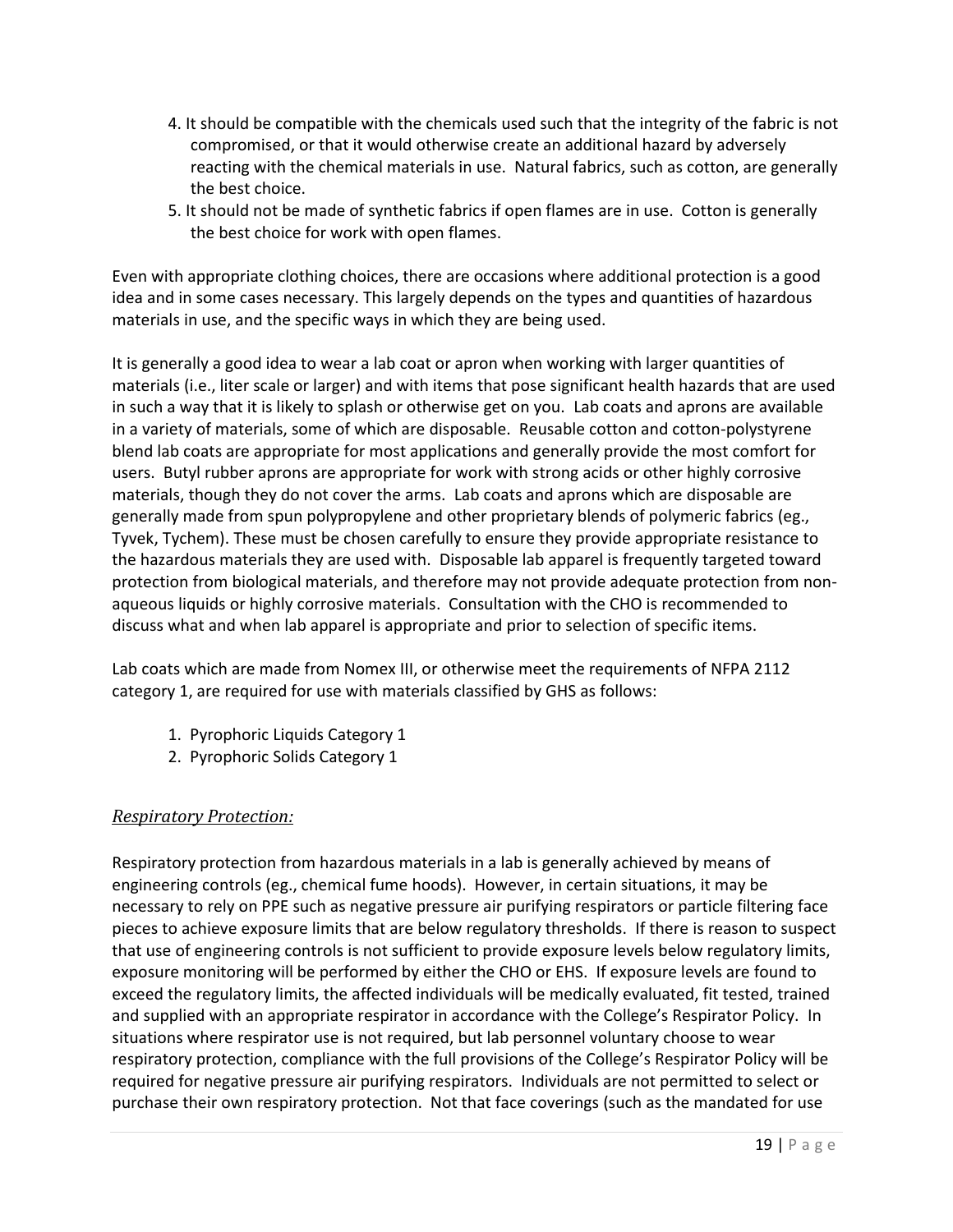by the college to reduce the spread of Covid-19) are not meant to be used to profile protections from hazardous chemicals. In addition, the type of face covering worn must be compatible with the materials being worked with. Contact the CHO or EHS regarding questions about face coverings and hazardous materials.

# <span id="page-20-0"></span>**General Policies:**

The College has established many general policies which are meant to mitigate common hazards encountered in many laboratories. Some of our policies pertain to when it is required to wear specific types of PPE, and these are listed above under the PPE section. Other general policies include, but are not limited to,:

- 1. **Food, beverages,** and the application of cosmetics (including lip balm) are prohibited in the laboratory and associated areas where chemicals are stored at all times. Provisions may be made on a case by case basis with the CHO and/or EHS for a "clean" space within the lab where food and drink is allowed. These areas must be approved by the CHO and/or EHS.
- 2. **Mouth pipetting** and tasting of laboratory chemicals is prohibited.
- 3. **Laboratory clothing** must be appropriate for the level of hazards in the lab. Open-toed shoes and shorts are not permitted in labs that use hazardous materials.

4. **Long hair** should be tied back. Dangling **jewelry** or other items that could create a potential for a hazardous situation should not be worn or should be restrained.

- 5. **Working alone** in the laboratory is prohibited unless specific permission is obtained from your PI. If you have a need to work alone in a research laboratory, and permission is granted, you must notify the campus police (x2291 from any campus line) of where you will be working and for how long. Make sure you are familiar with all exit routes in the event of an emergency. If other people are working in labs on the same floor, you may use a buddy system in lieu of contacting the campus police. Students working in teaching laboratories without a member of faculty or staff is prohibited. A member of the faculty or staff must be present at all times.
- 6. **Housekeeping**-Laboratories should be kept as orderly as possible at all times to minimize hazards that could potentially result in accidents, injury, and regulatory scrutiny during inspections.
- 7. **All laboratory equipment, such as glassware, should be inspected prior to use** to identify conditions which could produce failure. Sheathing should be used to contain shrapnel from items which could implode or explode (such as dewars) when appropriate and possible.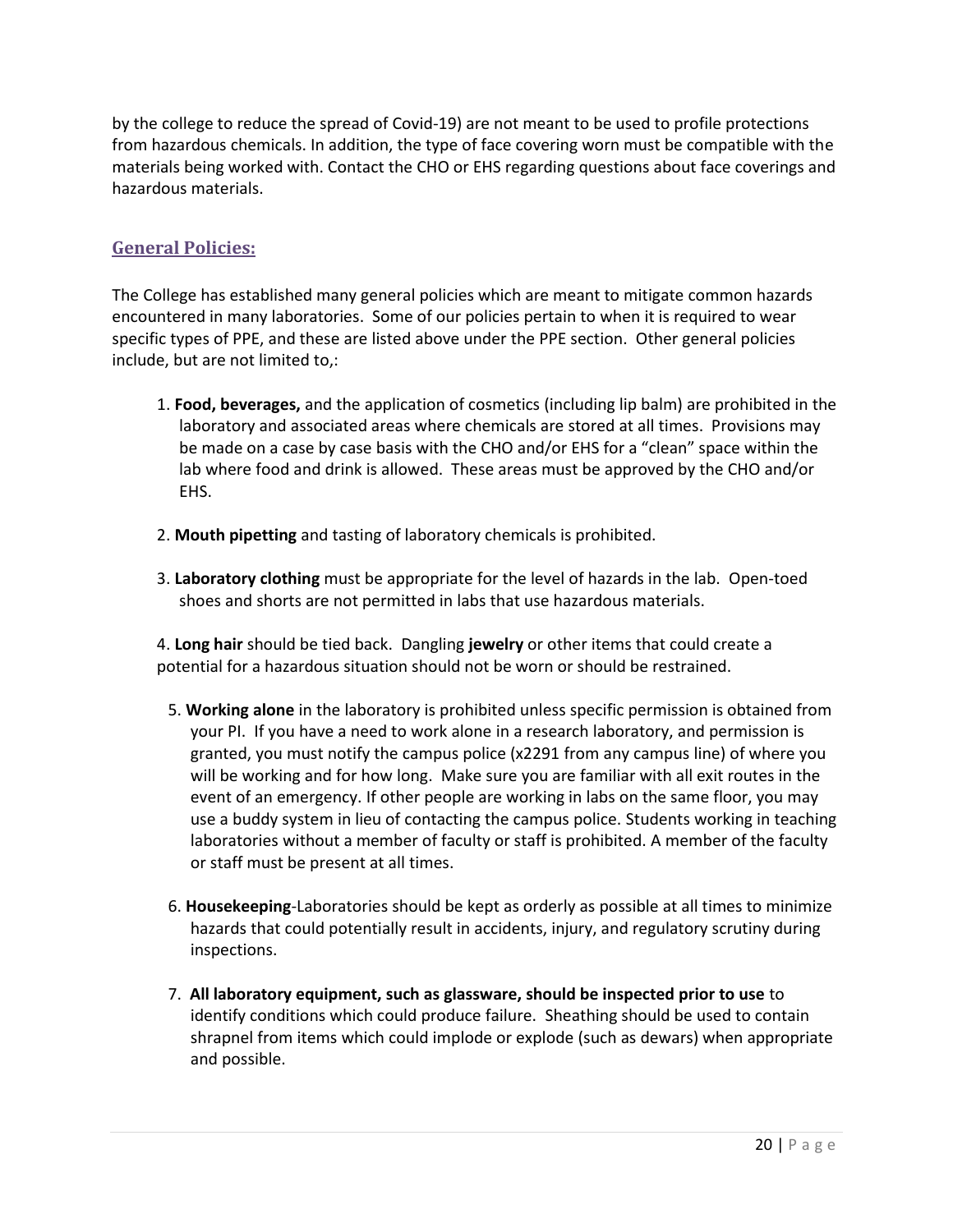- 8. **Unattended reactions** or operations involving hazardous materials must be labeled with the identity of the hazardous materials present, the words "Let Run" and the contact information (name and phone number) of the responsible person.
- 9. **Designated Area**-Any substance which is classified under the GHS as:
	- a. Acute Toxicity Category 1 through any route of exposure
	- b. Carcinogenicity Category 1 through any route of exposure
	- c. Germ Cell Mutagenicity Category 1 through any route of exposure
	- d. Toxic To Reproduction Category 1 through any route of exposure
	- e. Specific Target Organ Toxicity Category 1, Single or Prolonged Exposure

should be used only in a designated area of the lab that is clearly defined and marked as such. For some labs, this might be the entire lab space. All personnel working in the lab space should be aware of the area, the potential hazards and emergency procedures. Designated areas should be decontaminated in so far as possible upon completion of work with highly hazardous materials. Cleanup can be made easier by use of plastic backed bench paper, Pigmat (chemically absorbent padding), or other types of disposal coverings. Refer these items to the Chemical Hygiene Officer for disposal once the work is complete.

- 10. **Covered Containers**-Containers of all liquid or solid materials must be covered (*i.e.*, capped, covered with parafilm or a watchglass, have a reflux condenser, etc.) when not in use. Prepared materials or reactions which evolve gases should have loose fitting covers, or some other form of pressure outlet, and be in a fume hood until gas evolution has ceased. Gas trapping techniques should be used for significant quantities of hazardous gases when possible (*eg.*, bubbling HCl through a sodium hydroxide solution). Venting directions for gas evolving materials (*eg.*, fuming nitric acid) purchased through manufacturers must be strictly obeyed.
- 11. **Gloves** cannot be worn outside of the laboratory. The only exception to this will be if gloved individuals are accompanied by at least one ungloved person who has the responsibility of opening doors and performing any other tasks for which hands would be required outside of the laboratory.
- 12. **Exposures and Near Misses**-All exposures to and spills of hazardous materials, and near miss or actual incidents must be reported promptly to the CHO and/or EHS.
- 13. **Secondary containers** must be used for the transport of hazardous materials between rooms (*eg.*, bottle carriers).
- 14. **Material Integrity**-Never return unused materials to the stock bottle once dispensed. Trace contamination can lead to potentially disastrous reactions.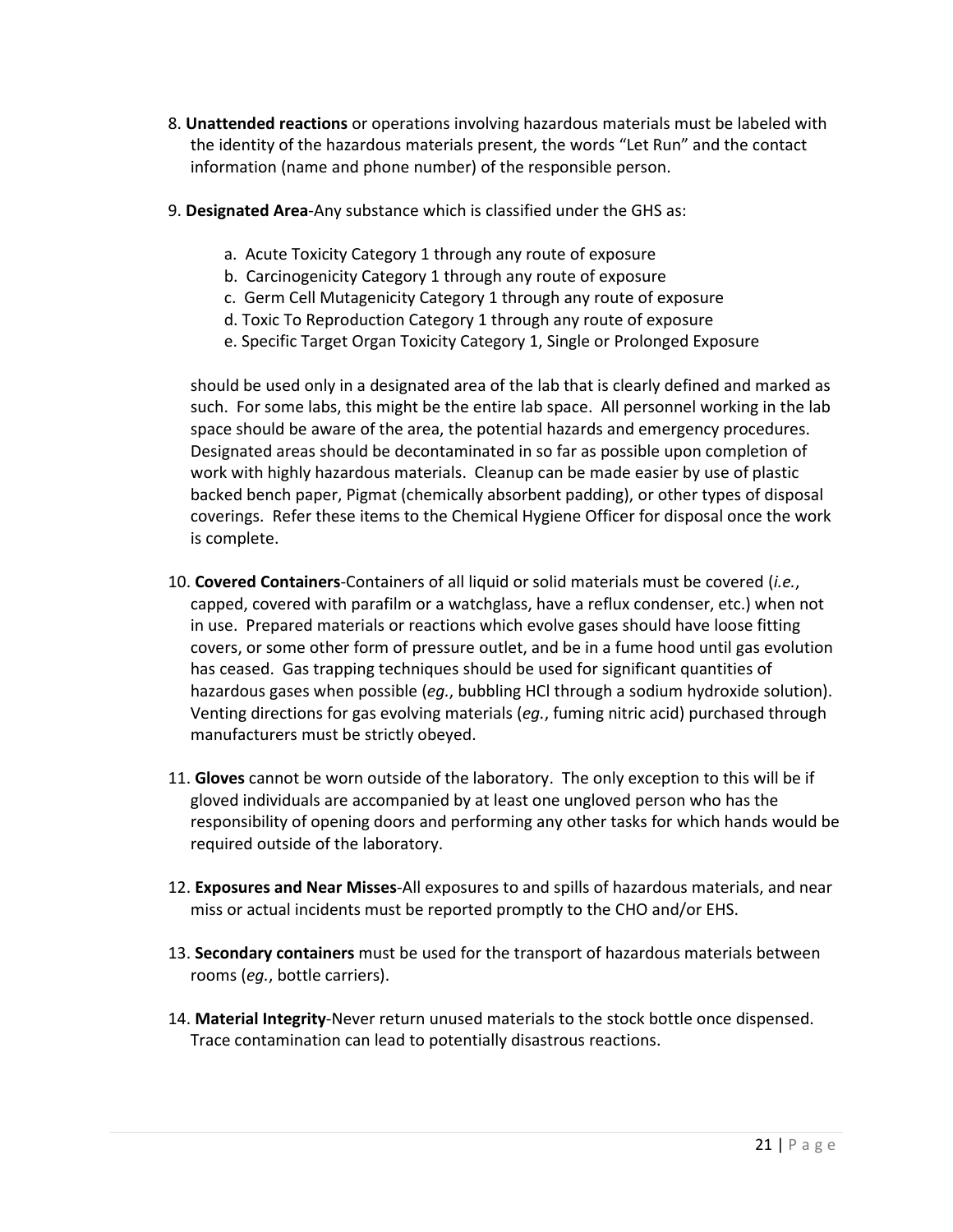- 15. **Consumer foodstuffs or equipment** (*e.g.*, sugar, aspirin, microwaves, refrigerators) used in a laboratory must be labeled "For laboratory use only, not for human consumption" or "Chemical Use Only", as appropriate.
- 16. **Emergency Equipment Access**-Access to eyewashes, safety showers, exits, fire extinguishers and fuse boxes must not be obstructed. An area of three feet clearance is required around each.
- 17. **Electrical equipment** with frayed cords or exposed wires must not be used. GFCI outlets should be tested monthly by Facilities. Report broken or defective equipment tot eh PI, CHO, EHS or Facilities Department as appropriate.
- 18. **Belt pumps** must have a guard covering the belt.
- 19. **Laboratory Safety Information Cards**-Each laboratory must have an up to date door card indicating the PI and after hours contact information, the hazards and the types of emergency equipment found in the laboratory.
- 20. **Gas Cylinders**-Compressed gas cylinders may only be transported with the cap in place and by using a cart with a chain (or heavy-duty fabric belt) to keep the cylinder in place.
	- a. Gas cylinders must be firmly affixed to walls with a chain or strap, or directly attached to an approved gas cylinder cart, during storage and use.
	- b. Gas cylinders which are not in use (*i.e.*, do not have a regulator attached) must have the cap in place.
	- c. Must be properly labelled, with gas identification facing forward.
	- d. Must be compatibly stored (eg. Flammable and cannot be stored together)
- 21. **Sharps**-The use of sharps (needles, razor blades, cannulae) is discouraged. If sharps must be used, the following must be done. Sharps must be disposed of in appropriate, puncture resistant receptacles designed for this purpose in compliance with 105CMR480. Needles must not be bent, broken, sheared, recapped, removed from disposable syringes, or otherwise manipulated by hand prior to disposal. Reusable sharps must be stored with all sharp edges covered (*eg.* in block of Styrofoam, or similar material). Contaminated reusable sharps must be decontaminated (chemically or thermally, as appropriate) prior to storage.
- 22. **Hazardous Waste**-All chemical waste must be disposed of properly in compliance with 310CMR30. Consult with the CHO if you are unsure how to handle disposal of particular waste streams. More details about hazardous waste disposal are covered later in this document.
- 23. **Broken Glass**-Dustpans and brooms (or other mechanical devices) must be used to clean up broken glass. Do not use your hands.
- 24. **Shipments of all hazardous materials** from the College must be approved, or shipped in some cases, by the CHO. This includes, but is not limited to, all aerosols, lithium ion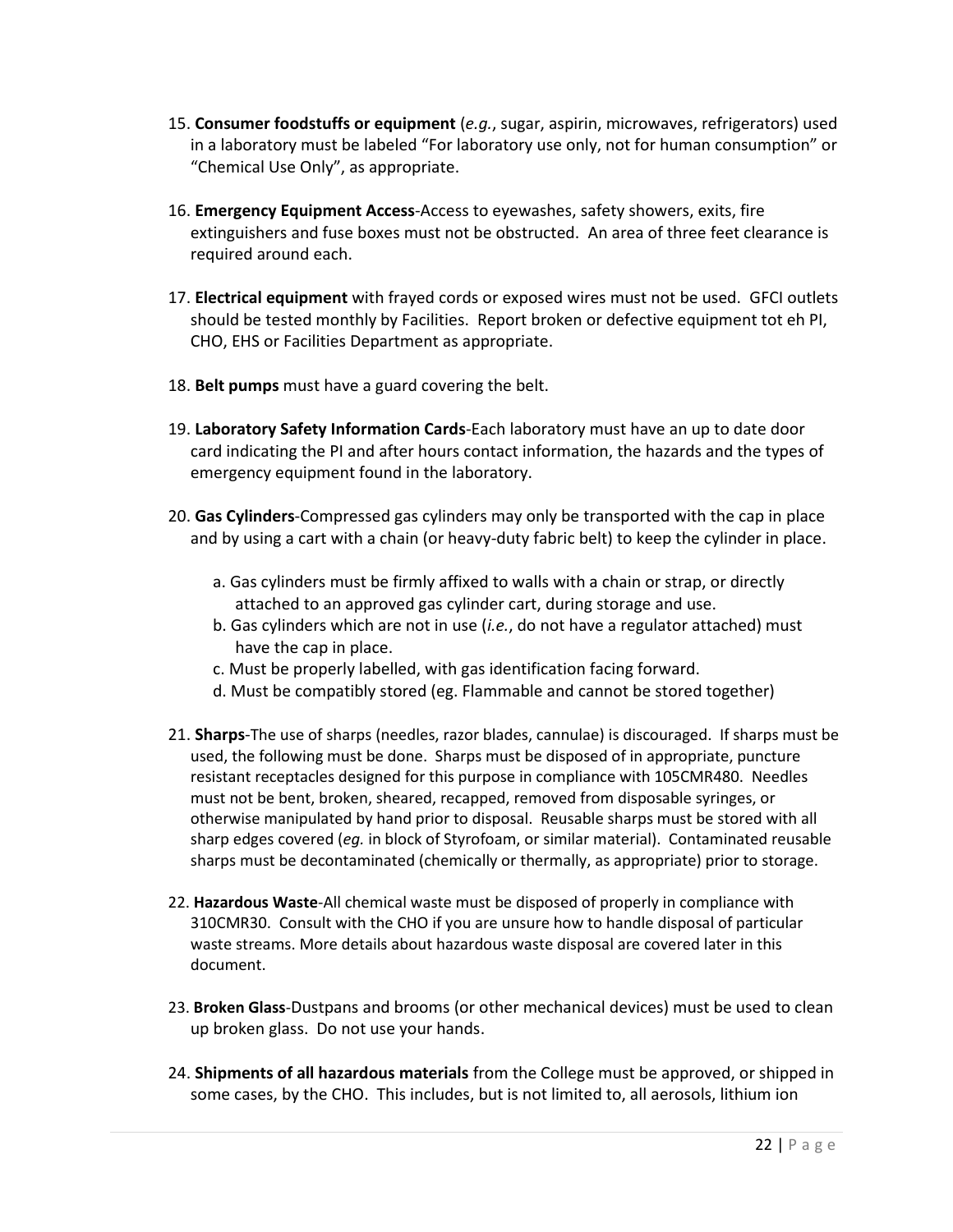batteries or devices which contain them, and paints, and some chemical samples. Consult the CHO before shipping anything that you suspect might be hazardous or contain a hazardous component.

# <span id="page-23-0"></span>**Chemical Procurement, Storage, Security and Disposal:**

Appropriate procedures for the procurement, storage, security and disposal of hazardous materials are of critical importance to the health and safety of lab personnel and regulatory compliance. Each department and PI are responsible for developing procedures within the guidelines listed below that will best suit the needs of the department or lab, and meet the goal of achieving a healthy and safe environment for all. All procedures should be reviewed and approved by the CHO.

# <span id="page-23-1"></span>**Procurement and Inventory:**

Each department is responsible for devising and implementing a mechanism for chemical procurement. Chemicals should be purchased as needed, and should not be stored for long periods of time. Manufacturer guidelines for length and type of storage, when provided, must be followed. When small quantities of materials are needed, these may usually be borrowed from other laboratories on campus with the permission of the laboratory PI. The chemical inventory system may be used to locate items of interest. New work with highly hazardous materials should be discussed with the CHO before the work is commenced to ensure that proper control measures are in place. Chemical should not be bought in bulk in order to save money as this might result in spending more on disposing it as hazardous waste down the line.

When a new hazardous material is received in a laboratory, it must be barcoded and information including the identity, manufacturer information and barcode number must be entered on to the chemical inventory sheet that is provided to each laboratory. These sheets must be submitted to the CHO on a weekly basis. The CHO will then enter the information into the online chemical inventory system (Vertere), and will make sure that the SDS is available on the SDS database (MSDS online). Hard copies of SDSs should be maintained in each department's designated storage area. Copies should be forwarded to the EH&S office.

Access to the online chemical inventory system is provided by the CHO. The CHO or designee performs annual audits of chemical storage spaces to ensure accuracy with the online system.

# <span id="page-23-2"></span>**Storage:**

Appropriate storage of hazardous materials in laboratories and stockrooms is of primary importance for both safety and regulatory compliance. Many chemicals are incompatible with one another, and should therefore not be stored together. Other items, like flammable or combustible materials, present explosive, fire and health risks if not stored appropriately. Chemical segregation can be a complicated process if laboratories have a large quantity of chemicals and limited space. If you find that you do not have enough room to safely store your materials, contact the CHO to discuss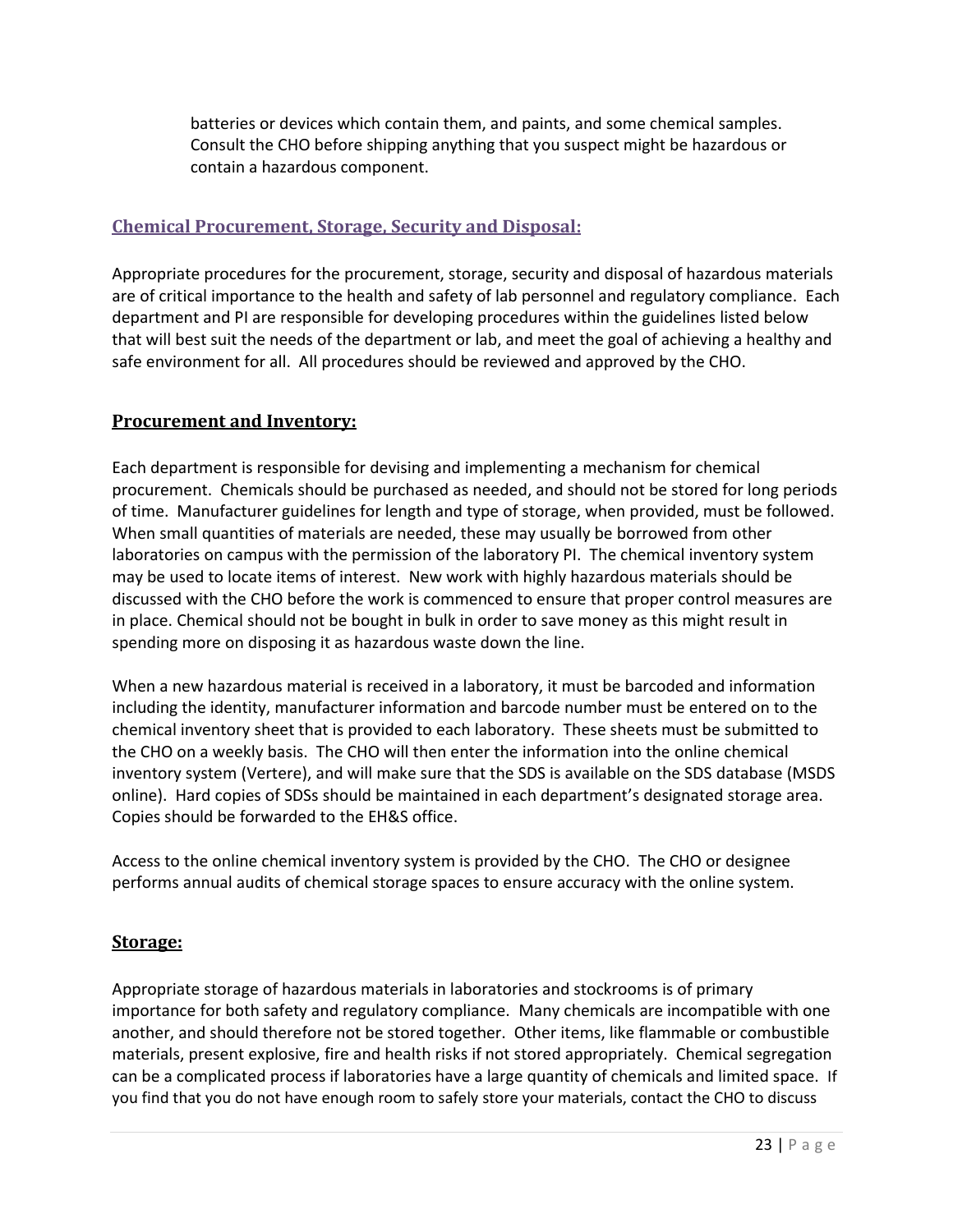storage options. The following are some general guidelines for storage. Please consult the Chemical Hygiene Officer for specific items. An example storage scheme for common laboratory chemicals can be found in Appendix 3 of this document.

- 1. **Maintain the smallest stocks of chemicals in the lab that is practical**. Unnecessary chemical storage takes up valuable space, can lead to regulatory issues of non-compliance for "waste-like" chemicals, increases the risk of an incident, and is expensive from both a purchasing and disposal standpoint. It is often possible to "borrow" small quantities of material from other labs when necessary.
- 2. **Minimize the storage of materials on benches and in fume hoods** (unless the fume hood is specifically used only for storage).
- 3. **Labels**-All materials must be stored with labels facing forward such that the label of the container can be read without moving the container.

4. **Flammable materials** not in use must be stored in an approved flammable materials cabinet, safety cans, a refrigerator or freezer rated for storage of flammable materials, or a room with appropriate ventilation and fire suppression systems in place. Refrigerators and freezers which are not appropriate for flammable material storage must have a sign saying "No Flammables Allowed". Refrigerators and freezers which are used for flammable material storage must be compliant with the requirements of NFPA 45 and 70.

- 5. **Acids and bases** must be separated.
- 6. **Oxidizers** must be stored separately from all other materials.
- 7. **Corrosive and toxic materials** may not be stored above the benchtop level.

8. **Liquid materials** should have secondary containment (i.e., a lipped shelf or bin) and only compatible materials may be stored in the same secondary container.

9. **Water reactive materials** must be stored in desiccators, an inert atmosphere, or be otherwise protected from moisture (*eg.*, sodium in mineral oil).

9. **Peroxide forming materials** (eg., ethers, compounds with tertiary, allylic and benzylic hydrogen, and any other compound which can easily form free radicals) should be labeled as such, and should be tested for peroxides regularly if opened. Expiration dates provided by manufacturers must be obeyed unless the material gives a negative peroxide test. See Appendix 4 of this document for a list of common peroxide forming materials.

10. **Volatile, toxic materials** must be stored in well ventilated areas.

Please note that these guidelines are for general storage. The extent to which the chemicals in your laboratory need to be segregated depends on the quantity and type of materials in your laboratory.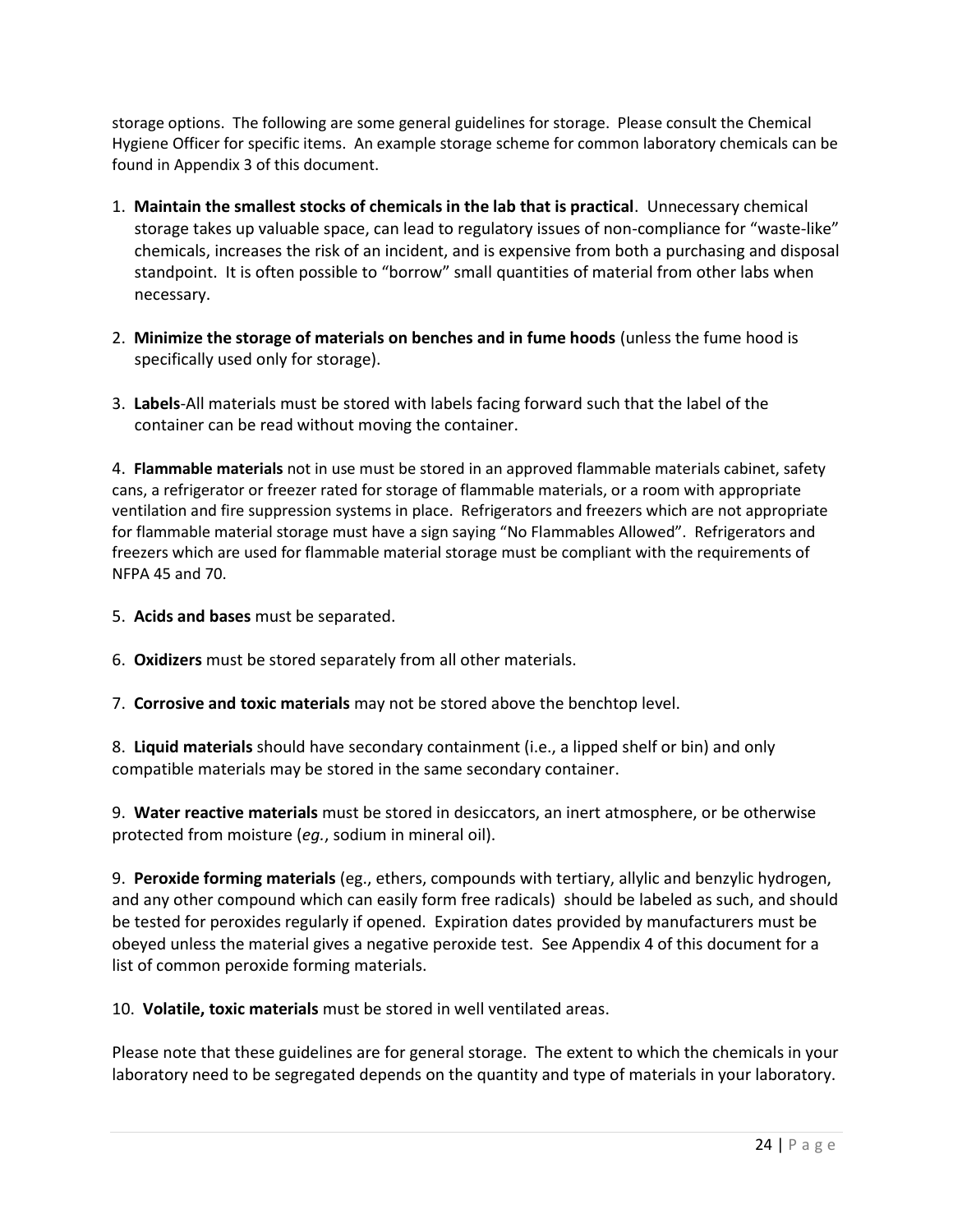In general, if two chemicals react with each other, then they should not be stored together. The CHO is available to assist in this process.

# <span id="page-25-0"></span>**Security:**

Chemical security is an issue that is becoming increasingly important for laboratories and associated areas. The extent of security that is necessary largely depends on the nature and quantity of chemicals present in a laboratory or storage area. The following are guidelines that should be employed by all laboratory and storage spaces. Additional requirements may be necessary for specific areas with specific items.

1. **Locked**-Laboratories and storage areas should be locked when unoccupied.

2. **Restricted Access and Visitors**- Access to laboratory and storage areas should be restricted. Visitors must be accompanied by a trained member of the lab, or an individual responsible for the storage area.

3. **Highly Reactive and Toxic Materials, Controlled Substances**-Special attention should be given to highly toxic and reactive compounds, controlled substances as listed in 21 CFR 1308, and anything identified by the Department of Homeland Security as a Chemical of Interest as listed in 6 CFR 27 Appendix A. These compounds may need to be stored separately from other items and locked up. Storage of such items should be discussed with the CHO to ensure compliance with appropriate regulations.

# <span id="page-25-1"></span>**Disposal:**

Hazardous waste must be disposed of in accordance with appropriate state and federal regulations, and Amherst College policies and procedures. Each area that generates hazardous waste must have a Satellite Accumulation Area (SAA) for that waste. Every member of a laboratory that generates hazardous waste will receive training covering identifying, labeling, handling and storing hazardous waste on a laboratory scale. This training is required at least annually. Laboratory generators of hazardous waste must follow the requirements below.

1. **Hazardous Waste Identification**-All waste that meets the definitions of hazardous waste listed in 30 CMR 310 or 40 CFR 261 must be labeled, handled, and stored as hazardous waste.

2. **Hazardous Waste Labels**-All hazardous waste must be stored in appropriately labeled and closed containers in the laboratory's SAA. Labels shall include the following:

- a. the words "hazardous waste"
- b. the hazardous waste's characteristics (ignitable, corrosive, reactive, toxic)
- c. the College's EPA identification number
- d. the contents of the container (be specific and identify each constituent)
- e. the name of the generator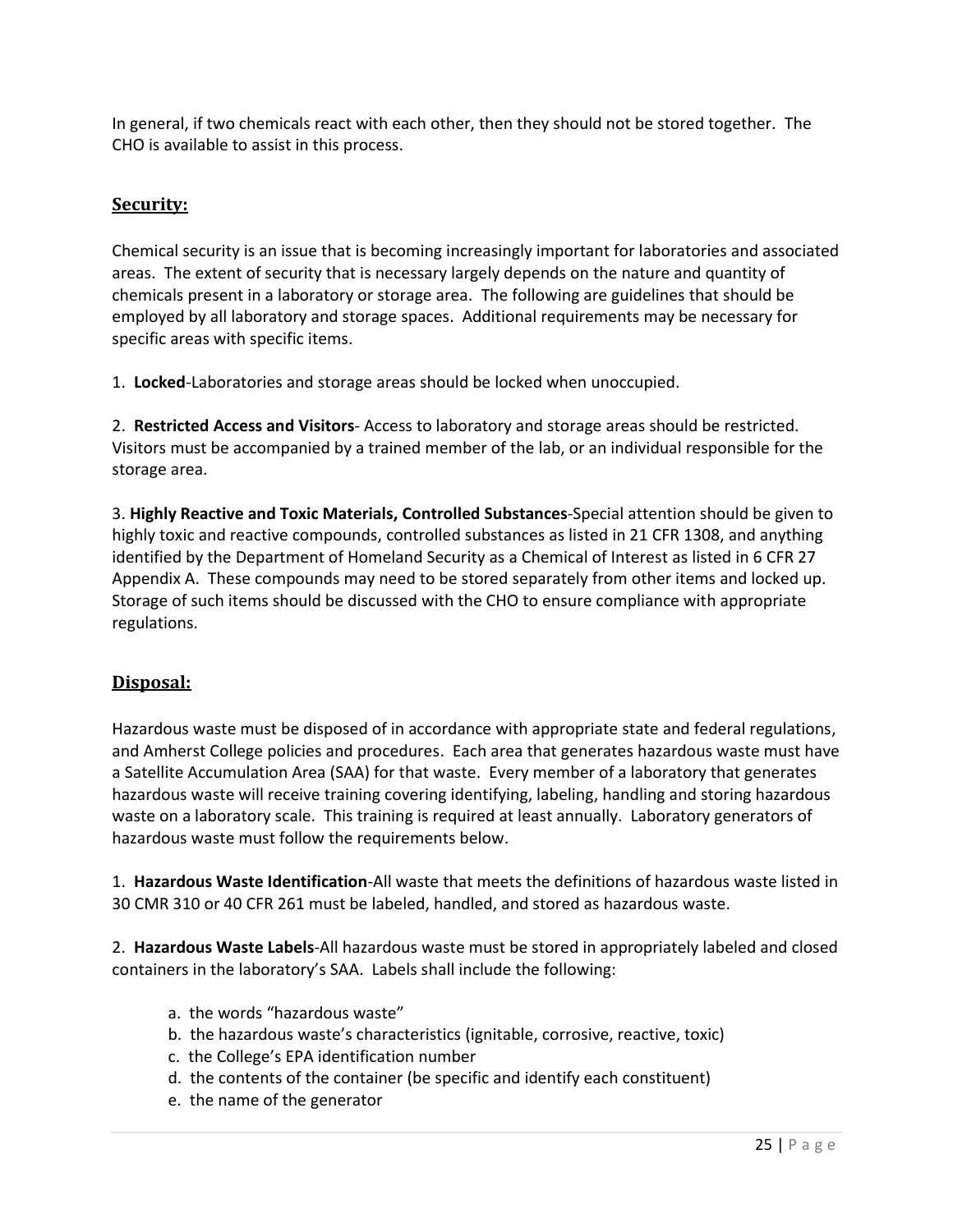Labels are available from the CHO. **Do not use your own labels.**

3. **Secondary Containment**-Containers of hazardous waste in an SAA must be in appropriate secondary containment.

4. **Compatibility**-Containers must be selected such that they are compatible with contents. Containers holding incompatible wastes must be stored in separate secondary containers.

5. **Incompatible waste** should not be added to the same container.

6. **Closed Containers**-Containers must be kept closed unless contents are being added.

7. **Full containers** must be removed from the SAA within three days of the fill date. Full containers should be referred to the CHO or departmental safety officer. Only when containers are full and dated are SAAs allowed to have more than one waste stream per container.

8. **Inspection**-Containers and storage areas must be inspected on a weekly basis.

#### <span id="page-26-0"></span>**Emergency Equipment:**

In the event of a spill, fire, exposure or other type of likely emergency, procedures and equipment must be in place in the laboratory for response. The nature of likely emergencies will be different for different laboratories, depending on the exact hazards present and the type of procedures employed. The following details equipment and emergency procedures which are likely to be used in a majority of laboratories. All individuals working in a laboratory should be trained on the location and use of emergency equipment that they will be expected to use in an emergency situation. Specialized equipment and procedures should be in place for atypical hazards. Consultation with the CHO and/or Environmental Health and Safety is recommended for these situations.

# <span id="page-26-1"></span>**Spill Containment:**

Spill containment items must be available in all areas where a spill of a hazardous material is likely. The exact nature and number of items necessary for a particular lab depend on the type and quantity of hazardous materials used in the lab. Not all spills can be adequately dealt with by laboratory personnel. Only incidental spills (less than 100 mL) of non-acutely hazardous chemicals should be cleaned up by laboratory personnel, and only if it is safe to do so. Spills of more than 100 mL or of acutely hazardous chemicals, should be referred to the campus police (x2111) as indicated in the emergency procedures section.

Absorbent padding, including paper towels, pigmat and spill pillows, is generally appropriate for most liquid spills. Spills of elemental mercury require the use of a specialized containment kit, and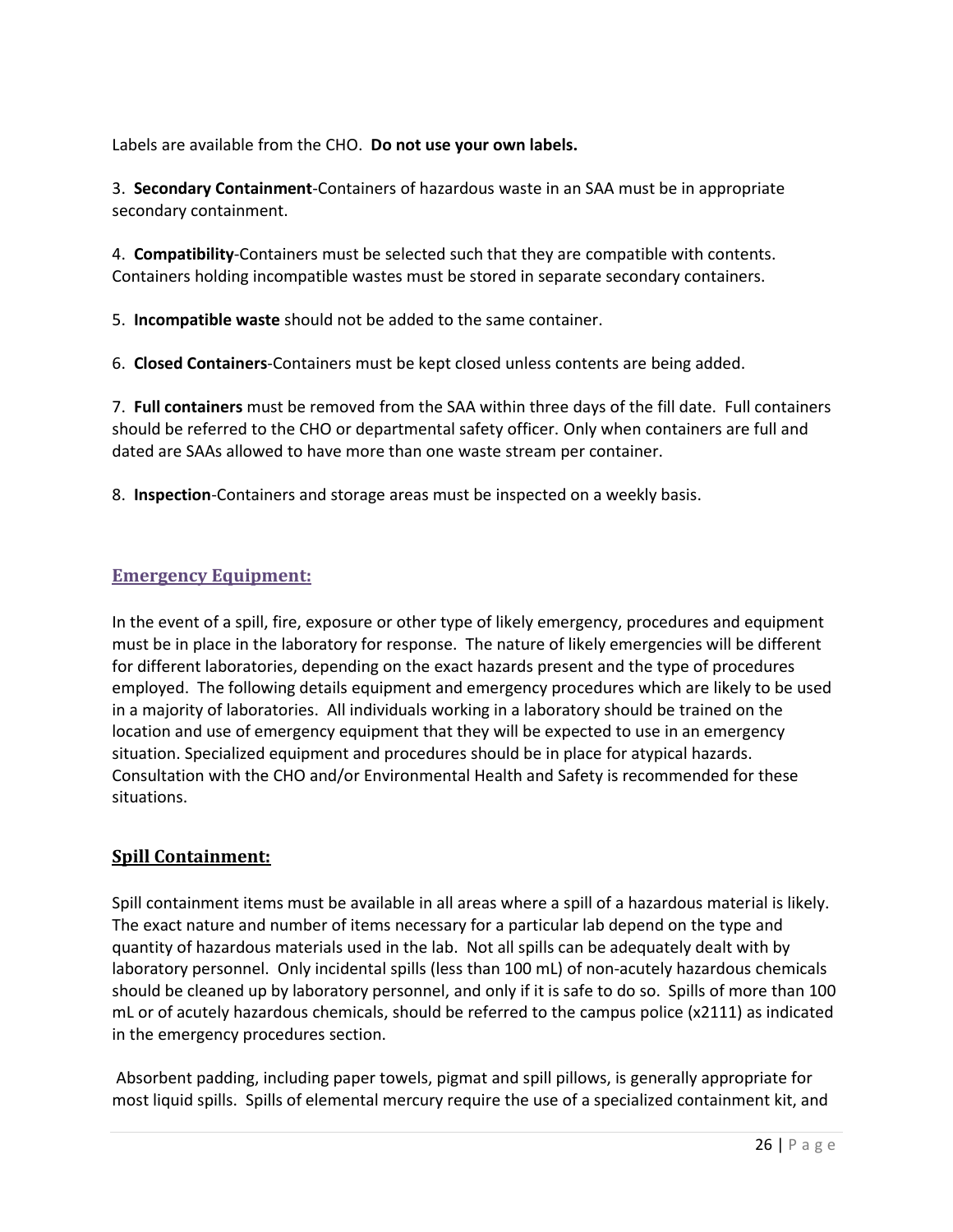labs which use elemental mercury, including mercury thermometers, must have such kit on hand. Laboratories which use hydrofluoric acid, or other concentrated liquid sources of fluoride ion, are also required to have a specialized spill containment kit on hand. Extremely concentrated acids and bases may require a specialized type of pigmat if the quantity of the spill is sufficient, or they can be neutralized prior to absorbing. Appropriate containment strategies and materials can be recommended by the CHO for specialized situations.

All materials from a spill cleanup must be disposed of properly. Generally, these items should be placed in a waste container in the laboratories SAA, however, it is best to consult the CHO on proper disposal.

# <span id="page-27-0"></span>**Eye Washes and Safety Showers:**

Eye washes are used to irrigate the eyes in the event of a hazardous material exposure. These are generally activated by depressing a lever or squeezing a handle. Safety showers are used to irrigate the body in the event of a hazardous material exposure. These are generally activated by pulling on a handle. Each individual should be familiar with and trained on the location and use of the eye wash station and safety shower in his or her work areas. Affected areas should be flushed for a minimum of 20 minutes as specified in the emergency response procedures that follow.

Eye washes should be flushed weekly to prevent the buildup of sediment which could obstruct flow or cause damage to the eyes when the unit is used. It is each department's responsibility to ensure that individual eyewashes are tested and documented. Safety showers are flushed and tested twice annually by the Facilities Department. If the tag on a shower indicates that it has not been tested within the last six months, contact the Facilities Department (x2254).

# <span id="page-27-1"></span>**First Aid Kits:**

First Aid kits should be available in all laboratory spaces. It is each lab's responsibility to ensure that the First Aid kit is appropriately stocked. If more than a Bandaid is required from a First Aid kit for an incident, campus police should be notified (x2111).

# <span id="page-27-2"></span>**Fire Extinguishers:**

Fire Extinguishers are located by each exit point from the building. The type of extinguisher present in the lab should be appropriate to the types of materials that are in use in the lab as determined by Environmental Health and Safety in conjunction with the CHO. Fire extinguishers must only be used by individuals who have been appropriately trained, after the building fire alarm has been activated and if it is safe to attempt to extinguish the fire. Otherwise, the evacuation procedure for fires must be followed.

# <span id="page-27-3"></span>**Specific Treatments:**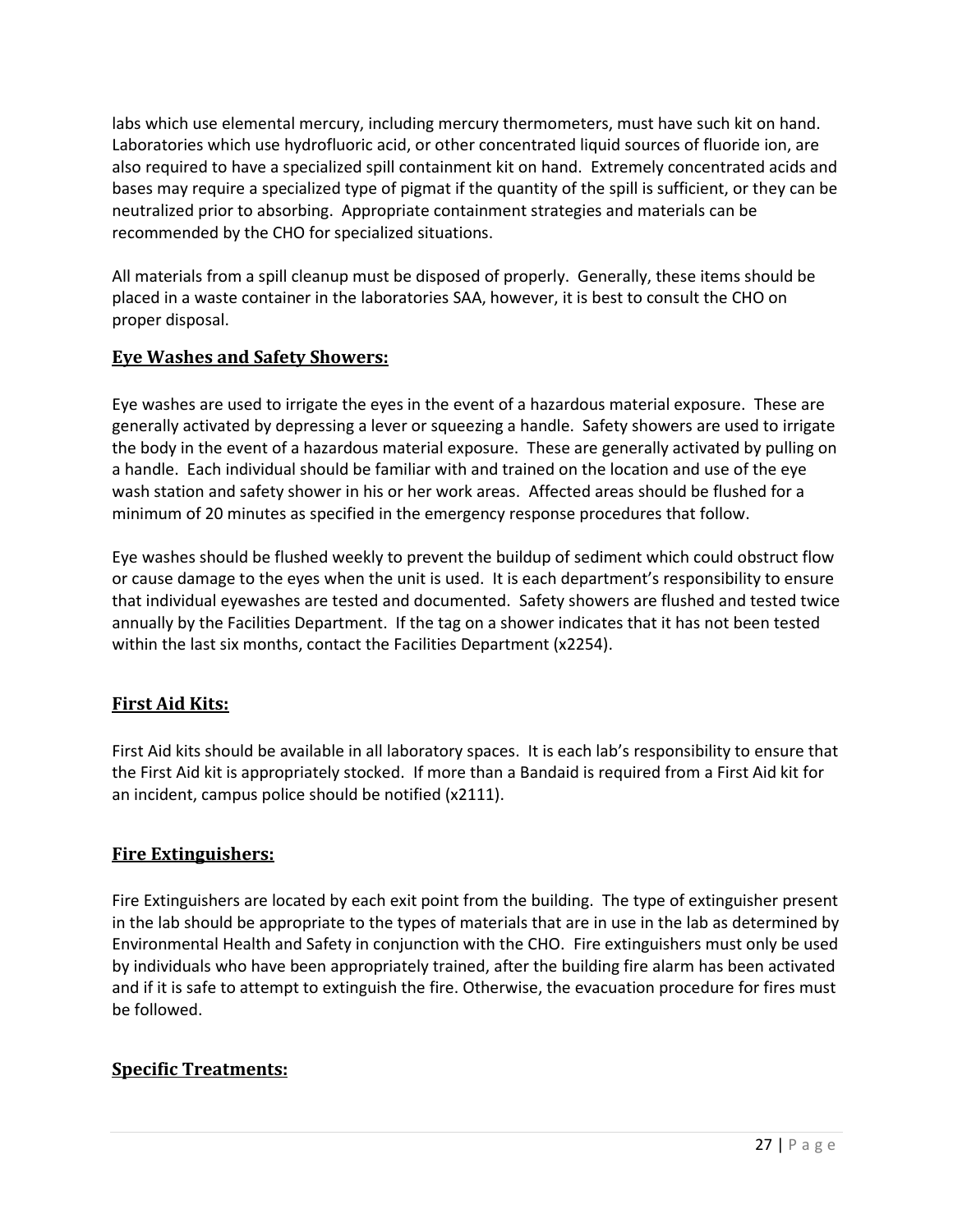Work with specific hazardous materials may warrant specialized emergency equipment, such as the specialized spill control kits discussed above. Specialized treatments for exposures may also be necessary. For example, work with hydrofluoric acid, or other potent sources of fluoride ion, requires the presence of a treatment kit that includes calcium gluconate gel. Training for all individuals involved in such work is required for specialized clean up and exposure response procedures.

# <span id="page-28-0"></span>**Emergency Procedures:**

The following emergency procedures have been developed for all laboratories. Additional emergency procedures may be required for specific laboratories depending on the nature and quantity of hazardous materials and equipment that is used.

#### <span id="page-28-1"></span>**General Emergency Procedures:**

#### **Report all emergencies to the Amherst College Police Department (413)542-2111**

**Fire Alarm**-All faculty, staff and students are required to leave the building through the closest exit door, and should report to their designated area for reasons of accountability. This area should be away from the building (at least 50 feet) and should not block access for the responding emergency agencies.

**Fire and/or Smoke**- If you discover a fire or smoke condition;

**C**lose the door the contain the fire **A**lert people in the area **P**ull the fire alarm and call (413)542-2111 **E**xtinguish the fire if small, you are comfortable and you have been trained to use extinguishers.

-If not, evacuate the building.

#### **Leaks, Odors and Spills**

-Call (413)542-2111 -Provide the dispatcher with the following information -Building, room and/or area -Name of the chemical or odor, if known -Name of the PI -Where you will meet the CHO, EHS and/or Police

# <span id="page-28-2"></span>**Small Hazardous Spill (Less than 100 mL):**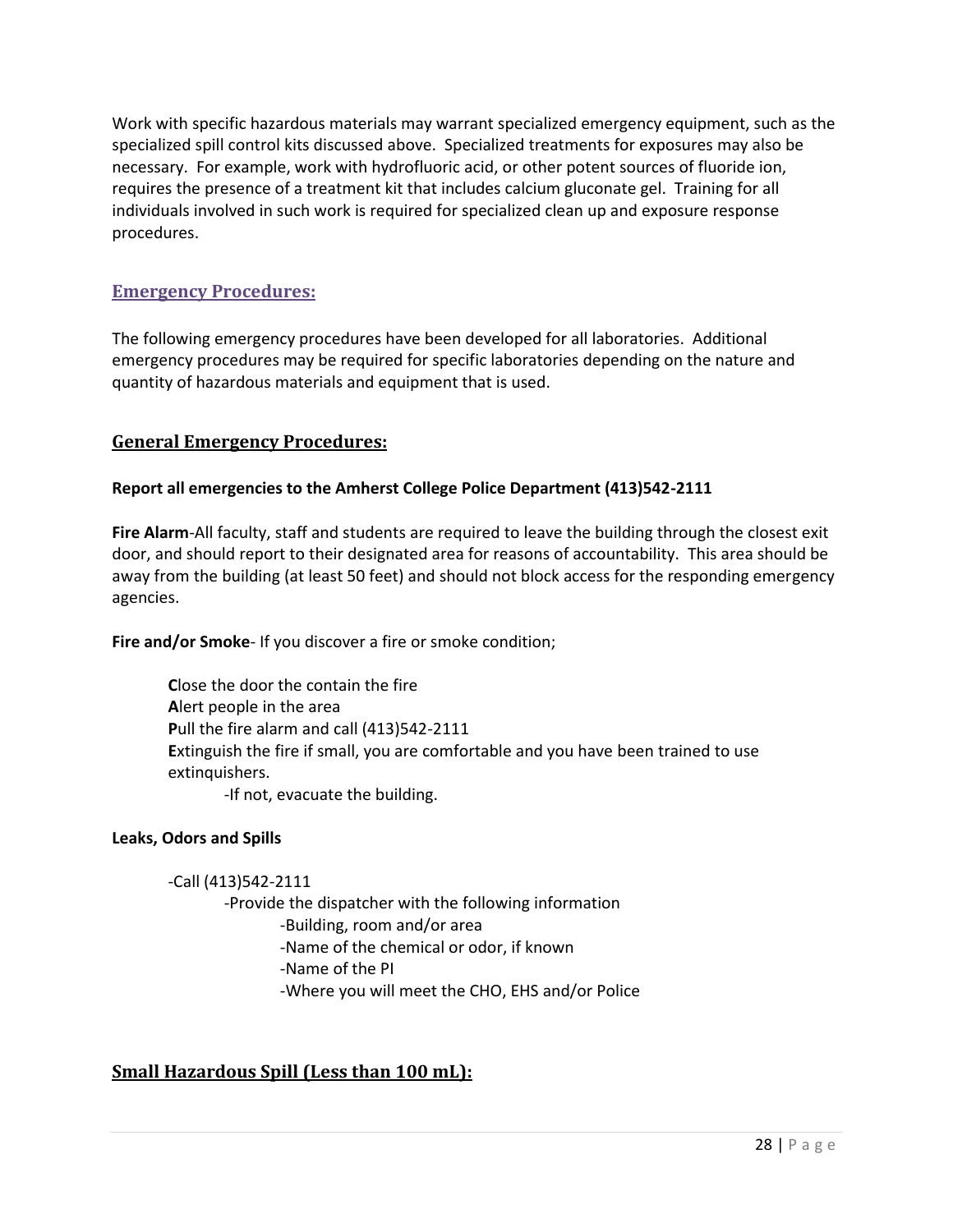If less than 100 mL of a hazardous material is spilled, the following should be done.

- 1. Alert all lab personnel to the spill, and evacuate the immediate area (and lab) if necessary.
- 2. If it is safe to do so, and you are comfortable doing so, contain (and neutralize, if appropriate and necessary) the spill.
	- a. Use pigmat, spill pillows, other absorbent materials (including paper towels for very small spills) as appropriate.
	- b. Before applying absorbent materials, acids and bases should be neutralized. If you spill an acid, neutralize by using a weak solid-state base, such as sodium bicarbonate. If the material spilled is a base, use a week citric acid for neutralization. You may also use absorbent material that is specifically designed for strong acids and bases in lieu of neutralizing.
	- c. Dispose of absorbent material in a container for solid hazardous waste in the SAA.
	- d. For spills which could leave a residue, wipe up the area with wet paper towels (or other absorbent material, as appropriate) to remove the residue. Discard this cleanup material to the solid hazardous waste container in the SAA.
- 3. If it is not safe to clean up the spill, or you are not comfortable cleaning up the spill, contact the campus police at x2111 from any campus line to report the incident and request help.
	- a. Indicate the identity and quantity of material spilled, along with the location.
	- b. If possible, provide the (M)SDS to the first responder.

# <span id="page-29-0"></span>**Large Hazardous Spill (More than 100 mL):**

If more than 100 mL of a hazardous material is spilled, or any quantity of an acutely hazardous material or an unknown chemical, the following should be done:

- 1. Alert all lab personnel in the immediate area and evacuate the lab, closing the door behind you.
- 2. Contact the campus police at x2111 from any campus line to report the incident and request help.
	- a. Indicated the identity and quantity of material spilled, along with the location.
	- b. If possible, provide the (M)SDS to the first responder.

#### <span id="page-29-1"></span>**Minor Hazardous Spills Affecting a Person:**

If a hazardous material is spilled on a person in the lab, and all of the following apply:

- a. The spill does not involve an acutely toxic material
- b. The spill is to a readily accessible portion of the body (i.e., hand, forearm, etc.) such that the use of an eye wash or safety shower is not necessary
- c. The spill is relatively minor in nature (i.e., exposure is minimal and is immediately addressed)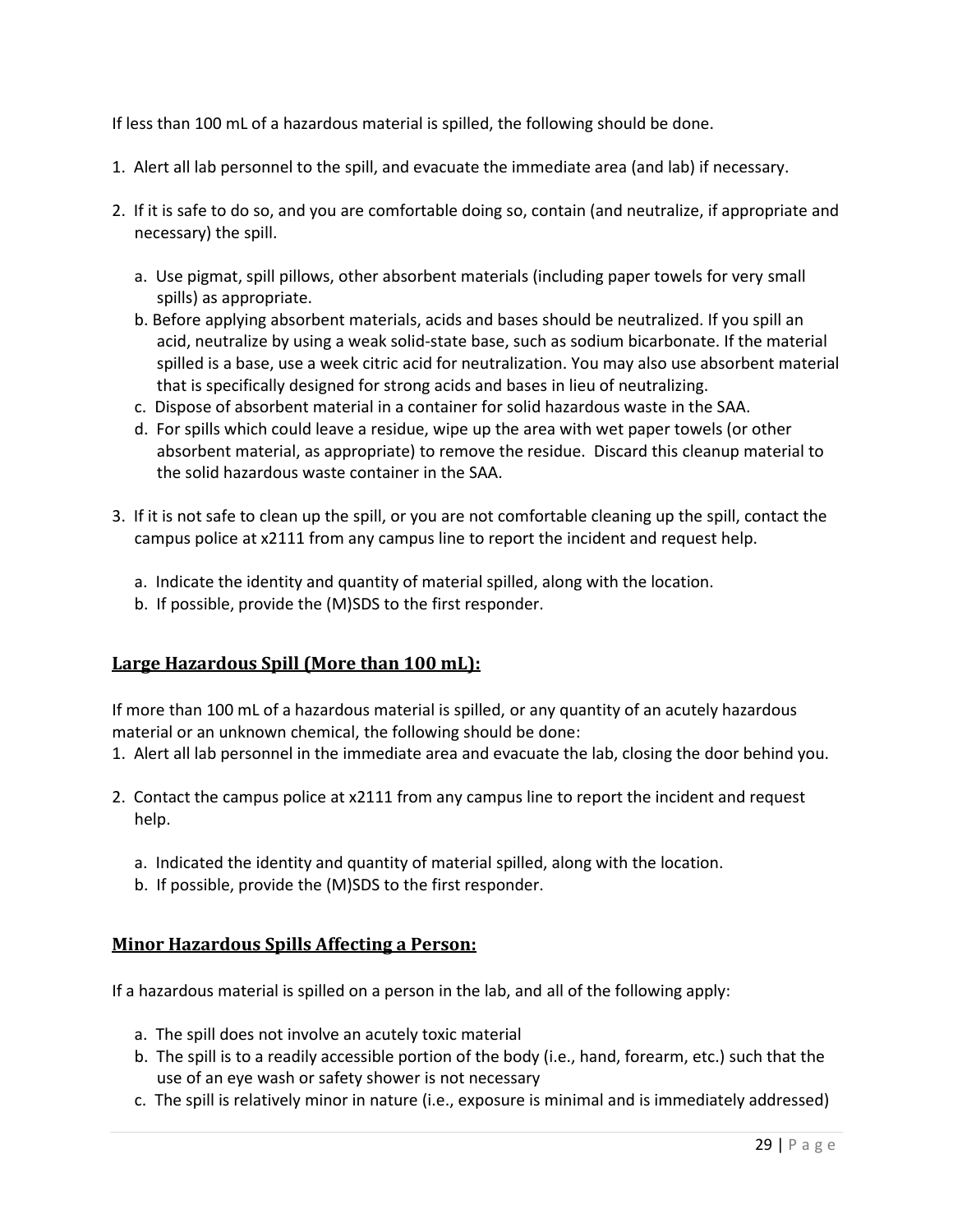the following should be done.

- 1. Alert all lab personnel in the immediate area and evacuate the lab, if necessary.
- 2. Flush the affected area in a sink for at least 20 minutes.
- 3. Monitor the area for inflammation or other signs that medical attention might be necessary, such as a swelling of the eyes or throat that could indicate a systemic allergic reaction.
	- a. If such symptoms develop, immediately contact the campus police at x2111 from a campus line and request medical assistance.
	- b. Report the identity and quantity of the material involved.
	- c. Present the (M)SDS to the first responders, if possible.
- 4. If no symptoms requiring medical attention develop, report the incident to the CHO and/or Environmental Health and Safety, and file an incident report. The CHO and/or Environmental Health and Safety can aid you in this process.

#### <span id="page-30-0"></span>**Major Hazardous Spills Affecting a Person:**

If a hazardous material is spilled on a person in the lab, and the conditions for a minor spill affecting a person are not met, the following should be done.

- 1. Alert all lab personnel in the immediate area and evacuate the lab, if necessary.
- 2. Have someone call x2111 from a campus line to report the incident to campus police and request medical help.
	- a. Report the identity and quantity of material if possible.
	- b. If possible, have someone get the (M)SDS to provide to the first responder.
- 3. If it is safe to help the victim, do so.
	- a. Always ensure your own safety before helping others.
	- b. Wear gloves, goggles, and a lab coat, or other PPE as appropriate.
- 4. If the spill is to the eyes, get the victim to the eyewash.
	- a. Help the victim position his/her head over the eyewash
	- b. Activate the eyewash and irrigate the eyes for at least 20 minutes.
	- c. If the victim is unable to keep his/her eyes open, assist them.
- 5. If the spill is to the body, get the victim to the safety shower.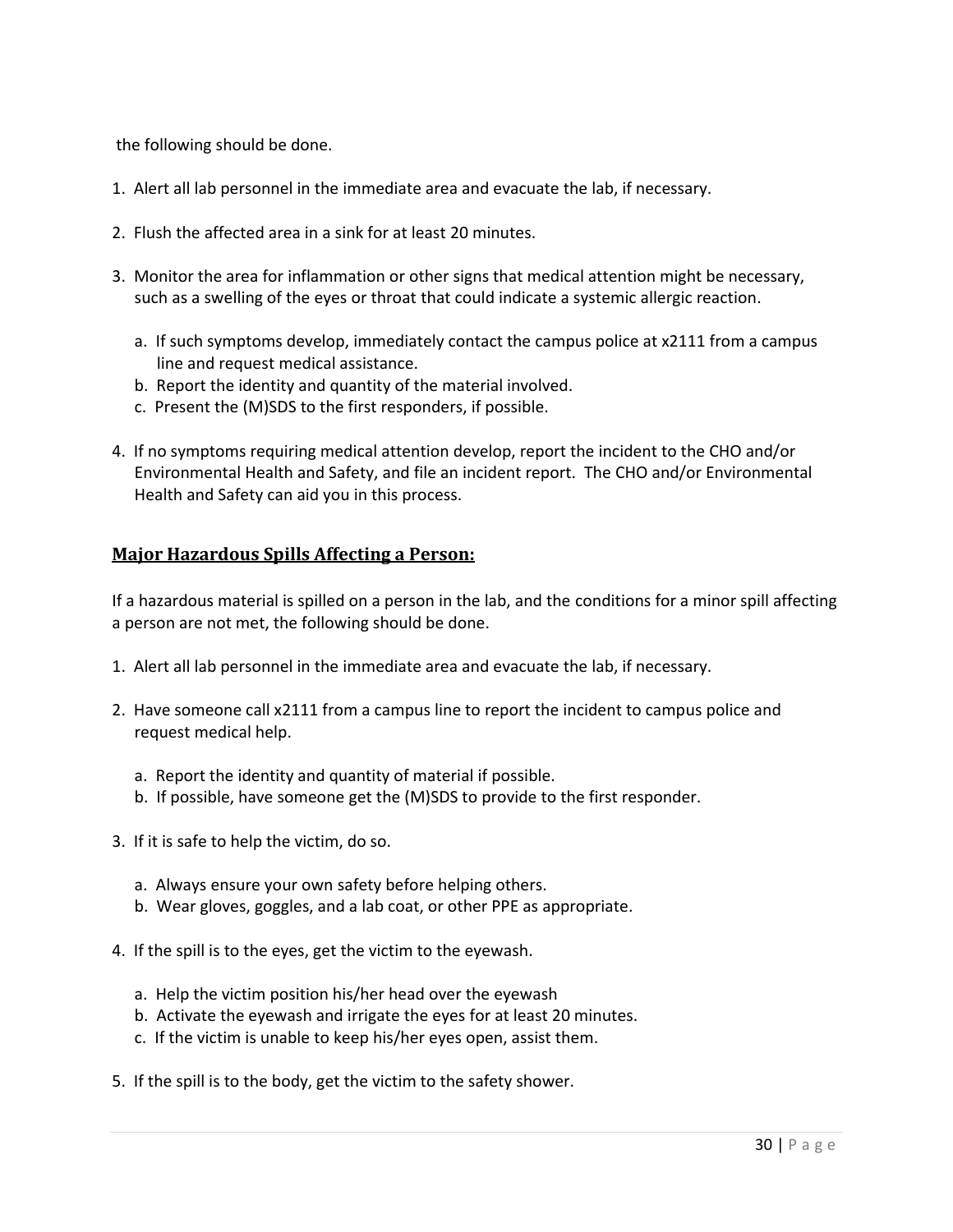- a. Remove all affected clothing from the victim.
- b. Position the victim under the shower and activate the shower. Flush the affected area for at least 20 minutes. A sink may be used for readily accessible portions of the body (i.e., hand, forearm, etc.)
- 6. Remain with the victim until first responders arrive.

#### <span id="page-31-0"></span>**Electrical Shocks:**

All electrical shocks must be reported to the PI, CHO and/or EHS and the Facilities Department to ensure prompt corrective action. If you receive a shock from a piece of equipment or a cord:

- 1. Do not touch the cord or equipment.
- 2. Place a sign on the unit that indicates "**Electric Shock-Do Not Touch**"
- 3. Contact the PI, the CHO/EHS, Facilities or the Amherst College Police Department

4. Electric shocks should also be reported to your primary care physician, unless emergency response personnel determine emergency care is warranted at the time of the incident.

#### <span id="page-31-1"></span>**Fires:**

In the event of a fire in the laboratory, the following should be done.

- 1. **C**lose the door.
- 2. **A**lert everyone in the lab.
- 3. **P**ull the nearest fire alarm.
- 4. **E**vacuate the building via the nearest exit and assemble with your other lab members in a predefined location at least 50 ft. away from the building and which does not obstruct responding emergency agencies.
	- a. Do not use the elevators to exit.
	- b. P.I.s are responsible for designating their labs' meeting location.
	- c. Remain in the meeting location until a head count can be taken.
- 5. The building may be reentered when the fire alarm has been silenced, and the fire marshall has declared that it is safe to do so.
- 6. Fire extinguisher may be used to fight a fire only if the following circumstances apply:
	- a. Personnel are trained to use a fire extinguisher
	- b. The fire alarm has been activated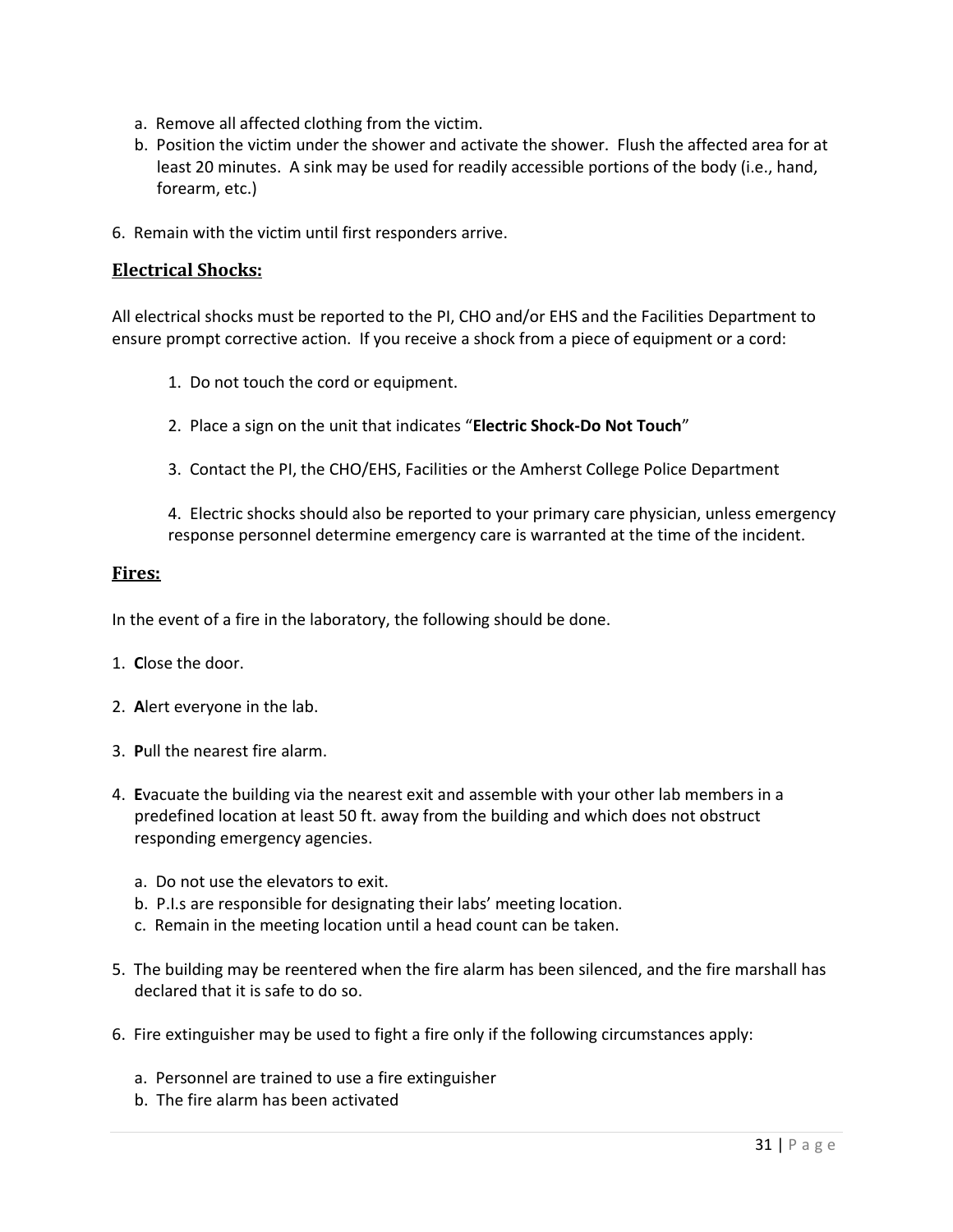c. It is safe to extinguish the fire

# <span id="page-32-0"></span>**Lab Design:**

Laboratories must be designed in such a way that they create a safe working environment and adequately support the needs of the activities being performed in the space. Because the design of a laboratory is highly dependent on the activities taking place therein, it is impossible to create a set of absolute principles governing lab design. However, the following principles should always be used to guide laboratory design and layout.

1. **Ventillation**-The ventilation of the laboratory should be appropriate to provide proper respiratory protection to the individuals working in the laboratory and those around it.

- a. Laboratories must be negative in pressure with respect to surrounding non-lab spaces.
- b. The appropriate number of room air exchanges per hour shall be determined by the nature and level of risk of the work that is performed in the lab as determined by the CHO and/or Environmental Health and Safety.
- c. The placement of large pieces of equipment, or equipment that needs to be tied in to the exhaust system, can alter air flow dynamics of the lab, and must be discussed with the CHO and/or Environmental Health and Safety.

2. **Equipment** that requires modifications to building systems (gas, vacuum, and exhaust connections, electrical modifications, etc.) must be discussed with the CHO and/or Environmental Health and Safety.

3. **Chemical storage areas**, including all shelving, must be appropriate to the types of materials being stored in the space.

- a. Appropriate flammable storage (cabinets, safety cans, flammable rated refrigerators and freezers, etc.) must be available in labs that store flammable materials. Automatic fire suppression systems or heat activated fire alarms will be required, as specified by Environmental Health and Safety.
- b. Shelving should be compatible with the materials stored on it (eg., metal shelves are not compatible with corrosive materials).
- c. Space should be ample enough to provide storage of containers such that the labels can be easily read without moving containers.
- d. Other provisions of the storage section of this document must be followed.

4. **Engineering controls** (including but not limited to chemical fume hoods, biosafety cabinets, glove boxes, etc.) appropriate to the level of work being performed in the lab must be in place. Consult with the CHO and/or Environmental Health and Safety to determine appropriate measures.

5. **Exits and safety equipment**-Means of egress, access to electrical panels and safety equipment (including First Aid kits, fire extinguishers, eye washes and safety showers) must not be obstructed.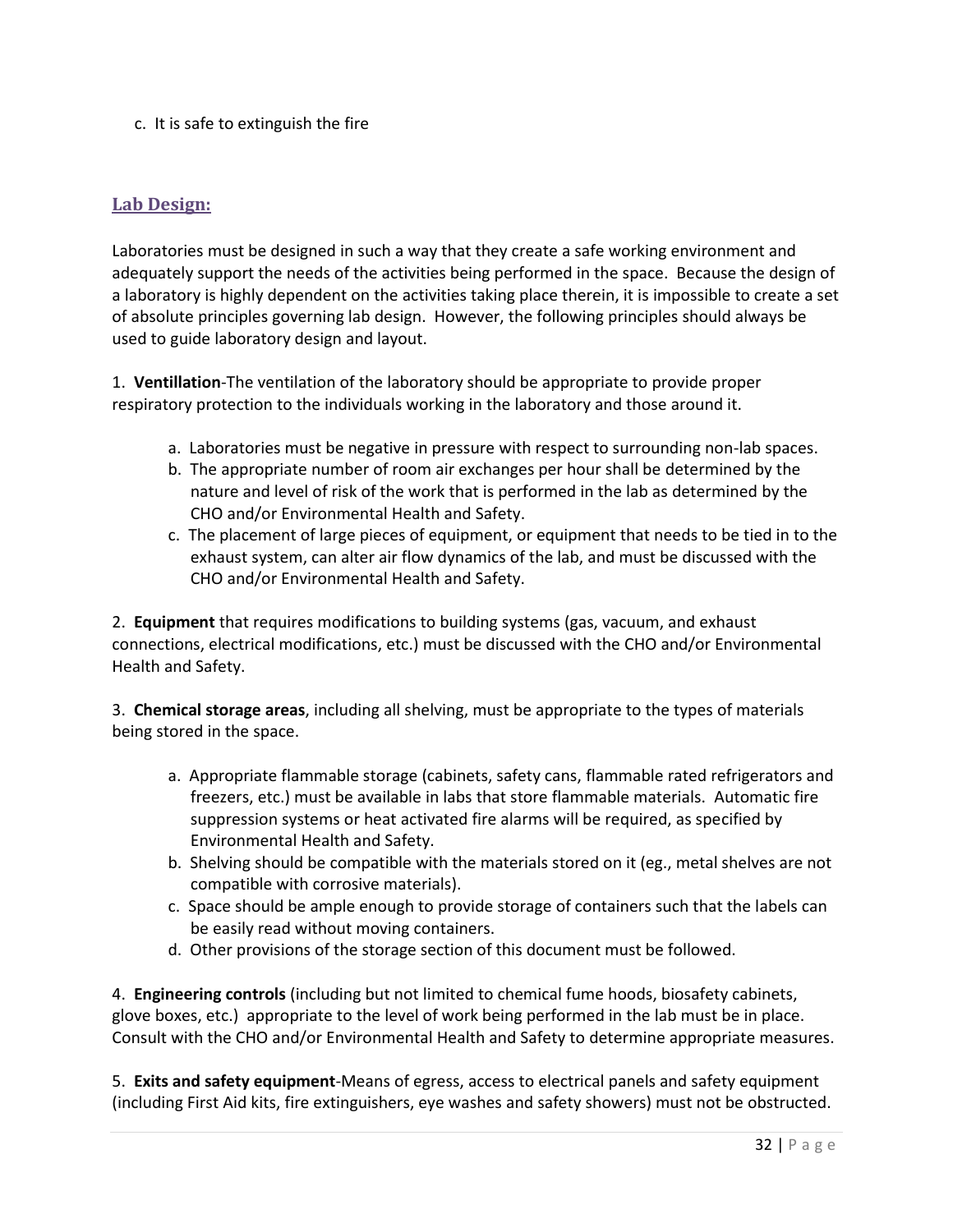- a. Aisle ways must be at least 3 ft. wide.
- b. Items must not be stored in aisle ways.
- c. Eyewashes, safety showers, and fire extinguishers should be located next to exits whenever possible, and should be accessible within 10 seconds from any point in the lab.

6. **Emergency Contact Information**-Laboratories must have emergency contact information and hazard information available.

- a. Each laboratory must have a door card indicating the contacts for the lab and hazards present within. A template is available on the Environmental Health and Safety website which must be used for this purpose. Door cards must be updated annually, or when hazards or contact information changes.
- b. Special hazardous operations within the lab (eg., an unattended reaction) should also be appropriately labeled with hazards and contact information.

# <span id="page-33-0"></span>**Training:**

Training is required on an annual basis, or whenever conditions change such that refresher or updated training is necessary, for all laboratory personnel. It is the responsibility of the PI and individuals departments to ensure that the required training is completed. Contact the CHO or EHS for any assistance needed to complete the required training. Annual training will consist of:

- 1. Hazard Communication, including labeling and (M)SDSs
- 2. The Laboratory Standard (29 CFR 1910.1450) and contents of this Chemical Hygiene Plan
- 3. Waste identification and management, including hazardous waste
- 4. Standard and General Operating Procedures
- 5. Emergency Procedures
- 6. Risk Assessments
- 7. Chemical Storage and Handling
- 8. Information about the Chemical Inventory System and (M)SDS database
- 9. Hazmat Shipping Information

Written training is authored by the CHO, and quizzes will assess knowledge and provide proof of training. Records of training will be retained by the CHO, departmental safety officers or Environmental Health and Safety. In some cases, training may consist of a presentation provided by Environmental Health and Safety and/or the CHO where students are permitted to ask questions, and sign an attendance sheet as proof of training.

Hands on training, and training on laboratory specific items (i.e., specific SOGs for particular procedures or work with particular chemicals, symptoms of exposure to particular chemicals, use of emergency equipment, etc.) will be conducted by the laboratory PI. The CHO is available to assist with this training.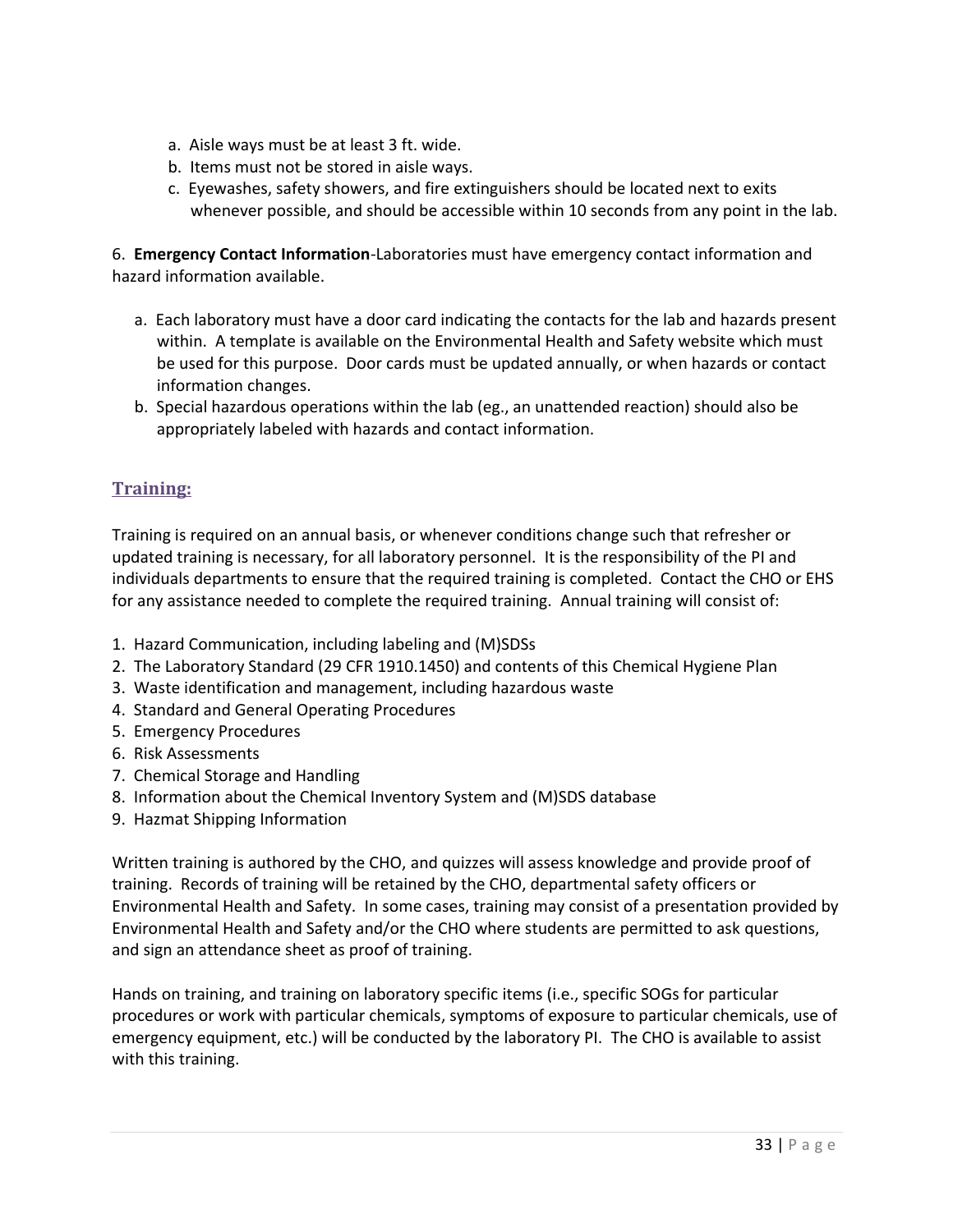# <span id="page-34-0"></span>**Exposure Monitoring and Evaluation:**

Monitoring of airborne concentrations of hazardous materials is generally not necessary in a laboratory, particularly if engineering controls such as chemical fume hoods have been employed. If there is reason to believe that the OSHA action level or permissible exposure limits (PELs) are being exceeded, or if requested by laboratory personnel, exposure monitoring will be conducted by Environmental Health and Safety, the CHO or an outside contractor, as appropriate.

An exposure evaluation will be performed, when necessary, to determine whether an exposure occurred that might have caused harm to one or more laboratory personnel and, if so, to identify the hazardous materials involved and causative factors.

Evidence of an overexposure, and therefore, the need for an exposure evaluation, will include situations where:

- 1. There is an uncontrolled release of a hazardous material in the lab
- 2. Exposure monitoring reveals exposure above acceptable levels
- 3. A known exposure to a hazardous material (i.e., a spill affecting a person)
- 4. There is other evidence of exposure, including but not limited to:

#### a. odors

- b. health or mental effects (eg., skin, eye, mucosal membrane irritation, mental fogginess, neurological symptoms, etc.)
- c. damage to items stored in the space (eg., sever corrosion of metal or plastic items)
- 5. It is suspected by laboratory personnel

An exposure evaluation will consist of:

- 1. Interview of the person reporting the event and anyone else that was potentially exposed.
- 2. List of essential information of the event, including:
	- a. Hazardous materials involved
	- b. Other hazardous materials used and stored in the lab, if pertinent
	- c. Symptoms describe by lab personnel, particularly within 72 hours of an incident
	- d. SDSs for material involved
	- e. Description of the event including the use of control measure and how they were used at the time of the event
	- f. Results of any air monitoring in place at the time of the incident
	- g. Results of subsequent air or surface sampling as appropriate
- 3. A review of the interview and essential information to determine adequacies of procedures and root cause of incident, if possible.
- 4. The decision on whether or not affected personnel should receive a preliminary medical evaluation.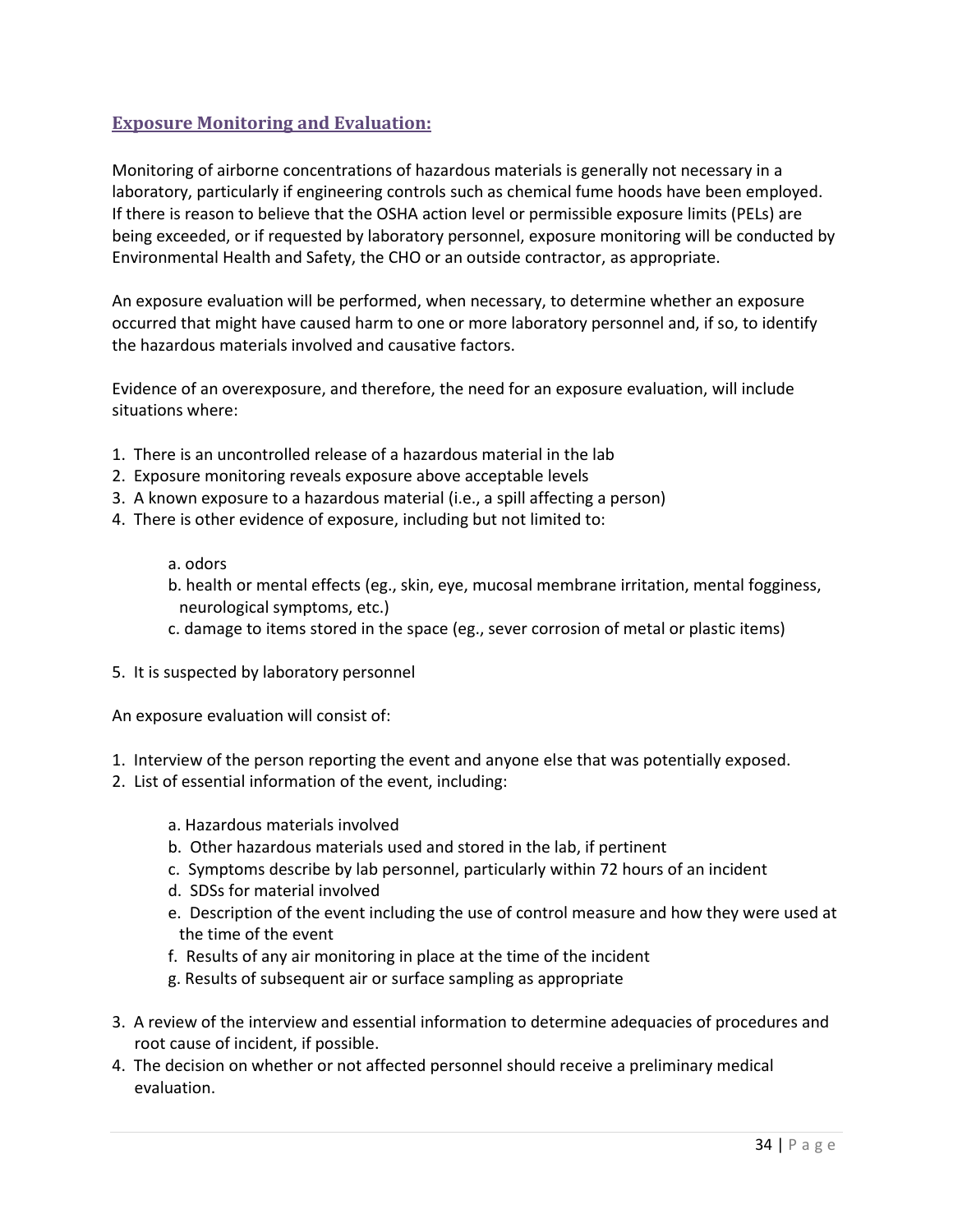# <span id="page-35-0"></span>**Medical Evaluation and Consultation:**

Lab personnel who work with hazardous materials are provided the opportunity to receive a medical consultation and examination whenever:

- 1. they develop signs and symptoms of exposure associated with hazardous materials they are using, or may be in contact with, in the laboratory.
- 2. exposure monitoring reveals concentrations of hazardous materials above acceptable levels
- 3. whenever an event takes place, such a spill or leak, which would result in a likely exposure to a hazardous material
- 4. a known exposure occurs

Such medical consultation shall be used to determine if a medical evaluation is required.

All medical examinations and consultations must be:

- 1. performed by or under the direct supervision of a licensed occupational physician. Every effort shall be made to refer employees to licensed physicians that have been trained to recognize signs and symptoms of hazardous material related exposure and disease.
- 2. provided at no cost to the individual
- 3. provided without loss of pay (if the person is an employee)
- 4. performed at a reasonable time and place for the individual. Every effort shall be made to schedule medical examinations and consultations during the individuals regularly scheduled work hours (if the person is an employee), provided there is no undue delay in medical attention.

The College will provide to the examining physician a copy of the exposure evaluation and any other pertinent information requested by the physician.

Human Resources must obtain a written opinion from the examining physician. The written opinion must include:

- 1. The results of all medical examinations and tests
- 2. Any medical condition the employee has that places him or her at risk as a result of future exposures to hazardous materials
- 3. A statement confirming that the employee has been advised of the results of the examinations and tests, including any medical conditions relevant to occupational or hazardous material exposures.
- 4. The written opinion must not reveal specific findings of diagnoses unrelated to occupational exposure.
- 5. Medical records will be kept by Human Resources for 40 years. Medical records are considered privileged information.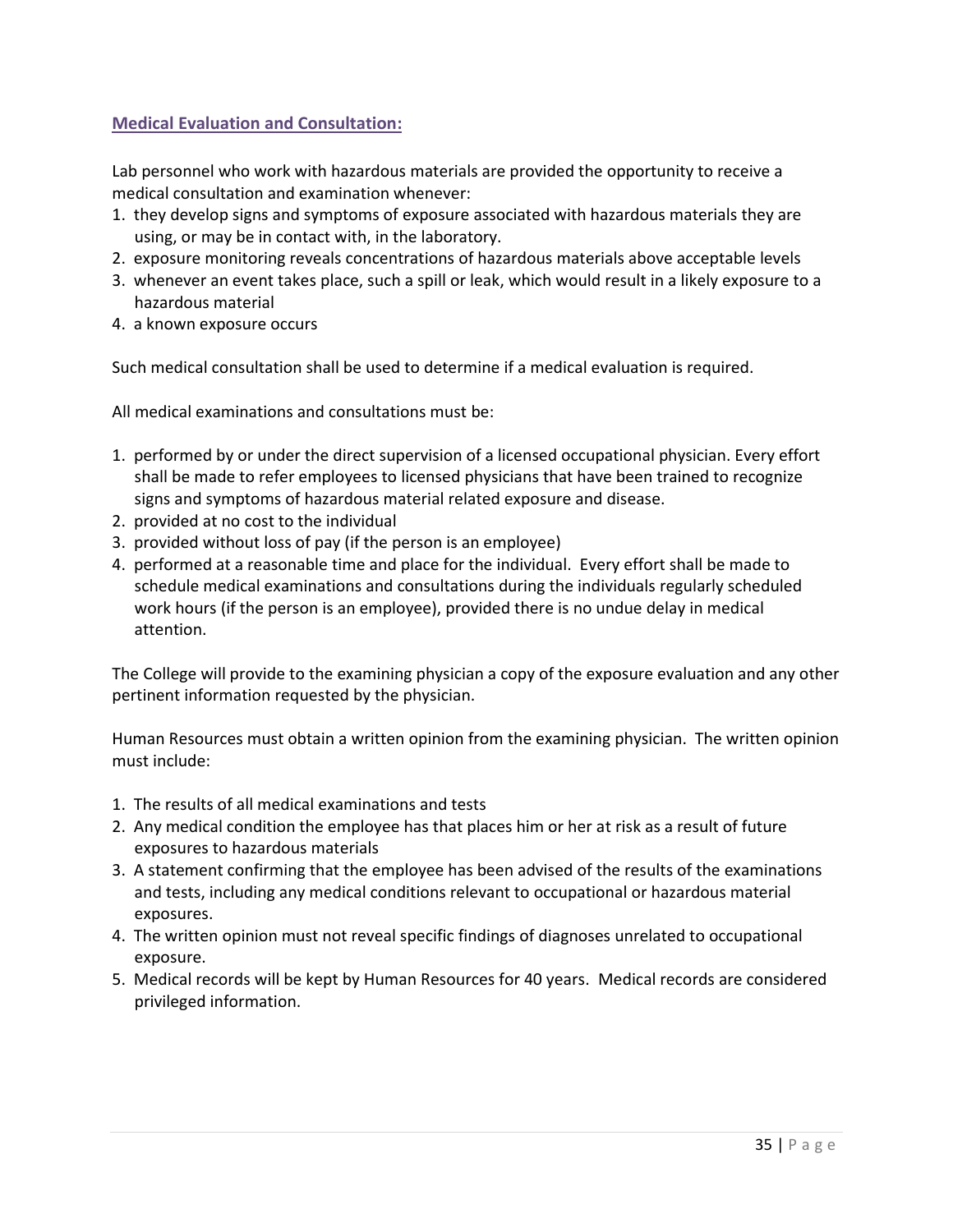<span id="page-36-0"></span>**Appendix 1: Laboratory Inspection Checklist Template\***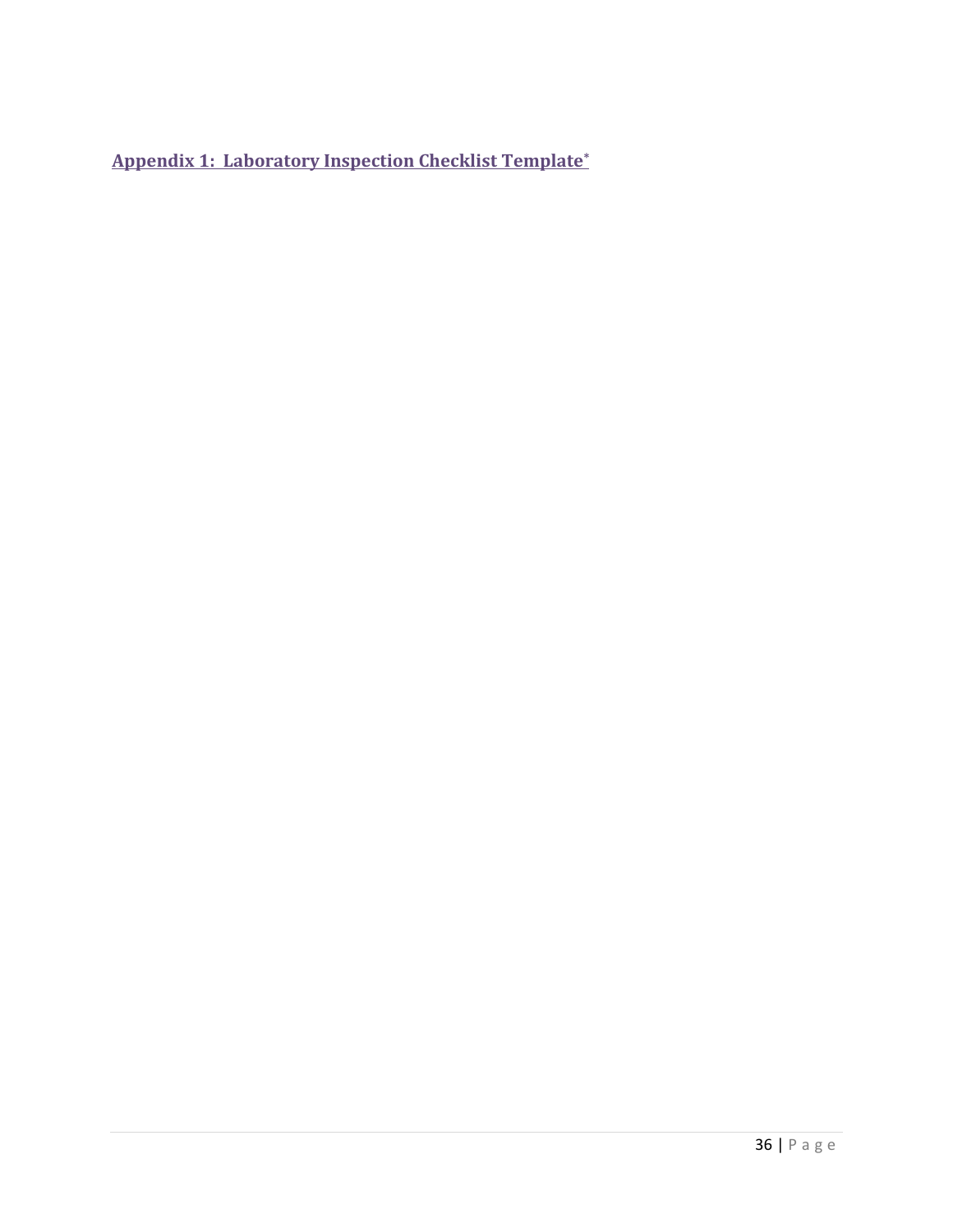| aboratory Information                          |     |           |     |          |
|------------------------------------------------|-----|-----------|-----|----------|
| Laboratory Director/Principal Investigator:    |     |           |     |          |
|                                                |     |           |     |          |
| Location:                                      |     |           |     |          |
|                                                | Yes | <b>No</b> | N/A | Comments |
| <b>Training and Documentation</b>              |     |           |     |          |
| Up-to-date inventory maintained for all        |     |           |     |          |
| hazardous materials?                           |     |           |     |          |
| Chemical Safety Data Sheets (SDS) maintained   |     |           |     |          |
| and readily available at all times employees   |     |           |     |          |
| are present?                                   |     |           |     |          |
| Workplace hazard assessment and                |     |           |     |          |
| certification completed?                       |     |           |     |          |
| Employees know the location of chemical        |     |           |     |          |
| inventory, SDS and related reference           |     |           |     |          |
| material?                                      |     |           |     |          |
| Employees received institutional safety        |     |           |     |          |
| training (typically provided by CHO/EHS) and   |     |           |     |          |
| supplemental laboratory specific safety        |     |           |     |          |
| training for the hazards present in the        |     |           |     |          |
| laboratory?                                    |     |           |     |          |
| Employees familiar with physical and health    |     |           |     |          |
| hazards of chemicals in work areas?            |     |           |     |          |
| Employees able to describe how to detect the   |     |           |     |          |
| presence or release of hazardous materials?    |     |           |     |          |
| Employees know how to protect themselves       |     |           |     |          |
| and others from the effects of hazardous       |     |           |     |          |
| materials?                                     |     |           |     |          |
| Employees familiar with Chemical Hygiene       |     |           |     |          |
| Plan (or equivalent)?                          |     |           |     |          |
| <b>Spill and Emergency Planning</b>            |     |           |     |          |
| Employees familiar with the fire safety and    |     |           |     |          |
| building evacuation procedures including       |     |           |     |          |
| evacuation routes, nearest fire exits, fire    |     |           |     |          |
| alarm pull stations, and fire extinquishers?   |     |           |     |          |
| Emergency procedures and phone numbers         |     |           |     |          |
| clearly posted?                                |     |           |     |          |
| First aid materials readily available?         |     |           |     |          |
| Are any "antidotes" or special first aid       |     |           |     |          |
| materials required and available (eg.,         |     |           |     |          |
| Hydrofluoric acid requires a specialized kit)? |     |           |     |          |
| Spill cleanup materials available and          |     |           |     |          |
| laboratory staff familiar with their use?      |     |           |     |          |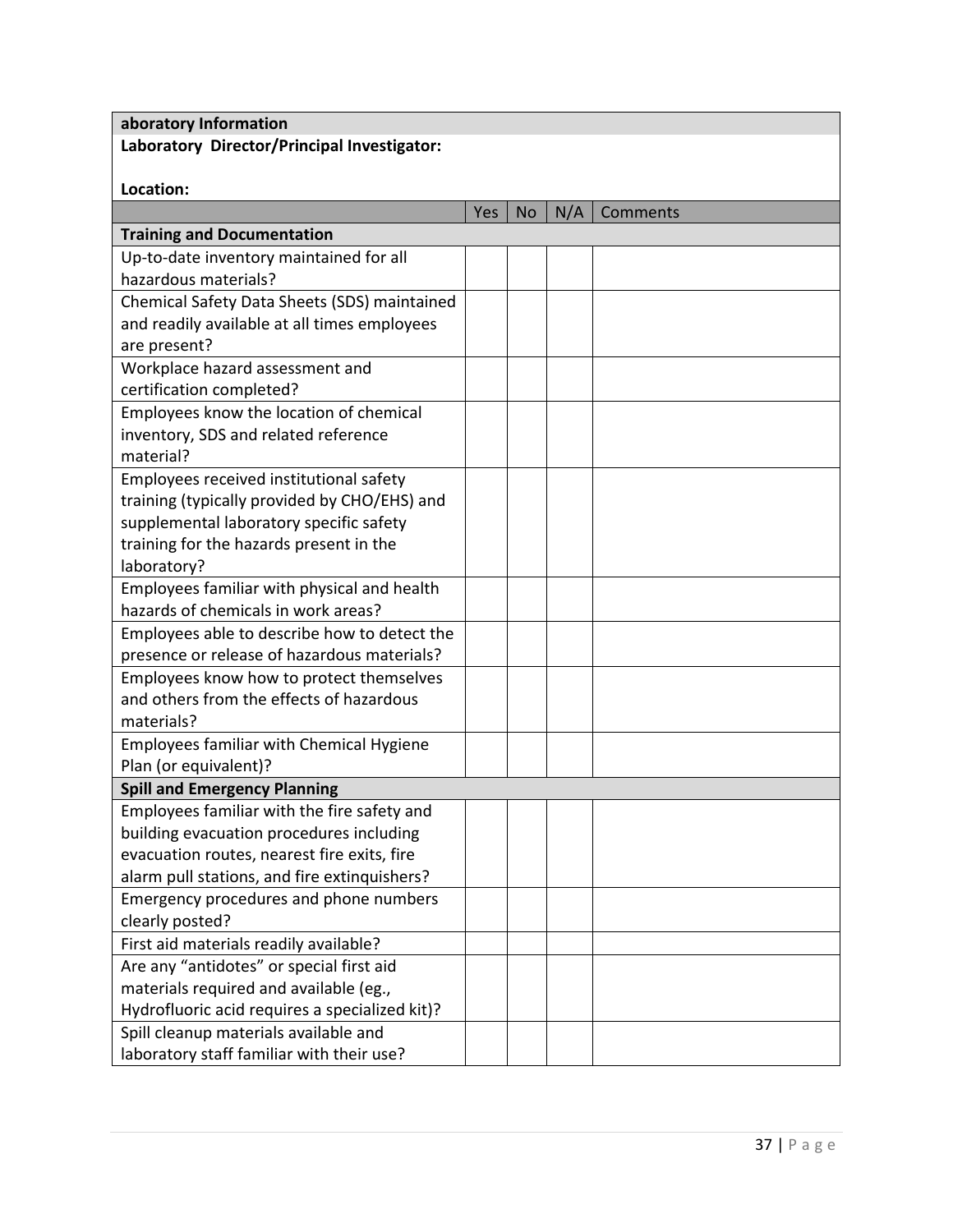| Safety shower and eye wash accessible within    |  |
|-------------------------------------------------|--|
| 10 seconds and unobstructed (eg., no closed     |  |
| doors)?                                         |  |
| Safety shower tested and documented within      |  |
| past year?                                      |  |
| Eye wash tested, flushed and documented as      |  |
| least weekly?                                   |  |
| Fire alarm pull stations, strobes, speakers,    |  |
| and fire extinguishers unobstructed and         |  |
| visible?                                        |  |
| Exits clearly marked?                           |  |
| <b>Hazard Mitigation Techniques</b>             |  |
| Procedures reviewed to include substitution     |  |
| of less hazardous materials where possible?     |  |
| Personnel wear shoes that fully cover feet      |  |
| and full length clothing to protect legs?       |  |
| Long hair confined? Jewelry, lanyards and       |  |
| other loose articles are confined or removed?   |  |
| Lab coats of appropriate material are           |  |
| available and worn when                         |  |
| appropriate/necessary?                          |  |
| Appropriate gloves available and worn when      |  |
| appropriate/necessary?                          |  |
| Goggles, safety glasses, face shields, etc. are |  |
| of appropriate type and worn when               |  |
| appropriate/necessary?                          |  |
| Respirators available and used in the           |  |
| laboratory if necessary? If yes                 |  |
| Respirator training, fit test and medical       |  |
| evaluation completed for employees?             |  |
| Respirators cleaned, stored, and inspected      |  |
| regularly?                                      |  |
| Chemical Fume Hood available and used           |  |
| when necessary? If yes                          |  |
| Chemical fume hood free of clutter?             |  |
| Chemical fume hood inspected within last        |  |
| 12 months and working height indicated?         |  |
| Compatible chemicals and quantities used        |  |
| (eg., perchloric acid use requires a            |  |
| specialized fume hood).                         |  |
| Biological Safety Cabinet available? If yes     |  |
| Biological Safety Cabinet free of clutter       |  |
| and surfaces decontaminated?                    |  |
| Biological safety cabinet certified within      |  |
| last 12 months?                                 |  |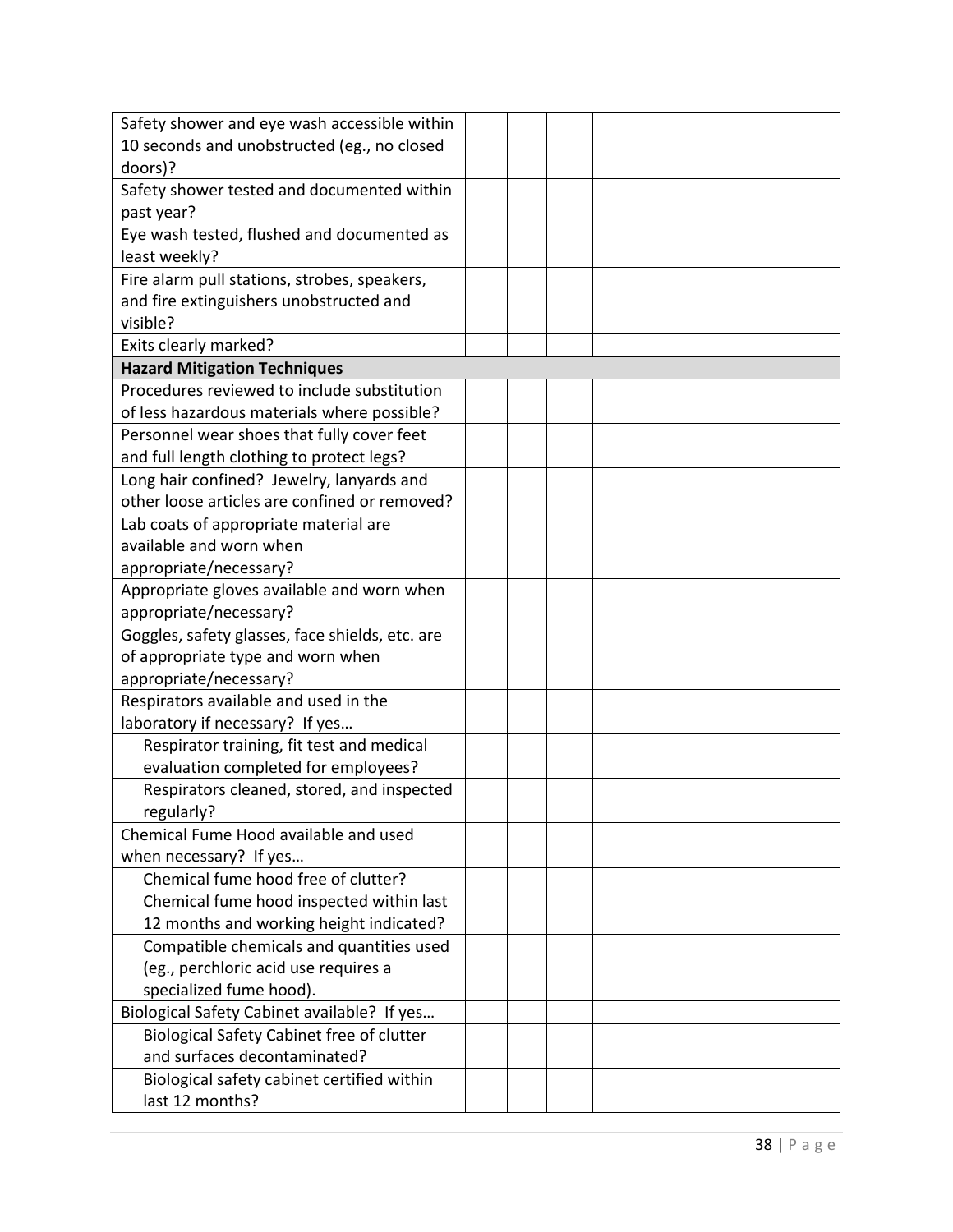| Mechanical pipetting used, no mouth            |  |  |
|------------------------------------------------|--|--|
| suction?                                       |  |  |
| <b>Chemical Safety</b>                         |  |  |
| Are chemicals used in this area? If yes        |  |  |
| Appropriate labels are found on all            |  |  |
| hazardous chemical containers?                 |  |  |
| Containers are in good condition (eg.,         |  |  |
| labels intact, metal cans free of rust) and    |  |  |
| closed when not in use?                        |  |  |
| Containers properly segregated by hazard       |  |  |
| class (eg., flammables away from oxidizers,    |  |  |
| acids separated from bases, incompatible       |  |  |
| acids separated, etc.)?                        |  |  |
| Storage of chemicals above eye level is        |  |  |
| avoided when possible? Corrosive               |  |  |
| chemicals are not stored above eye level?      |  |  |
| Flammable liquids stored in OSHA/NFPA          |  |  |
| approved cabinets and safety containers?       |  |  |
| Flammable liquids requiring refrigeration      |  |  |
| stored in either explosion proof or            |  |  |
| flammable resistant refrigerators and          |  |  |
| freezers? Regular refrigerators and            |  |  |
| freezers labelled as no flammables             |  |  |
| allowed?                                       |  |  |
| Ignition sources avoided when                  |  |  |
| using/storing flammables?                      |  |  |
| Concentrated liquid corrosives stored in       |  |  |
| acid cabinets or other appropriate             |  |  |
| storage?                                       |  |  |
| Peroxide formers labeled and tested            |  |  |
| regularly?                                     |  |  |
| Picric acid sufficiently wet?                  |  |  |
| Large containers (4L or greater) stored        |  |  |
| near the floor?                                |  |  |
| Bottle carriers or carts utilized when         |  |  |
| transporting hazardous chemicals between       |  |  |
| work areas?                                    |  |  |
| Proper signs delineate designated areas        |  |  |
| where high hazard chemicals are used?          |  |  |
| Designated area properly cleaned and           |  |  |
| decontaminated?                                |  |  |
| <b>Biological Safety</b>                       |  |  |
| Are biological materials used in this area? If |  |  |
| yes                                            |  |  |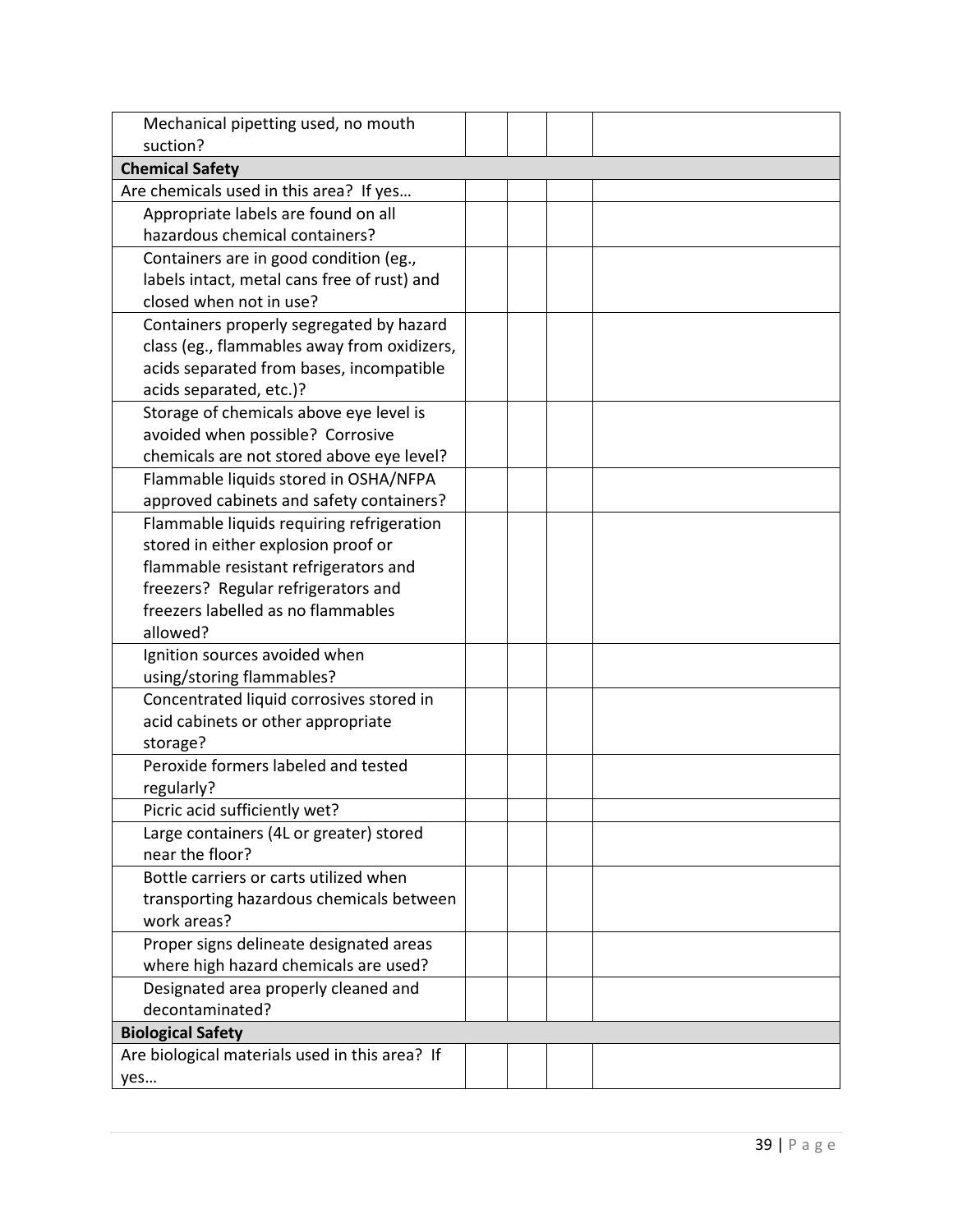| Infectious biological materials are not           |  |  |
|---------------------------------------------------|--|--|
| stored in hallways in unlocked freezers or        |  |  |
| refrigerators?                                    |  |  |
| Biohazard signs are posted in labs handling       |  |  |
| infectious materials (BSL-2 and higher).          |  |  |
| Disinfectants are on hand for sanitizing          |  |  |
| bench tops and treating spills?                   |  |  |
| Biological safety cabinet was certified in        |  |  |
| the last 12 months?                               |  |  |
| Sink available for hand washing?                  |  |  |
| BSL-2 areas locked when unattended?               |  |  |
| Laboratory procedure manual prepared              |  |  |
| and available for BSL-2 labs?                     |  |  |
| <b>Ionizing and Non-Ionizing Radiation Safety</b> |  |  |
| Are radioactive materials used in this area? If   |  |  |
| yes                                               |  |  |
| Pure beta emitters (eg., P-32, P-33, S-35,        |  |  |
| $C-14$ ?                                          |  |  |
| Gamma and x-ray emitters (eg., I-25, I-131,       |  |  |
| Cr-51, Na-22)? Volatile, gaseous                  |  |  |
| radioisotopes (eg., I-125) or aerosol/dust        |  |  |
| generating laboratory operations (eg.,            |  |  |
| vacuum flasks)?                                   |  |  |
| Sealed sources?                                   |  |  |
| Irradiators?                                      |  |  |
| X-ray generating equipment (Electron              |  |  |
| Microscope, X-ray diffraction, Diagnostic         |  |  |
| X-ray, Computed Tomography)?                      |  |  |
| Is the proper shielding available for the         |  |  |
| radioactive material used                         |  |  |
| Are appropriate meters available for              |  |  |
| radioactive material used and are meter(s)        |  |  |
| calibrated?                                       |  |  |
| Are radiation workers provided personal           |  |  |
| monitoring when required?                         |  |  |
| Are all appropriate signs posted?                 |  |  |
| (Radiation labels, Notice to Employees and        |  |  |
| <b>Emergency Procedures)?</b>                     |  |  |
| Are all spaces and items which store,             |  |  |
| handle or use radioactive materials               |  |  |
| properly labeled with "Radioactive                |  |  |
| Material", "Radiation Area" or other              |  |  |
| applicable hazard warning labels?                 |  |  |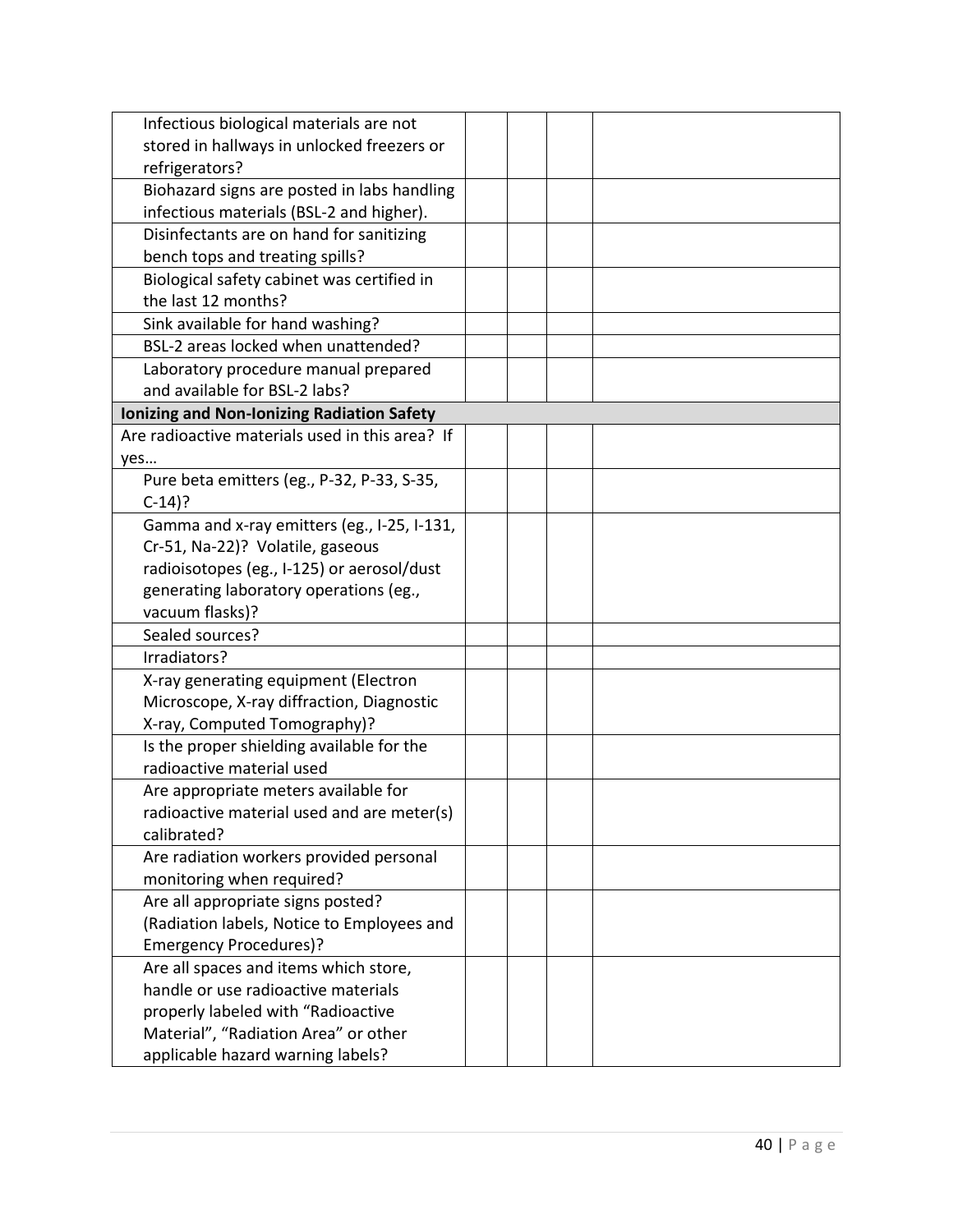| Are radioactive materials secured/locked       |  |
|------------------------------------------------|--|
| against unauthorized access from non-          |  |
| authorized users?                              |  |
| In non-ionizing radiation used in the area? If |  |
| yes                                            |  |
| Laser-Classes (eg., 1, 2, 3R, 3B or 4)?        |  |
| Personal protective equipment (eg., eye        |  |
| protection) or shielding available specific    |  |
| to the type and class of laser used?           |  |
| Laser hazard warning signage posted?           |  |
| <b>Compressed and Cryogenic Gas Safety</b>     |  |
| Are compressed gas cylinders used in this      |  |
| area? If yes                                   |  |
| Cylinders stored upright and properly          |  |
| secured at all times?                          |  |
| Caps properly secured when cylinders are       |  |
| not in use?                                    |  |
| Regulators always used, proper regulators      |  |
| used for type of gas?                          |  |
| Cylinders in good condition and clearly        |  |
| marked?                                        |  |
| Flammables stored separately from              |  |
| oxidizers, toxics in secure area, etc?         |  |
| Cylinders moved on appropriate carts with      |  |
| regulators removed and caps secured?           |  |
| Cylinders of toxic gases stored in             |  |
| ventilated enclousures?                        |  |
| Cryogenic gas cylinder pressure relief valve   |  |
| in proper working order?                       |  |
| Oxygen monitor available in areas with         |  |
| increased likelihood of oxygen deficient       |  |
| atmospheres?                                   |  |
| <b>Equipment and Physical Hazards Safety</b>   |  |
| Are equipment safety signs posted and in       |  |
| good condition?                                |  |
| Are all guards and shields in place and        |  |
| secured?                                       |  |
| Are safe work practices (long hair tied back,  |  |
| no loose clothing, etc.) being adhered to by   |  |
| all equipment users?                           |  |
| Is equipment in good repair with evidence of   |  |
| proper maintenance?                            |  |
| Are electrical cords in good condition, out of |  |
| travel paths, and free of any cracks or breaks |  |
| in insulation?                                 |  |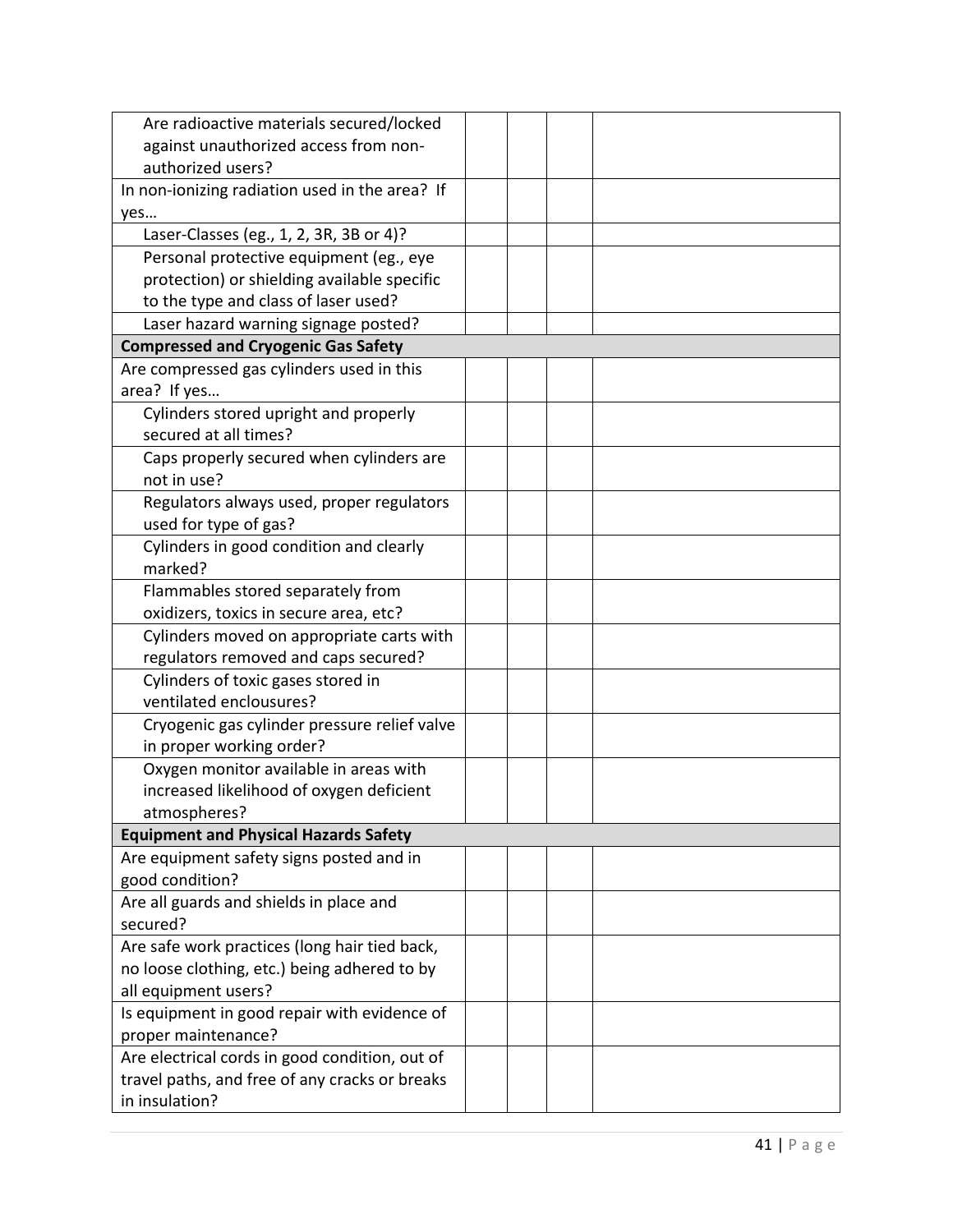| Is a lock-out, tag-out program in place if                           |  |
|----------------------------------------------------------------------|--|
| appropriate?                                                         |  |
| Is proper PPE available and being used by                            |  |
| equipment operators?                                                 |  |
| Is a tagging system in place to prevent use of                       |  |
| damaged equipment?                                                   |  |
| Is access to the equipment restricted?                               |  |
| Have all users been trained to operate                               |  |
| equipment?                                                           |  |
| Have there been any modifications to the                             |  |
| equipment?                                                           |  |
| Is equipment being used appropriately (i.e.,                         |  |
| not for task for which it is not designed)?                          |  |
| <b>General Laboratory Safety</b>                                     |  |
| Smoking, eating and drinking is prohibited in                        |  |
| the lab? No food storage in the lab?                                 |  |
| Lab is maintained secure; door is locked when                        |  |
| no one is in the lab?                                                |  |
| Appropriate warning signs posted near lab                            |  |
| entrance?                                                            |  |
| Unobstructed aisles maintained at least 36                           |  |
| inches wide throughout?                                              |  |
| Lab benches and work areas free of clutter?                          |  |
| Shelves and cabinets in good condition?                              |  |
| Storage above eye level minimized?                                   |  |
| Refrigerators and freezers clearly labeled as<br>not for food use?   |  |
|                                                                      |  |
| <b>Waste Management</b><br>Solid wastes are identified and discarded |  |
| appropriately?                                                       |  |
| Is universal waste generated in this area? If                        |  |
| yes                                                                  |  |
| Are dead batteries taken to a recycling                              |  |
| container?                                                           |  |
| Mercury containing lamps and unwanted                                |  |
| electronics recycled? Equipment                                      |  |
| decontaminated prior to disposal as                                  |  |
| appropriate?                                                         |  |
| Is hazardous waste generated in this area? If                        |  |
| yes                                                                  |  |
| Chemical inventory management/ordering                               |  |
| system in place and checked before                                   |  |
| ordering new chemicals?                                              |  |
| Waste containers closed unless actively                              |  |
| adding or removing waste?                                            |  |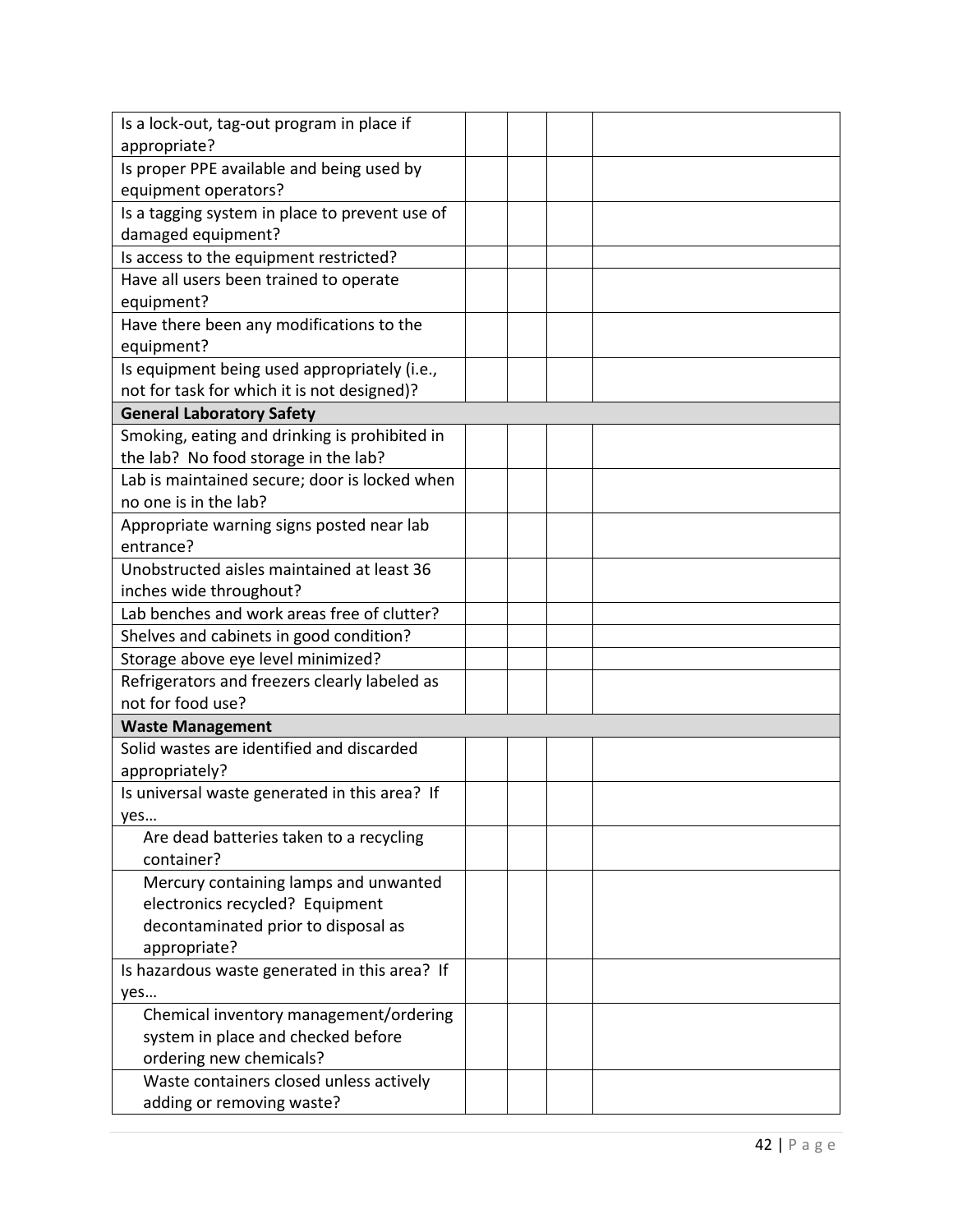| SAA located at or near point of                |  |  |
|------------------------------------------------|--|--|
| generation?                                    |  |  |
| Maximum SAA storage capacity not               |  |  |
| exceeded (55 gallons for non-acutely           |  |  |
| hazardous waste; 1 kg or 1 quart for           |  |  |
| actutely hazardous waste)?                     |  |  |
| Waste containers are in good condition         |  |  |
| (not leaking, rusted, bulging or damaged)?     |  |  |
| Each waste container is marked with the        |  |  |
| words "Hazardous Waste"?                       |  |  |
| Each waste container is marked with full       |  |  |
| chemical names identifying the contents        |  |  |
| stored inside (no abbreviations or             |  |  |
| formulas)?                                     |  |  |
| Add least one characteristic hazard (i.e.,     |  |  |
| ignitable, corrosive, reactive, toxic) is      |  |  |
| indicated on the label?                        |  |  |
| Each waste container is in good condition      |  |  |
| and not leaking?                               |  |  |
| Each waste container is in secondary           |  |  |
| containment which is in good condition?        |  |  |
| Only waste containers with compatible          |  |  |
| contents are stored in the same secondary      |  |  |
| containment?                                   |  |  |
| No two containers have the exact same          |  |  |
| contents?                                      |  |  |
| Area is inspected weekly and                   |  |  |
| documented?                                    |  |  |
| Full waste containers are removed within       |  |  |
| three calendar days?                           |  |  |
| Empty chemical containers are tripled          |  |  |
| rinsed and discarded with caps off?            |  |  |
| Is medical/biological waste (including sharps) |  |  |
| generated in this area? If yes                 |  |  |
| Sharps are discarded into an appropriate       |  |  |
| puncture resistant container or stored         |  |  |
| appropriately?                                 |  |  |
| Sharps waste containers are red, red-          |  |  |
| orange or fluorescent orange in color?         |  |  |
| Sharps containers are not overfilled and       |  |  |
| are removed when filled?                       |  |  |
| Are biological liquids appropriately treated   |  |  |
| before disposal (eg. chemically,               |  |  |
| thermally)?                                    |  |  |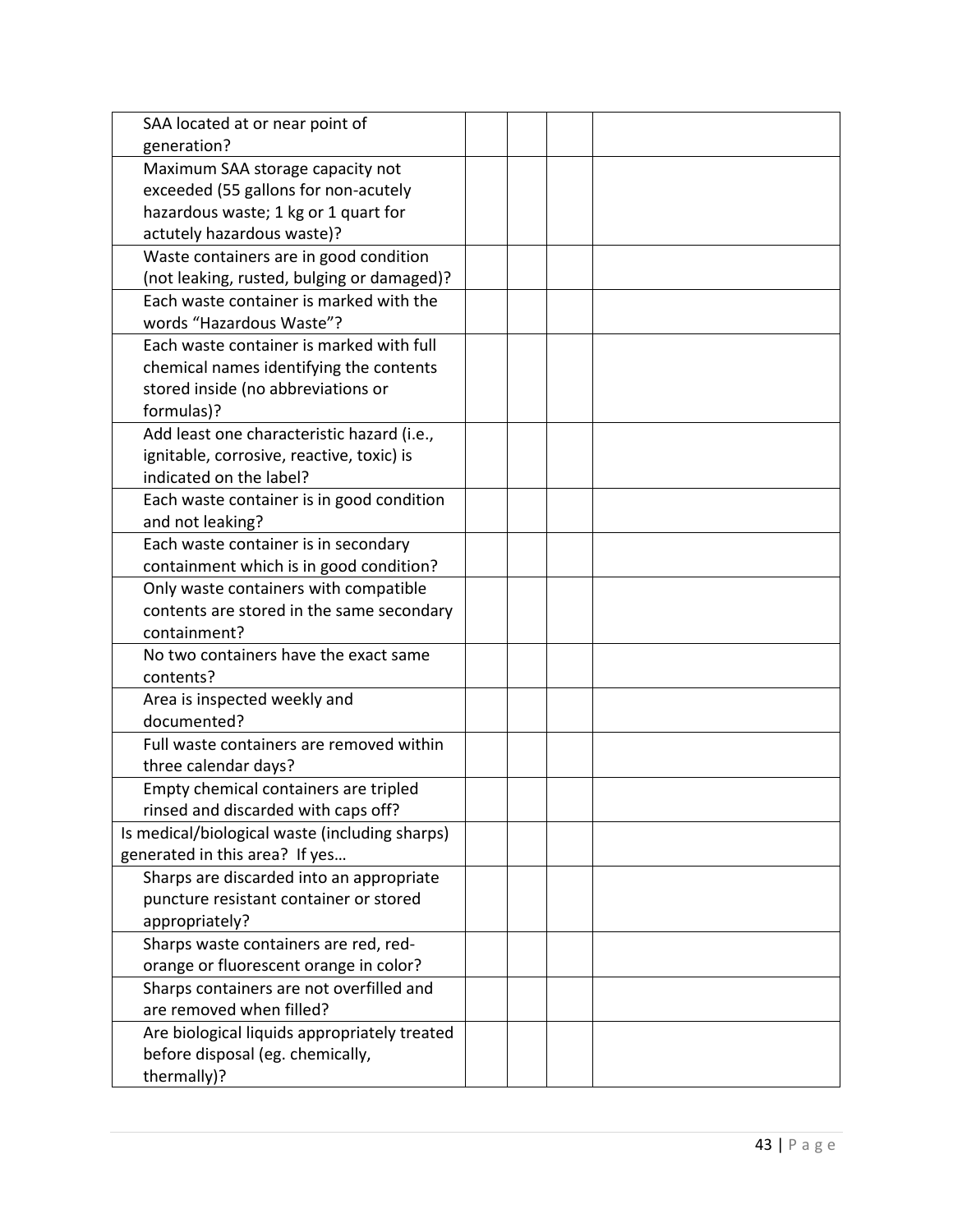| If biological waste is stored prior to          |  |  |
|-------------------------------------------------|--|--|
| treatment and disposal, is it stored            |  |  |
| appropriately in a properly labeled "bio-       |  |  |
| bin" with clear bag liner?                      |  |  |
| Is the bio-bin kept tightly closed unless       |  |  |
| waste is being added?                           |  |  |
| Is the bio-bin emptied by safety staff on a     |  |  |
| regular basis, and before it is 2/3 full?       |  |  |
| Is radioactive waste generated in this area? If |  |  |
| yes                                             |  |  |
| Is mixed waste (chemical and radioactive)       |  |  |
| generated in this area?                         |  |  |
| Are the radioactive waste containers            |  |  |
| properly labeled?                               |  |  |

<sup>\*</sup> Adapted from *Identifying and Evaluating Hazards in Research Laboratories*; American Chemical Society: Washington, DC, 2015.

 $\overline{\phantom{a}}$ 

[https://www.acs.org/content/dam/acsorg/about/governance/committees/chemicalsafety/publications/identifyin](https://www.acs.org/content/dam/acsorg/about/governance/committees/chemicalsafety/publications/identifying-and-evaluating-hazards-in-research-laboratories.pdf) [g-and-evaluating-hazards-in-research-laboratories.pdf](https://www.acs.org/content/dam/acsorg/about/governance/committees/chemicalsafety/publications/identifying-and-evaluating-hazards-in-research-laboratories.pdf) (accessed 11/4/16)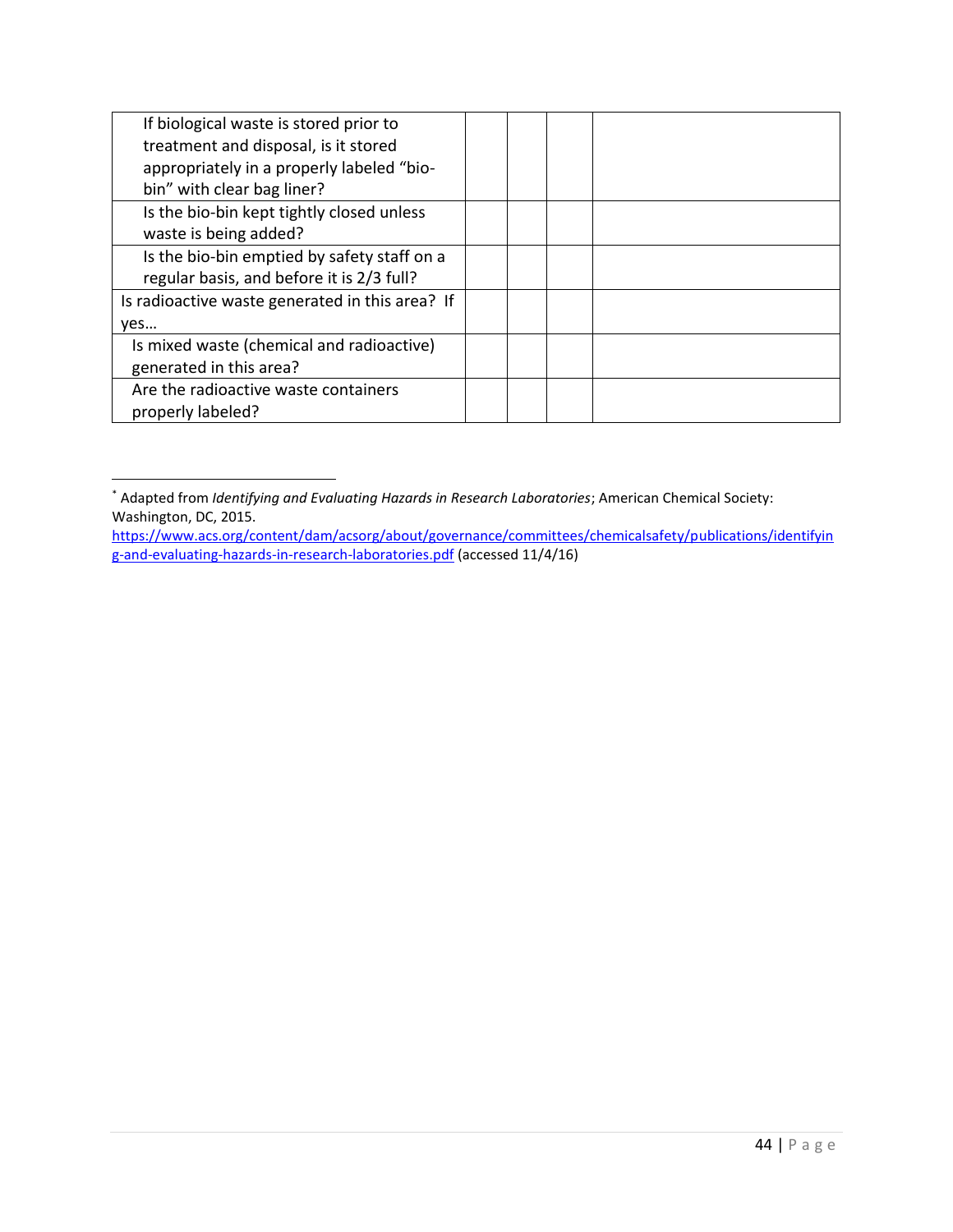# <span id="page-45-0"></span>**Appendix 2: GHS Hazard Classes and Definitions**

Qualitative definitions of the GHS hazard classes are given below along with their various categories. The lower numbered categories always represent the highest level of hazard. (Eg., For a particular route of exposure, Acute Toxicity, category 1 is more toxic than Acute Toxicity, category 4.) The hazard classes and categories a particular hazardous material is assigned to can be obtained from the material's Safety Data Sheet (SDS). More detailed definitions of the hazard classes listed below, including quantitative criteria, are given in Appendices A and B of 29CFR1910.1200.

- **Acute Toxicity:** Adverse effects that arise after short duration exposures of small doses to a particular substance. Route of exposure (oral, dermal, inhalation) must be specified. Categories 1-4.
- **Skin Corrosion/Irritation:** Damage resulting to skin from short term exposure to a particular substance. Corrosion designates irreversible damage, while Irritation designates reversible damage. Categories 1A-C designate Corrosion; Category 2 designates Irritation.
- **Serious Eye Damage/Irritation:** Tissue damage or changes in the eye resulting from single exposure of the eye to a particular substance. Eye Damage indicates irreversible tissue destruction or impairment of vision, and is denoted at Category 1. Eye Irritation indicates a reversible change in the eye, and is denoted by Categories 2A-B.
- **Respiratory Sensitizer:** A chemical that will lead to hypersensitivity of the airways following inhalation of the chemical. Initial exposure creates an induction phase and subsequent exposures create an elicitation phase where immunological response is observed. Categories 1A-B.
- **Skin Sensitizer:** A chemical that will lead to allergic response following skin contact. Initial exposure creates an induction phase and subsequent exposures create an elicitation phase where immunological response is observed. Categories 1A-B.
- **Germ Cell Mutagenicity:** Chemicals which may cause mutations in the germ cells of humans that may be transmitted to progeny. Categories 1A-B, 2.

**Carcinogenicity:** Chemicals which induce cancer or increase its incidence. Categories 1A-B, 2.

- **Reproductive Toxicity:** Adverse effects on sexual function and fertility in adult humans and/or on the development of offspring produced by exposure to a particular chemical. Categories 1A-B, 2.
- **Specific Target Organ Toxicity-Single Exposure:** Specific, non-lethal organ toxicity resulting from a single exposure to a particular chemical. The target organ is generally specified along with route of exposure. The effects can be either irreversible or reversible. Categories 1-3.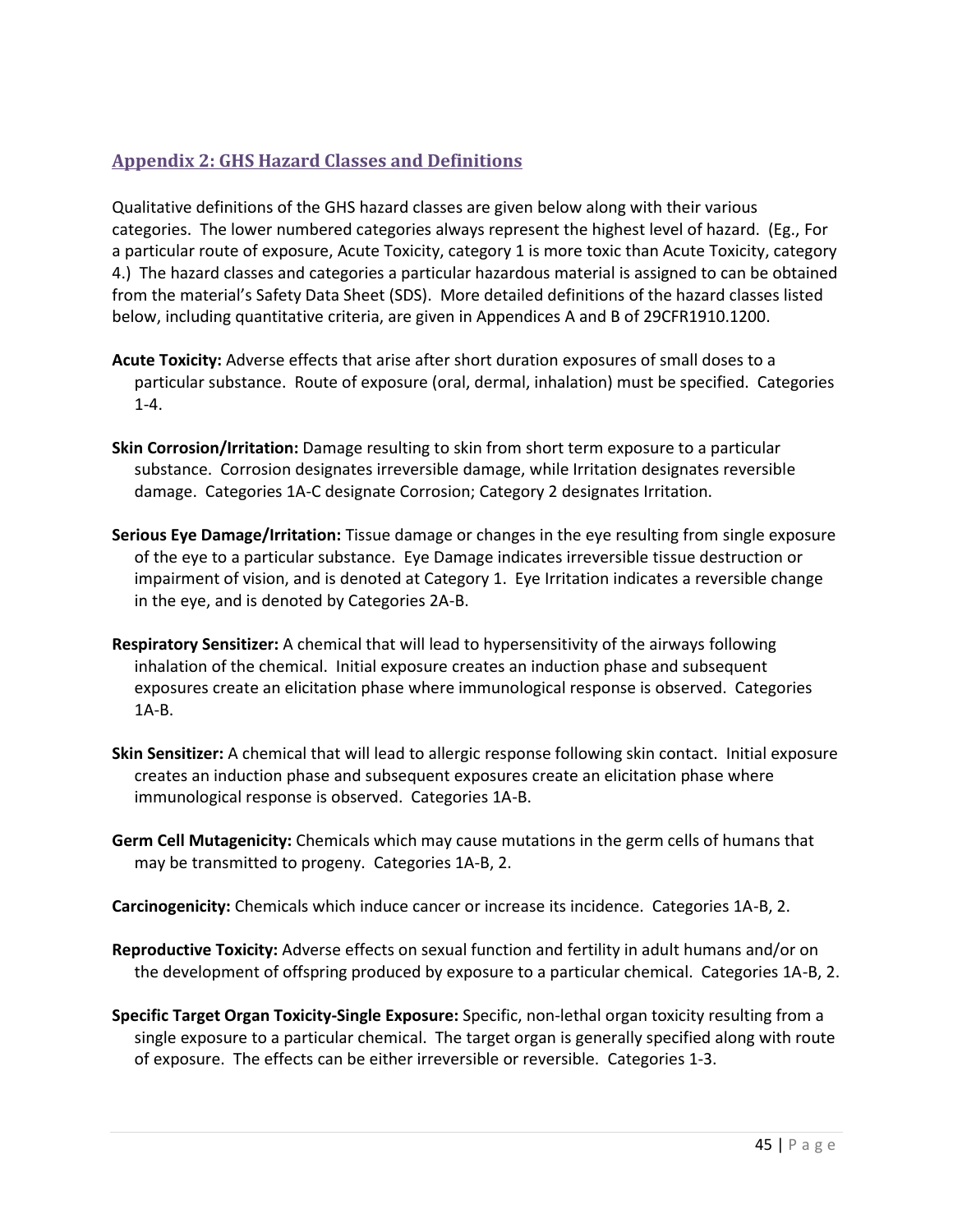- **Specific Target Organ Toxicity-Repeated or Prolonged Exposure:** Specific target organ toxicity arising from repeated exposure to a particular chemical. The target organ is generally specified along with route of exposure. The effects can be either irreversible or reversible. Categories 1-2.
- **Aspiration Hazard:** May cause chemical pneumonia, varying degrees of pulmonary injury or death following aspiration. Aspiration is entry of a particular liquid or solid chemical directly through the oral or nasal cavity, or indirectly from vomiting, into the trachea and lower respiratory system that is initiated in the time to take one breath. Category 1.
- **Explosives:** A chemical capable of reacting by itself to produce enough gas and/or energy to cause damage to surroundings. Division 1.1-1.6.
- **Flammable Gases:** A gas that can mix with air in small quantity to produce a flammable mixture. Categories 1-2.
- **Oxidizing Gases:** Any gas which contributes to the combustion of materials more than air does. Category 1.
- **Gases Under Pressure:** Includes compressed gases, liquefied gases, refrigerated liquefied gases, and dissolved gases.
- **Flammable Liquids:** Liquids with vapor concentrations near the surface of the liquid capable of igniting at low temperatures (93°C or less). Categories 1-4.
- **Flammable Solids:** Solids capable of being easily ignited by an ignition source such as an open flame or friction. Categories 1-2.
- **Flammable Aerosols:** Non-refillable, pressurized container that contains a flammable liquid, gas or solid. Categories 1-2.
- **Self-Reactive Chemicals:** Thermally unstable chemicals which are capable of undergoing a strong exothermic decomposition even in the absence of oxygen. Categories A-G.
- **Pyrophoric Liquids:** A liquid that is capable of igniting in contact with air. Category 1.
- **Pyrophoric Solids:** A solid that is capable of igniting in contact with air. Category 1.
- **Self-Heating Chemicals:** Reacts with air without a source of energy to produce heat, but will not ignite readily. Categories 1-2.
- **Chemicals Which, In Contact With Water, Emit Flammable Gases:** React with water to become spontaneously flammable or to give off flammable gases in dangerous quantity. Categories 1-3.
- **Oxidizing Liquids:** Liquids which may contribute to the combustion of other materials. Categories 1-3.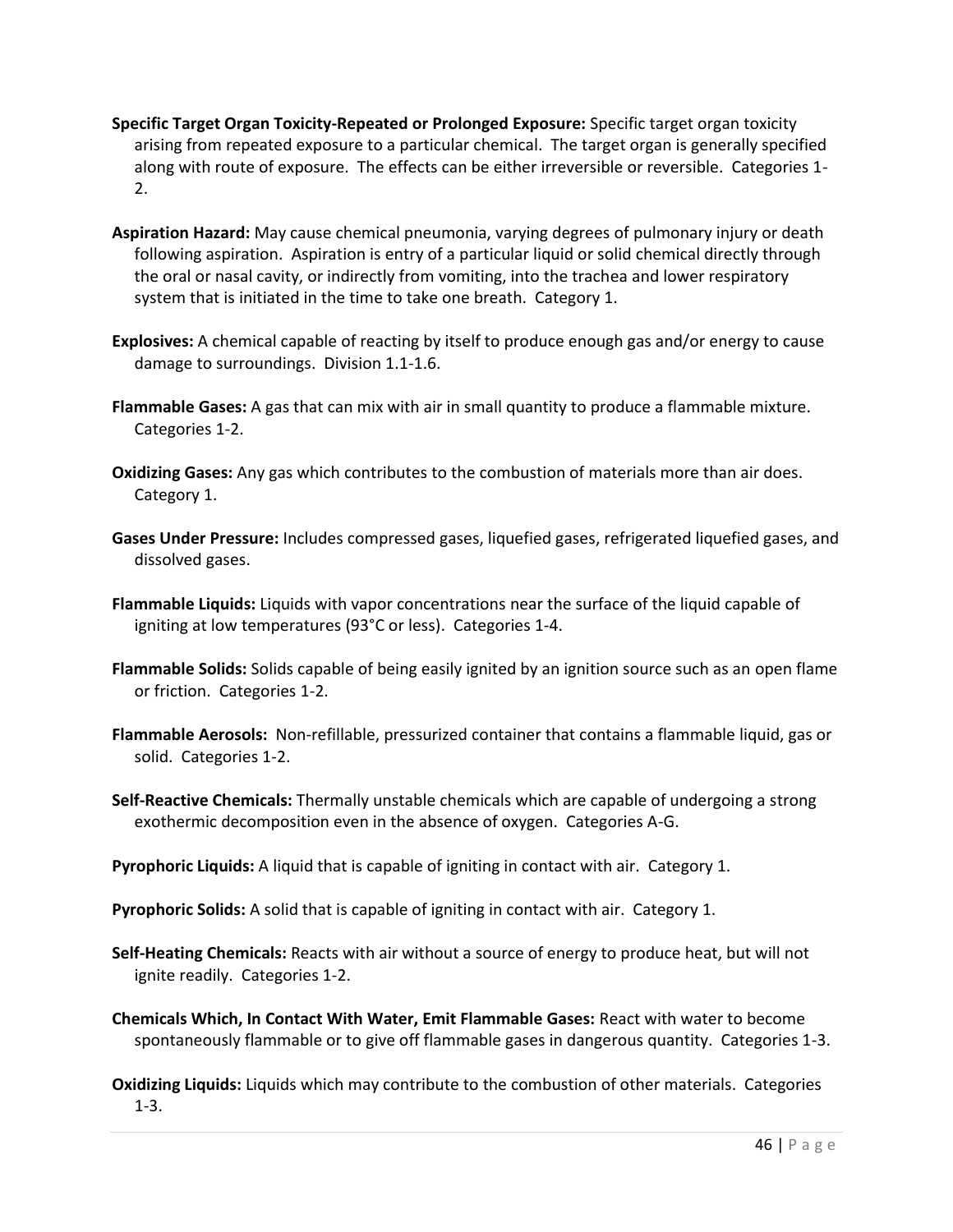**Oxidizing Solids:** Solids which may contribute to the combustion of other materials. Categories 1-3. **Organic Peroxides:** Organic compounds that contain a peroxide (O-O) bond. Peroxides may be unstable and undergo strong exothermic decompositions trigger by friction or shock. Categories A-G.

**Corrosive To Metals:** A chemical which can react with metals to damage or destroy them. Category 1.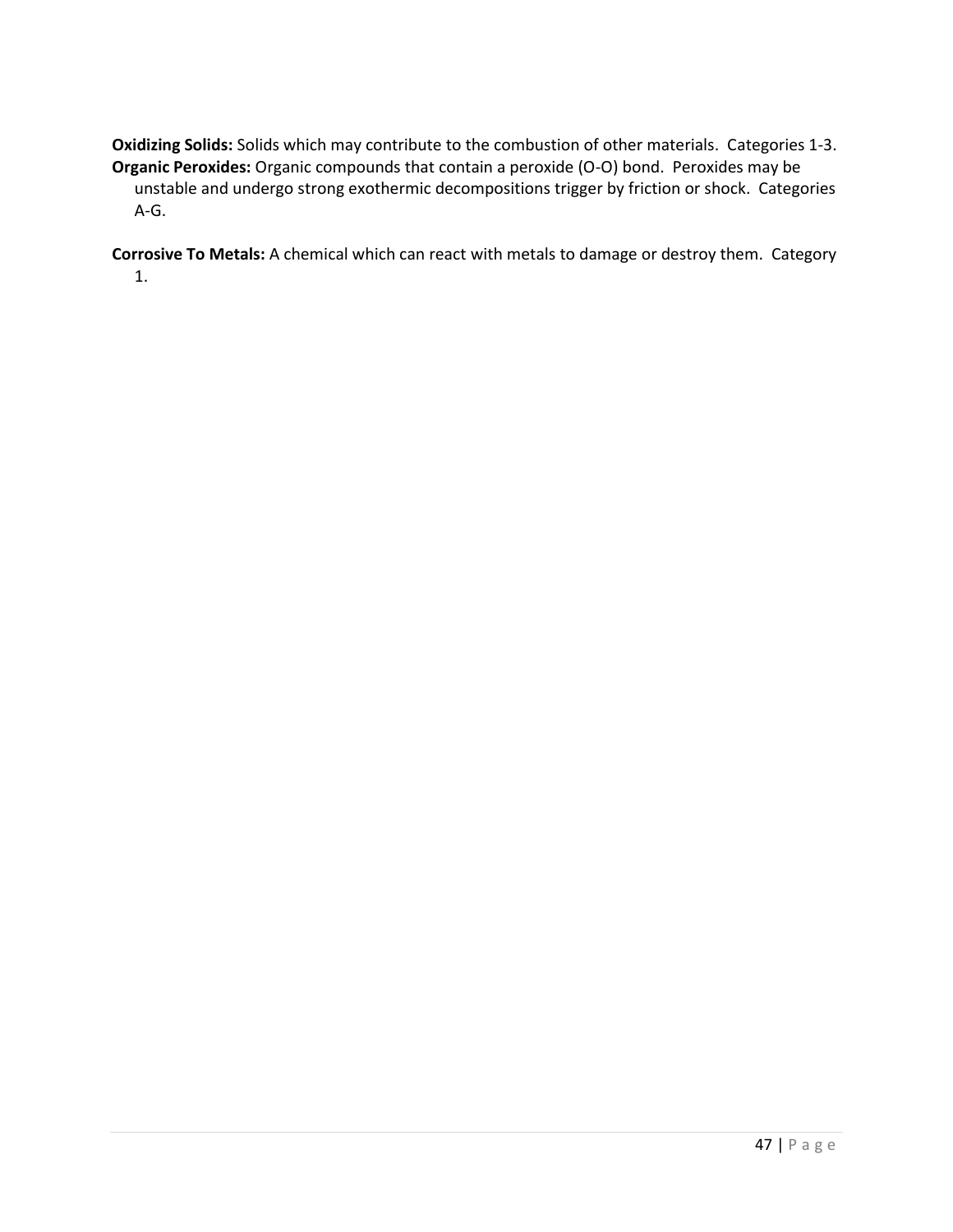# <span id="page-48-0"></span>**Appendix 3: Chemical Storage Scheme With Examples**

- ❖ **Highly toxic** materials should be stored in a secure, ventilated area, not above eye level and preferably separate from other materials.
	- ➢ Examples include**:**
		- Acutely Toxic, Category 1 (by any route of exposure) compounds
		- Elemental Mercury and most Mercury compounds
		- Neurotoxins
		- Sodium Azide
		- Sodium or Potassium Cyanide
		- Vanadium Compounds
	- $\triangleright$  Select Agents and Toxins, and DEA Controlled Substance MUST be stored locked up in a safe or other area under the control of the PI only
- ❖ **Oxidizers** must be stored separately from all other materials with which they might react, particularly flammable and combustible materials.
	- ➢ Examples include**:**
		- Chlorate, Perchlorate, Nitrate, Nitrite salts including:
			- Potassium Nitrate
			- Tetrabutylammonium perchlorate
			- Sodium Nitrite
		- Sodium or Potassium Dichromate
		- Perchloric Acid
		- Nitric Acid
		- Anything with the oxidizer pictogram
- ❖ **Acids and Bases** must be separated. Liquid acids and bases should be stored in well ventilated areas or rooms, and not above eye level.
	- $\triangleright$  Acids include:
		- Acetic Acid
		- Formic Acid
		- Hydrochloric Acid
		- Phosphoric Acid
		- Sulfuric Acid
		- (N.B. Solid carboxylic acid compounds should not be treated as acids for storage purposes)





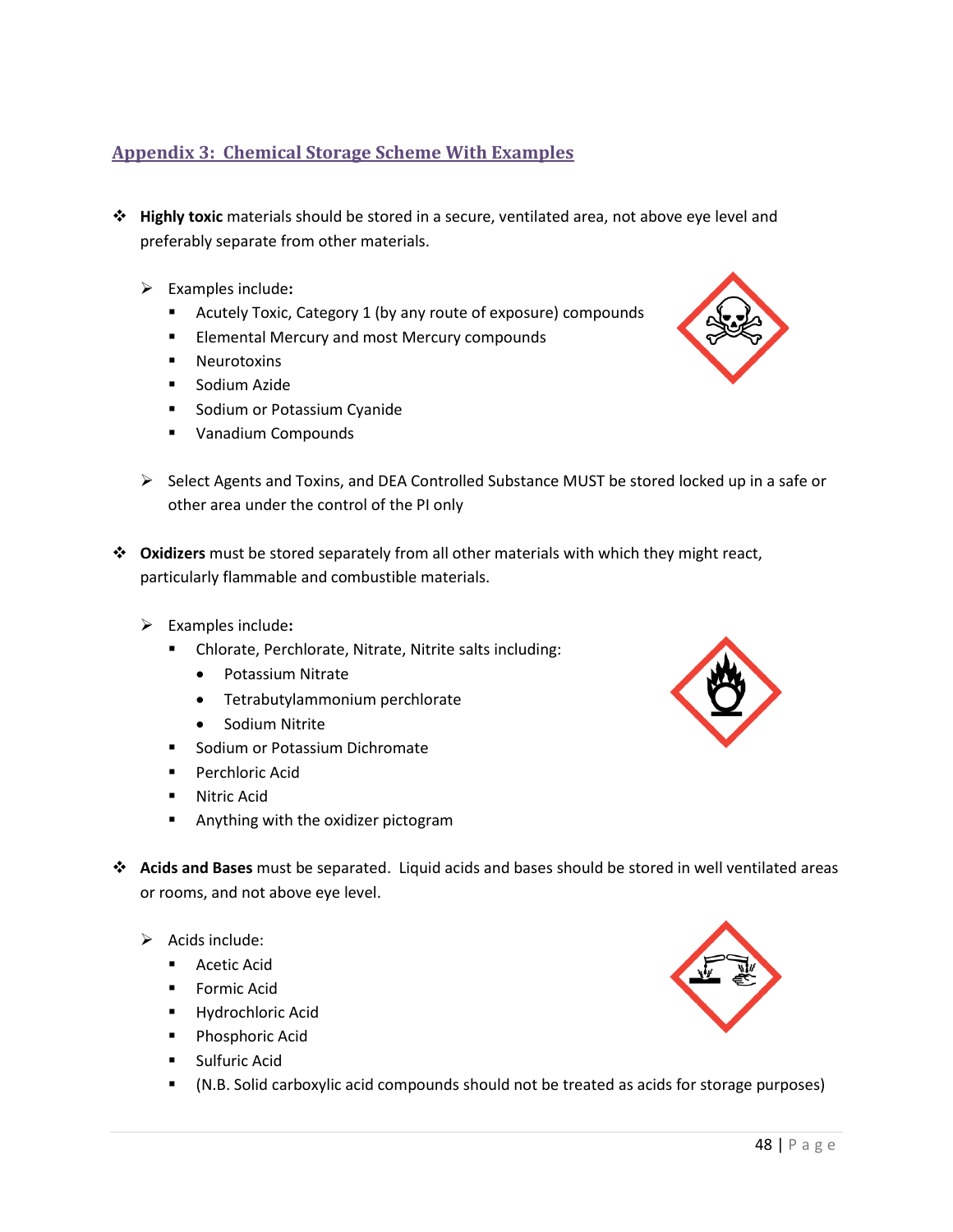- $\triangleright$  Bases include:
	- Amines (N.B. Many liquid amines are also flammable, and should be stored accordingly).
	- Ammonium Hydroxide
	- Sodium or Potassium Hydroxide
	- All other inorganic hydroxide salts
- ❖ **Flammable** materials must be stored in appropriate cabinets, safety cans, rated refrigerators or freezers (not household type!) or in areas with fire suppression systems, and away from oxidizers
	- $\triangleright$  Flammable liquids include:
		- Most Solvents including:
			- Acetone
			- Acetonitrile
			- Ethanol
			- Ether (Diethyl ether)
			- Ethyl Acetate
			- Hexanes
			- Isopropanol
			- Methanol
			- Mineral Spirits (Petroleum Ether)
			- Tetrahydrofuran (THF)
			- Toluene
			- Many organic liquids with relatively low molecular weights including
				- Allyl bromide and chloride, other short chain alkyl halides
				- Triethylamine and other short chain amines
				- Other short chain organic compounds
		- Any liquid with the flame pictogram
	- $\triangleright$  Flammable solids include:
		- Ferrocene
		- Powdered Carbon (including decolorizing carbon and various catalysts on carbon)
		- Most powdered metals
		- Any solid with the flame pictogram
- ❖ **Water-reactive** and **pyrophoric** materials must be stored in an inert atmosphere, dessicator or otherwise protected from water or air, respectively, as appropriate.
	- ➢ Water-reactive materials include:
		- Grignard reagents (magnesium alkylhalide reagents)
		- Metallic sodium and potassium, and other alkali and alkaline metals
		- Most metal hydrides (lithium aluminum hydride, sodium hydride, calcium hydride)
	- $\triangleright$  Pyrophoric materials include:

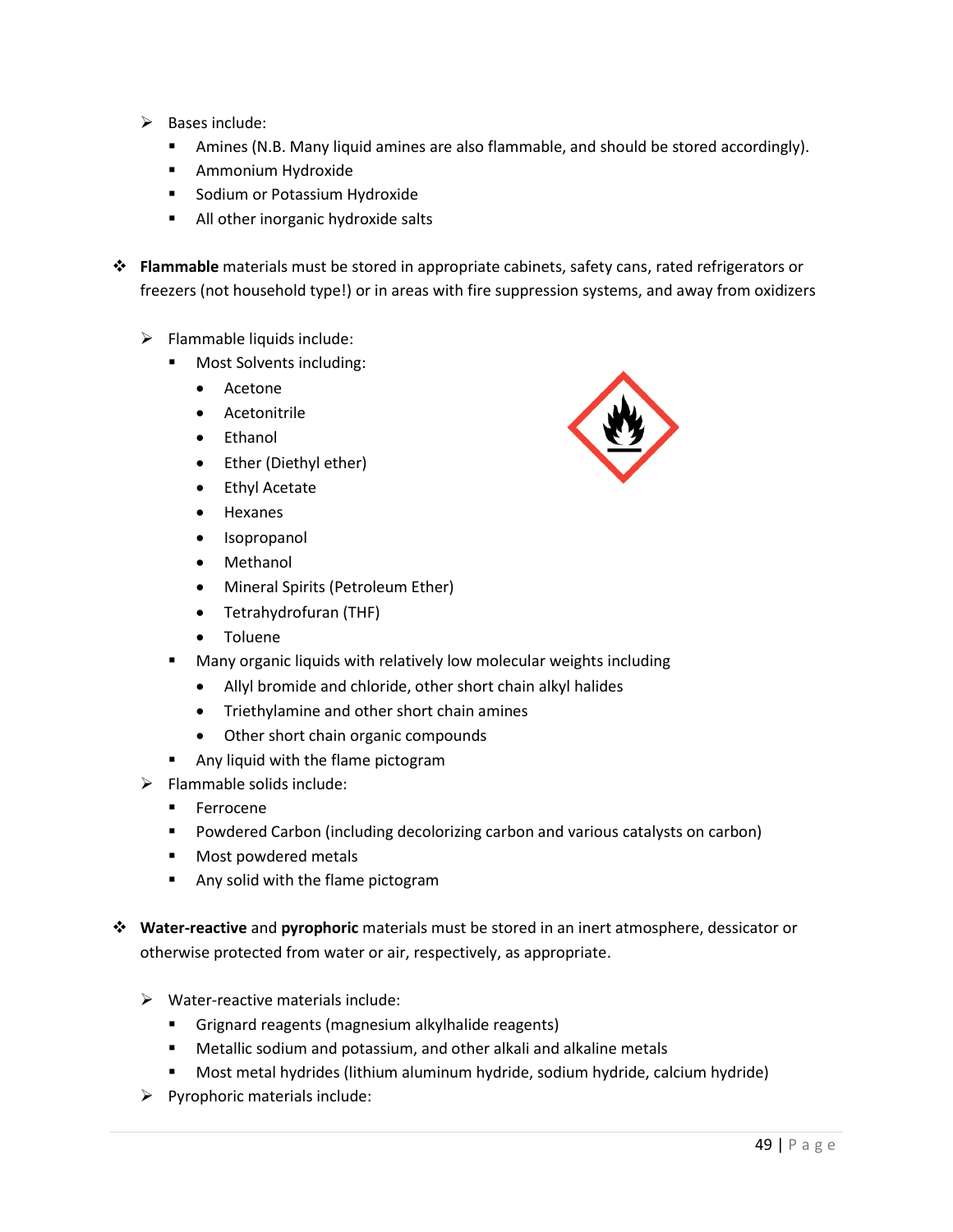- DIBAL (Diisobutylaluminum hydride) and other alkylaluminum reagents
- Tert-butyllithium and other alkyllithium reagents
- Triethylborane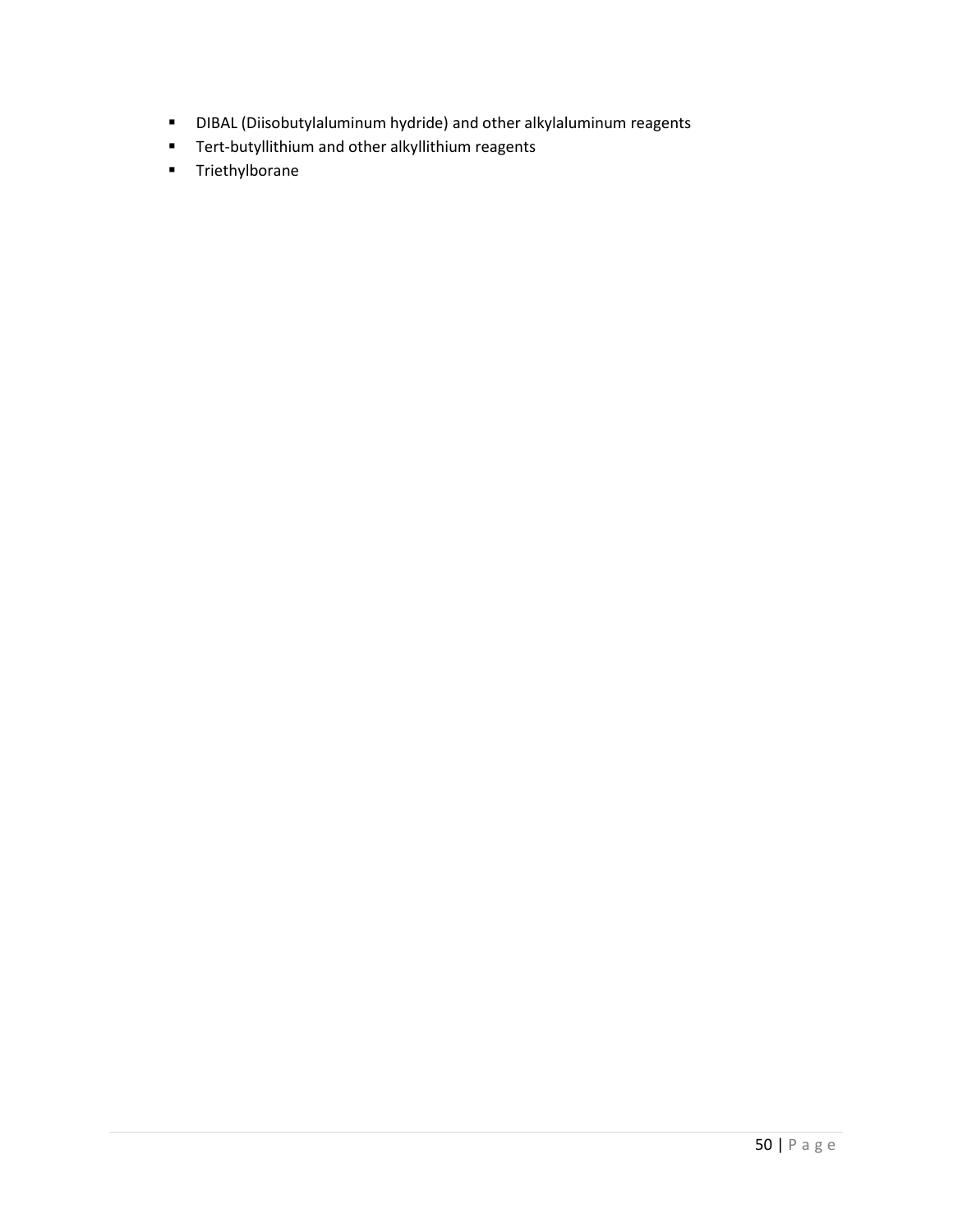# <span id="page-51-0"></span>**Appendix 4: Common Peroxide Forming Materials**

The following materials readily form peroxides on exposure to oxygen and should be tested regularly and before concentrating to prevent potential explosions. Items in red should be test every three months. All other items should be tested within six months of opening, or before the manufacturers expiration date (if unopened).

| <b>Butadiene</b>                             |
|----------------------------------------------|
| Chloroprene                                  |
| Compounds with allylic and benzylic hydrogen |
| Cyclohexane                                  |
| Cyclohexene                                  |
| Diethylene glycol dimethyl ether (Diglyme)   |
| Dioxane                                      |
| Ether (Diethyl Ether)                        |
| Isopropanol                                  |
| Isopropyl ether                              |
| Methacrylate compounds                       |
| Most Ethers                                  |
| Secondary alcohols                           |
| Styrene                                      |
| Tetrahydrofuran (THF)                        |
| Vinylidene chloride                          |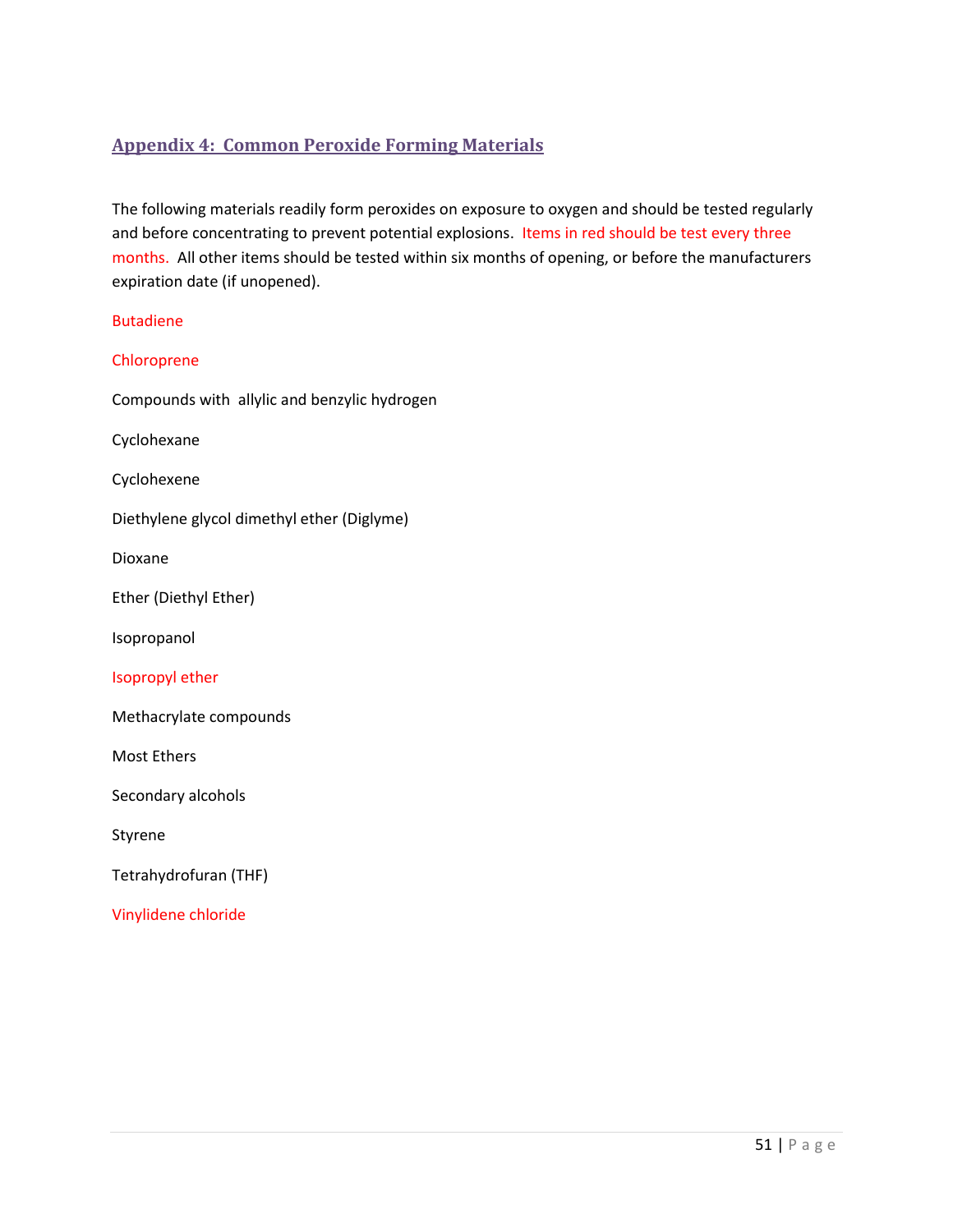# <span id="page-52-0"></span>**Appendix 5: Resources and References**

Amherst Recombinant DNA Regulations. Amherst Board of Health. <https://www.amherstma.gov/DocumentCenter/Home/View/2330>(accessed Nov 7, 2016)

*Biosafety in Microbiological and Biomedical Laboratories*, 5th Ed.; Center for Disease Control and Prevention, 2009. <http://www.cdc.gov/biosafety/publications/bmbl5/BMBL.pdf>(accessed Nov 4, 2016)

*Chemical Laboratory Safety and Security: A Guide to Developing Standard Operating Procedures*; National Academies Press, Washington, DC, 2016. [https://www.nap.edu/catalog/21918/chemical](https://www.nap.edu/catalog/21918/chemical-laboratory-safety-and-security-a-guide-to-developing-standard)[laboratory-safety-and-security-a-guide-to-developing-standard](https://www.nap.edu/catalog/21918/chemical-laboratory-safety-and-security-a-guide-to-developing-standard) (accessed Nov 4, 2016)

*Creating Safety Cultures in Academic Institutions*; American Chemical Society: Washington, DC, 2012. [https://www.acs.org/content/dam/acsorg/about/governance/committees/chemicalsafety/academic](https://www.acs.org/content/dam/acsorg/about/governance/committees/chemicalsafety/academic-safety-culture-report-final-v2.pdf)[safety-culture-report-final-v2.pdf](https://www.acs.org/content/dam/acsorg/about/governance/committees/chemicalsafety/academic-safety-culture-report-final-v2.pdf) (accessed Nov 4, 2016)

Environmental Protection Agency Hazardous Waste Regulations. Environmental Protection Agency. [http://www.ecfr.gov/cgi-bin/text-](http://www.ecfr.gov/cgi-bin/text-idx?SID=422c3d707534e16e5827dfae1fdc2c4f&mc=true&tpl=/ecfrbrowse/Title40/40cfrv28_02.tpl%230)

[idx?SID=422c3d707534e16e5827dfae1fdc2c4f&mc=true&tpl=/ecfrbrowse/Title40/40cfrv28\\_02.tpl#0](http://www.ecfr.gov/cgi-bin/text-idx?SID=422c3d707534e16e5827dfae1fdc2c4f&mc=true&tpl=/ecfrbrowse/Title40/40cfrv28_02.tpl%230)  (accessed Nov 7, 2016)

Environmental Protection Agency Universal Waste Regulations. Environmental Protection Agency. [http://www.ecfr.gov/cgi-bin/text-](http://www.ecfr.gov/cgi-bin/text-idx?SID=0501d91ec562faafa833c60c2404d806&mc=true&node=pt40.27.273&rgn=div5)

[idx?SID=0501d91ec562faafa833c60c2404d806&mc=true&node=pt40.27.273&rgn=div5](http://www.ecfr.gov/cgi-bin/text-idx?SID=0501d91ec562faafa833c60c2404d806&mc=true&node=pt40.27.273&rgn=div5) (accessed Nov 7, 2016)

*Guidelines for Chemical Laboratory Safety In Academic Institutions*; American Chemical Society: Washington, DC, 2016.

[https://www.acs.org/content/dam/acsorg/about/governance/committees/chemicalsafety/publications/](https://www.acs.org/content/dam/acsorg/about/governance/committees/chemicalsafety/publications/acs-safety-guidelines-academic.pdf?logActivity=true) [acs-safety-guidelines-academic.pdf?logActivity=true](https://www.acs.org/content/dam/acsorg/about/governance/committees/chemicalsafety/publications/acs-safety-guidelines-academic.pdf?logActivity=true) (accessed Nov 4, 2016)

Hazard Assessment in Research Laboratories. American Chemical Society. [https://www.acs.org/content/acs/en/about/governance/committees/chemicalsafety/hazard](https://www.acs.org/content/acs/en/about/governance/committees/chemicalsafety/hazard-assessment.html)[assessment.html](https://www.acs.org/content/acs/en/about/governance/committees/chemicalsafety/hazard-assessment.html) (accessed Nov 4, 2016)

Hazard Communication Standard. US Department of Labor. [https://www.osha.gov/pls/oshaweb/owadisp.show\\_document?p\\_table=standards&p\\_id=10099](https://www.osha.gov/pls/oshaweb/owadisp.show_document?p_table=standards&p_id=10099)  (accessed Nov 4, 2016)

Hill, R.H., Finster, D.C. *Laboratory Safety For Chemistry Students, 2nd* ed.; John Wiley & Sons, Inc.: Hoboken, 2016.